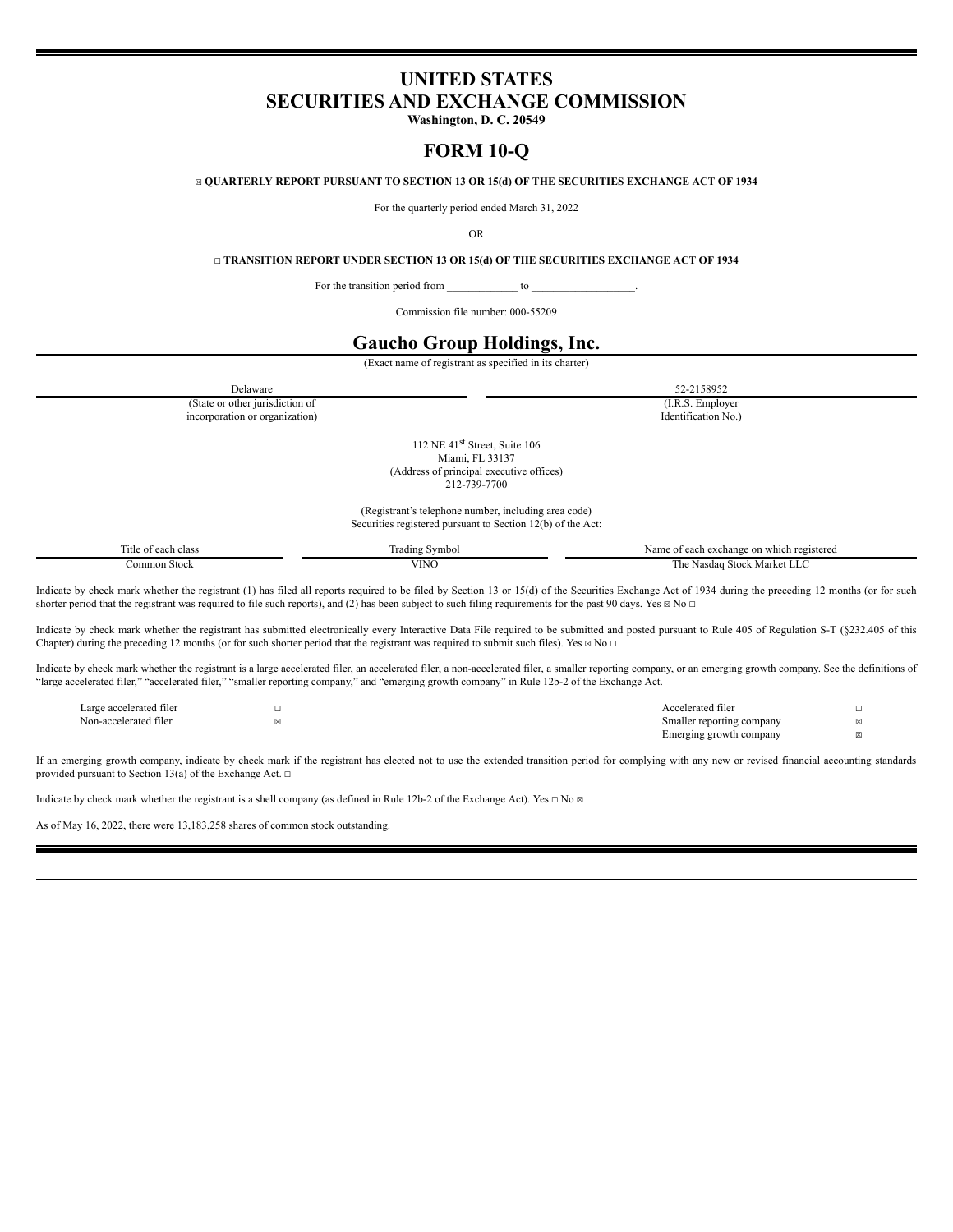#### **GAUCHO GROUP HOLDINGS, INC. AND SUBSIDIARIES TABLE OF CONTENTS**

| <b>PART I</b>                                                                                                                        |    |
|--------------------------------------------------------------------------------------------------------------------------------------|----|
| <b>FINANCIAL INFORMATION</b>                                                                                                         |    |
| <b>ITEM 1. Financial Statements</b>                                                                                                  |    |
| Condensed Consolidated Balance Sheets as of March 31, 2022 (unaudited) and December 31, 2021                                         |    |
| Unaudited Condensed Consolidated Statements of Operations for the Three Months Ended March 31, 2022 and 2021                         |    |
| Unaudited Condensed Consolidated Statements of Comprehensive Loss for the Three Months Ended March 31, 2022 and 2021                 |    |
| Unaudited Condensed Consolidated Statement of Changes in Stockholders' Equity for the Three Months Ended March 31, 2022              |    |
| Unaudited Condensed Consolidated Statement of Changes in Stockholders' (Deficiency) Equity for the Three Months Ended March 31, 2021 |    |
| Unaudited Condensed Consolidated Statements of Cash Flows for the Three Months Ended March 31, 2022 and 2021                         |    |
| Notes to Unaudited Condensed Consolidated Financial Statements                                                                       | q  |
| <u>ITEM 2. Management's Discussion and Analysis of Financial Condition and Results of Operations</u>                                 | 26 |
| ITEM 3. Quantitative and Qualitative Disclosures About Market Risk                                                                   | 30 |
| <b>ITEM 4. Controls and Procedures</b>                                                                                               | 31 |
| <b>PART II</b>                                                                                                                       |    |
| <b>OTHER INFORMATION</b>                                                                                                             |    |
| <b>ITEM 1. Legal Proceedings</b>                                                                                                     | 32 |
| <b>ITEM 1A. Risk Factors</b>                                                                                                         | 32 |
| <b>ITEM 2. Unregistered Sales of Equity Securities and Use of Proceeds</b>                                                           | 32 |
| <b>ITEM 3. Defaults Upon Senior Securities</b>                                                                                       | 33 |
| <b>ITEM 4. Mine Safety Disclosures</b>                                                                                               | 33 |
| <b>ITEM 5. Other Information</b>                                                                                                     | 34 |
| <b>ITEM 6. Exhibits</b>                                                                                                              | 34 |
| <b>Signatures</b>                                                                                                                    | 36 |
|                                                                                                                                      |    |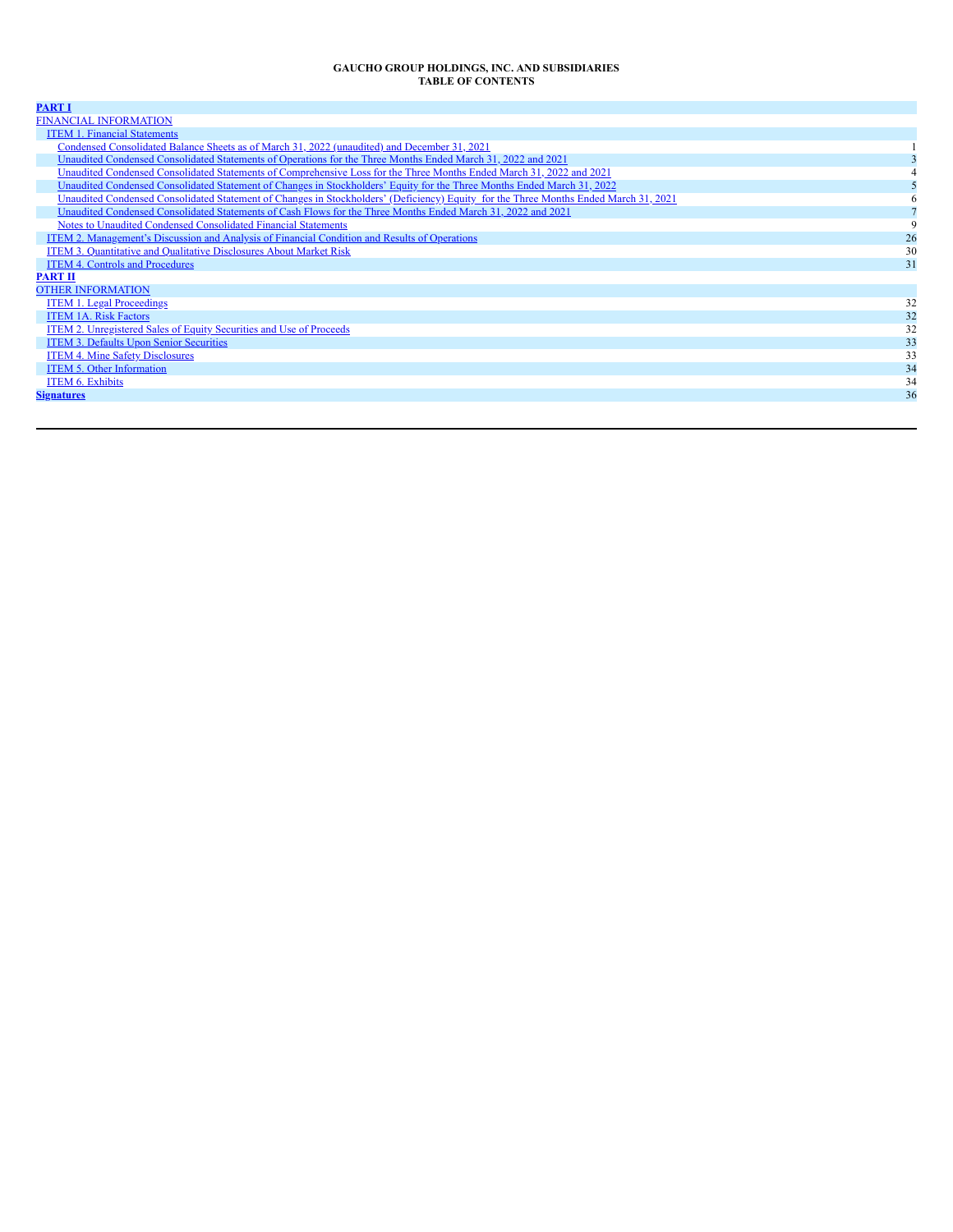## **PART I – FINANCIAL INFORMATION**

## **GAUCHO GROUP HOLDINGS, INC. AND SUBSIDIARIES CONDENSED CONSOLIDATED BALANCE SHEETS**

<span id="page-2-2"></span><span id="page-2-1"></span><span id="page-2-0"></span>

|                                                                                                                        | March 31,<br>2022 |             |             | December 31,<br>2021 |
|------------------------------------------------------------------------------------------------------------------------|-------------------|-------------|-------------|----------------------|
|                                                                                                                        |                   | (unaudited) |             |                      |
| <b>Assets</b>                                                                                                          |                   |             |             |                      |
| <b>Current Assets</b>                                                                                                  |                   |             |             |                      |
| Cash                                                                                                                   | \$                | 977,611     | $\mathbf S$ | 3,649,407            |
| Accounts receivable, net of allowance of \$236,330 and \$229,768 at March 31, 2022 and December 31, 2021, respectively |                   | 436,469     |             | 658,091              |
| Accounts receivable - related parties, net of allowance of \$339,503 at March 31, 2022 and December 31, 2021           |                   | 1,071,876   |             | 927,874              |
| Advances to employees                                                                                                  |                   | 285,322     |             | 290,915              |
| Inventory                                                                                                              |                   | 1,609,257   |             | 1,490,639            |
| Real estate lots held for sale                                                                                         |                   | 516,831     |             | 542,885              |
| Prepaid expenses and other current assets                                                                              |                   | 620,841     |             | 422,129              |
| <b>Total Current Assets</b>                                                                                            |                   | 5,518,207   |             | 7,981,940            |
| <b>Long Term Assets</b>                                                                                                |                   |             |             |                      |
| Accounts receivable, non-current portion, net                                                                          |                   | 3,338,492   |             | 3,027,247            |
| Property and equipment, net                                                                                            |                   | 6,661,809   |             | 3,776,941            |
| Operating lease right-of-use asset                                                                                     |                   | 1,613,884   |             | 1,667,209            |
| Prepaid foreign taxes, net                                                                                             |                   | 901,534     |             | 804,265              |
| Intangible assets                                                                                                      |                   | 74,016      |             |                      |
| Investment - related parties                                                                                           |                   | 7,000,000   |             | 7,000,000            |
| Deposits                                                                                                               |                   | 56,130      |             | 56,130               |
| <b>Total Assets</b>                                                                                                    |                   | 25,164,072  |             | 24, 313, 732         |

The accompanying notes are an integral part of these condensed consolidated financial statements.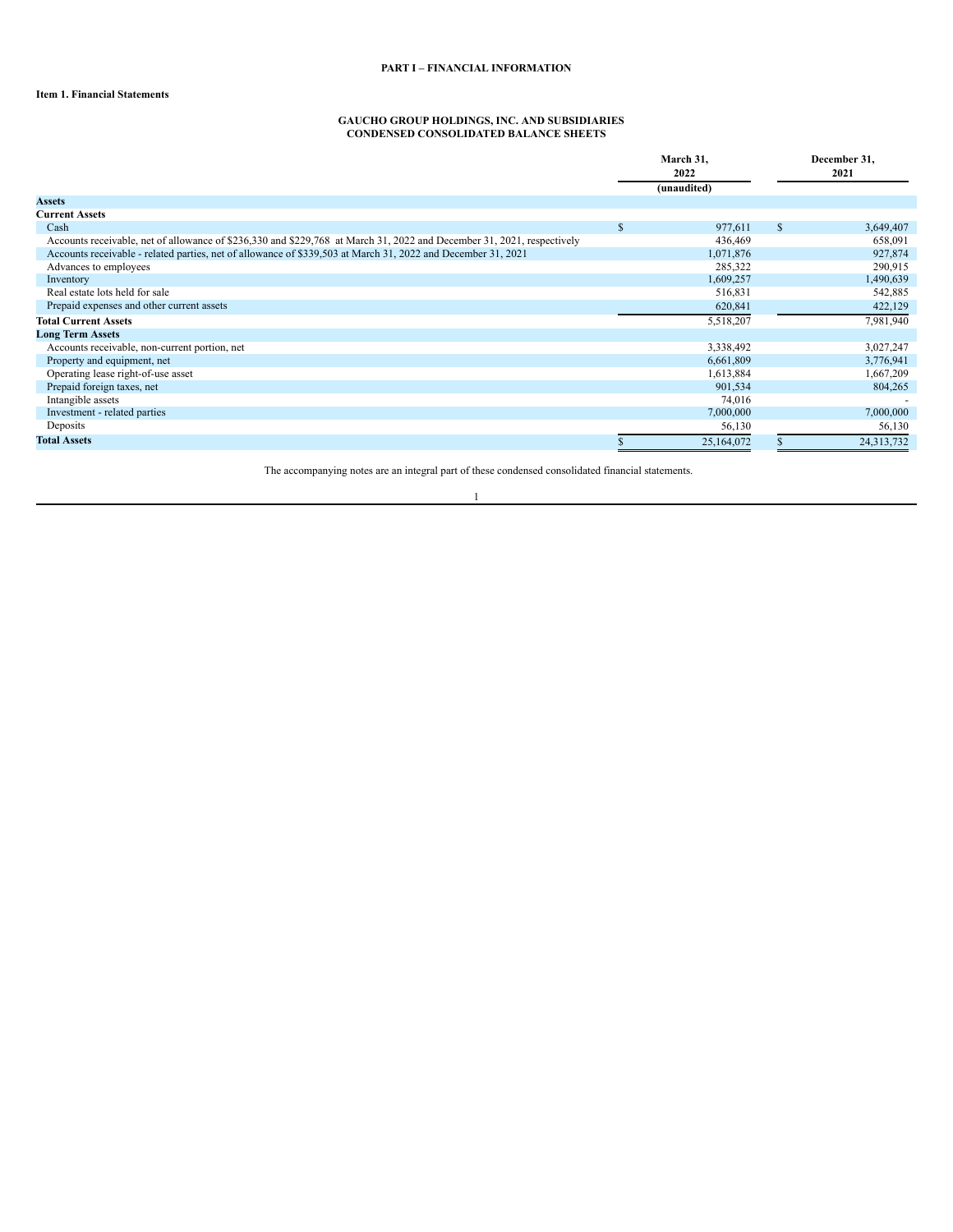### **GAUCHO GROUP HOLDINGS, INC. AND SUBSIDIARIES CONDENSED CONSOLIDATED BALANCE SHEETS, CONTINUED**

|                                                                                                                     |     | March 31,<br>2022 | December 31.<br>2021 |  |  |
|---------------------------------------------------------------------------------------------------------------------|-----|-------------------|----------------------|--|--|
|                                                                                                                     |     | (unaudited)       |                      |  |  |
| <b>Liabilities and Stockholders' Equity</b>                                                                         |     |                   |                      |  |  |
| <b>Current Liabilities</b>                                                                                          |     |                   |                      |  |  |
| Accounts payable                                                                                                    | \$. | 657,551           | \$<br>507,734        |  |  |
| Accrued expenses, current portion                                                                                   |     | 807,433           | 965,411              |  |  |
| Deferred revenue                                                                                                    |     | 759,900           | 713,616              |  |  |
| Operating lease liabilities, current portion                                                                        |     | 184,618           | 175,316              |  |  |
| Loans payable, current portion                                                                                      |     | 196,995           | 223,356              |  |  |
| Debt obligations                                                                                                    |     | 7,000             | 7,000                |  |  |
| Convertible debt obligations, net                                                                                   |     | 5,547,932         | 5,728,348            |  |  |
| Other current liabilities                                                                                           |     | 145,712           | 160,578              |  |  |
| <b>Total Current Liabilities</b>                                                                                    |     | 8,307,141         | 8.481.359            |  |  |
| <b>Long Term Liabilities</b>                                                                                        |     |                   |                      |  |  |
| Accrued expenses, non-current portion                                                                               |     | 121,064           | 115,346              |  |  |
| Operating lease liabilities, non-current portion                                                                    |     | 1,482,989         | 1,531,183            |  |  |
| Loans payable, non-current portion                                                                                  |     | 92,745            | 94.000               |  |  |
| <b>Total Liabilities</b>                                                                                            |     | 10,003,939        | 10,221,888           |  |  |
| <b>Commitments and Contingencies (Note 16)</b>                                                                      |     |                   |                      |  |  |
| <b>Stockholders' Equity</b>                                                                                         |     |                   |                      |  |  |
| Preferred stock, 11,000,000 shares authorized, none issued and outstanding                                          |     |                   |                      |  |  |
| Common stock, par value \$0.01 per share; 150,000,000 shares authorized; 12,235,642 and 9,881,955 shares issued and |     |                   |                      |  |  |
| 12,232,273 and 9,878,586 shares outstanding as of March 31, 2022 and December 31, 2021, respectively                |     | 122.356           | 98.820               |  |  |
| Additional paid-in capital                                                                                          |     | 124.354.546       | 121,543,241          |  |  |
| Accumulated other comprehensive loss                                                                                |     | (11,344,040)      | (11,607,446)         |  |  |
| Accumulated deficit                                                                                                 |     | (97, 926, 374)    | (95, 726, 534)       |  |  |
| Treasury stock, at cost, 3,369 shares at March 31, 2022 and December 31, 2021                                       |     | (46, 355)         | (46, 355)            |  |  |
| <b>Total Gaucho Group Holdings, Inc. Stockholders' Equity</b>                                                       |     | 15,160,133        | 14,261,726           |  |  |
| Non-controlling interest                                                                                            |     |                   | (169, 882)           |  |  |
| <b>Total Stockholders' Equity</b>                                                                                   |     | 15,160,133        | 14,091,844           |  |  |
| <b>Total Liabilities and Stockholders' Equity</b>                                                                   |     | 25,164,072        | 24,313,732           |  |  |

The accompanying notes are an integral part of these condensed consolidated financial statements.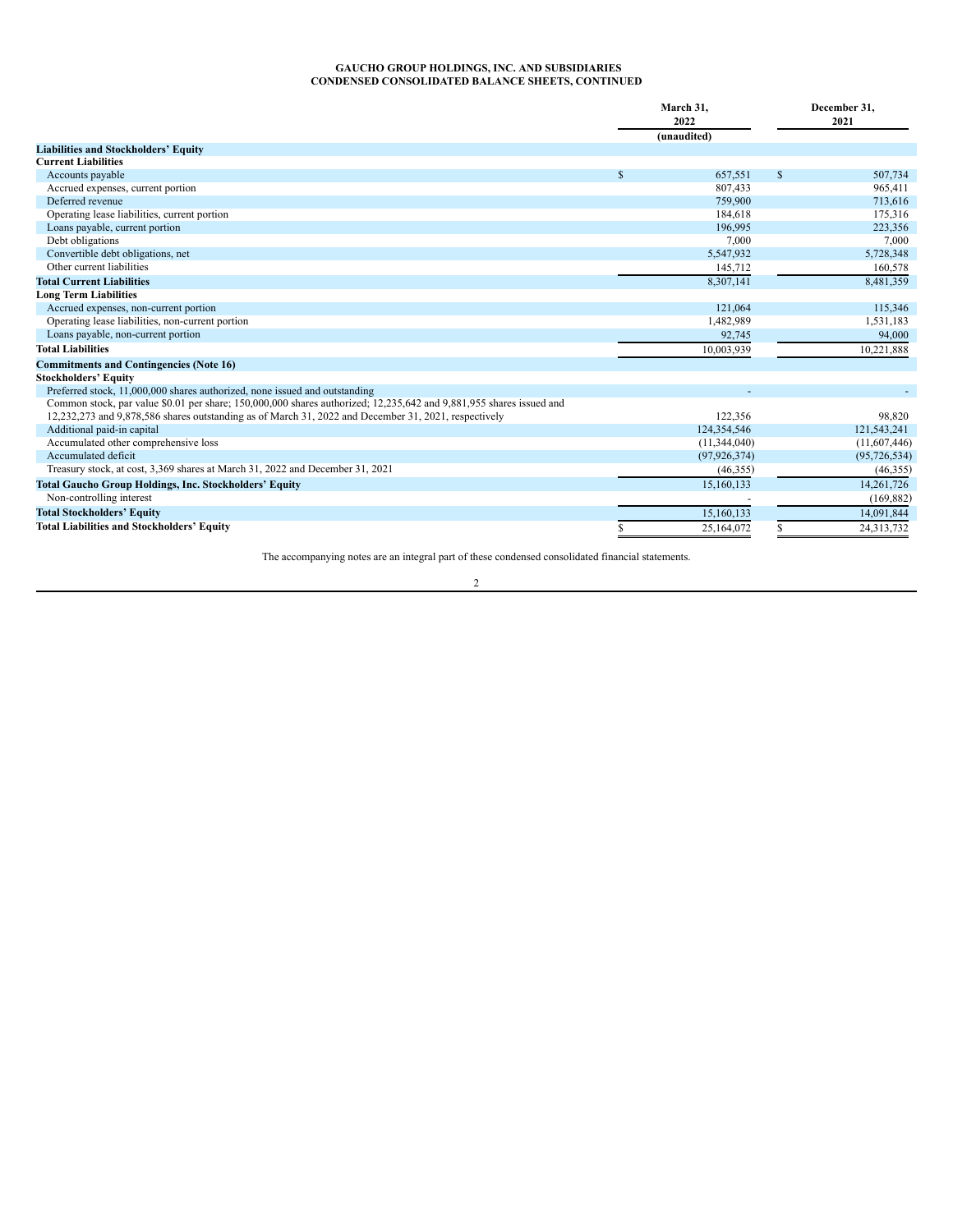### **GAUCHO GROUP HOLDINGS, INC. AND SUBSIDIARIES CONDENSED CONSOLIDATED STATEMENTS OF OPERATIONS (unaudited)**

<span id="page-4-0"></span>

|                                                      |     | <b>For the Three Months Ended</b><br>March 31, |              |               |  |
|------------------------------------------------------|-----|------------------------------------------------|--------------|---------------|--|
|                                                      |     | 2022                                           |              | 2021          |  |
| <b>Sales</b>                                         |     | 425,597                                        | $\mathbf{s}$ | 275,039       |  |
| Cost of sales                                        |     | (238, 127)                                     |              | (159, 466)    |  |
| Gross profit                                         |     | 187,470                                        |              | 115,573       |  |
| <b>Operating Expenses</b>                            |     |                                                |              |               |  |
| Selling and marketing                                |     | 171,820                                        |              | 116,516       |  |
| General and administrative                           |     | 1,745,234                                      |              | 1,357,997     |  |
| Depreciation and amortization                        |     | 46,219                                         |              | 36,930        |  |
| Total operating expenses                             |     | 1,963,273                                      |              | 1,511,443     |  |
| <b>Loss From Operations</b>                          |     | (1,775,803)                                    |              | (1, 395, 870) |  |
| <b>Other Expense (Income)</b>                        |     |                                                |              |               |  |
| Interest expense, net                                |     | 754,220                                        |              | 5,979         |  |
| Forgiveness of PPP loan                              |     |                                                |              | (242, 486)    |  |
| Other income                                         |     | (75,000)                                       |              |               |  |
| Gains from foreign currency translation              |     | (182, 922)                                     |              | (19,003)      |  |
| Total other (income) expense                         |     | 496,298                                        |              | (255, 510)    |  |
| <b>Net Loss</b>                                      |     | (2,272,101)                                    |              | (1,140,360)   |  |
| Net loss attributable to non-controlling interest    |     | 72,261                                         |              | 27,509        |  |
| <b>Net Loss Attributable to Common Stockholders</b>  |     | (2,199,840)                                    | \$.          | (1,112,851)   |  |
| <b>Net Loss Per Common Share</b>                     |     |                                                |              |               |  |
| <b>Basic and Diluted</b>                             | \$. | (0.21)                                         | S            | (0.18)        |  |
| Weighted Average Number of Common Shares Outstanding |     |                                                |              |               |  |
| <b>Basic and Diluted</b>                             |     | 10,437,585                                     |              | 6,343,134     |  |
|                                                      |     |                                                |              |               |  |

The accompanying notes are an integral part of these condensed consolidated financial statements.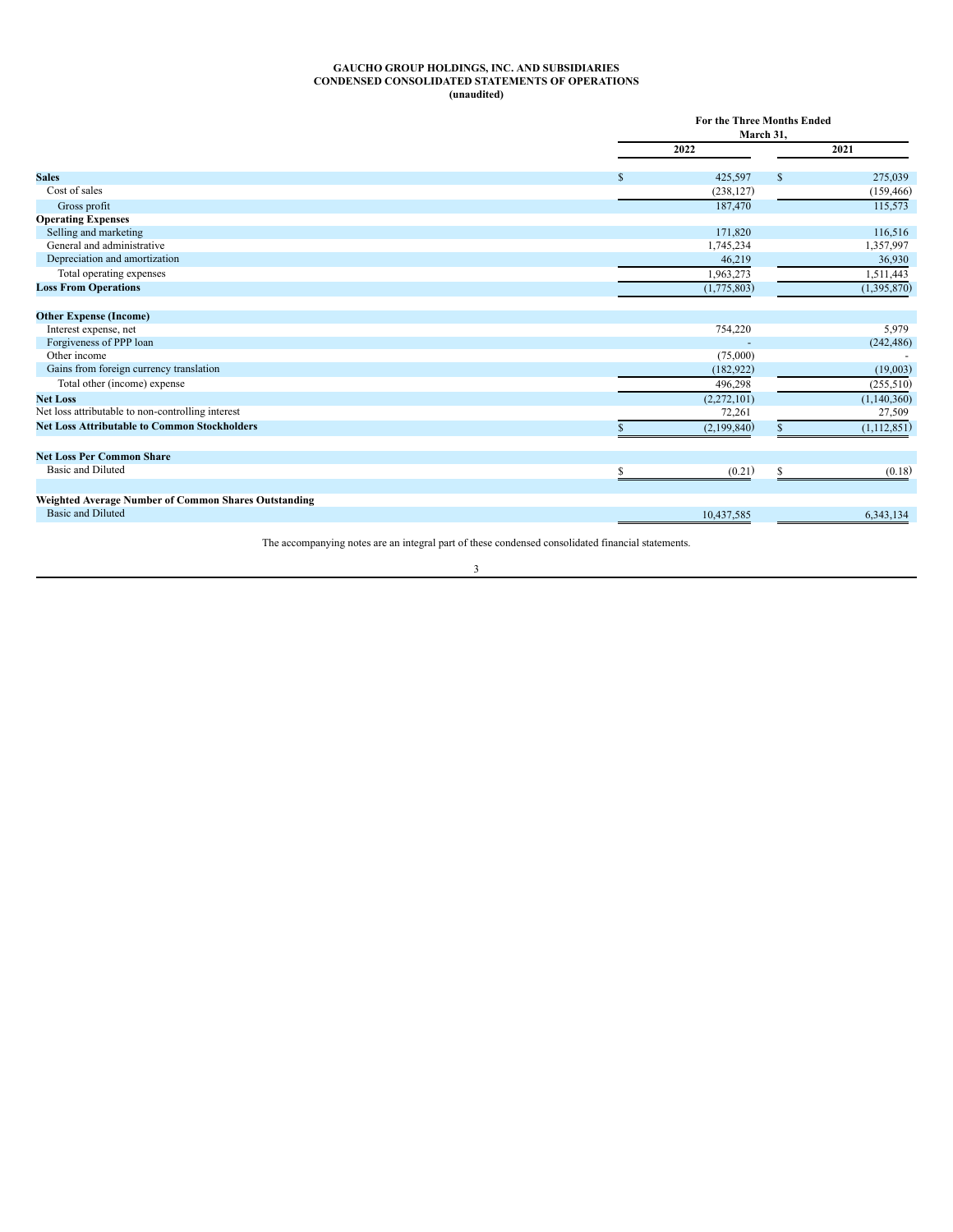#### **GAUCHO GROUP HOLDINGS, INC. AND SUBSIDIARIES CONDENSED CONSOLIDATED STATEMENTS OF COMPREHENSIVE INCOME (unaudited)**

<span id="page-5-0"></span>

|                                                              | <b>For the Three Months Ended</b><br>March 31, |      |             |  |  |
|--------------------------------------------------------------|------------------------------------------------|------|-------------|--|--|
|                                                              | 2022                                           | 2021 |             |  |  |
| Net loss                                                     | (2,272,101)                                    |      | (1,140,360) |  |  |
| Other comprehensive income:                                  |                                                |      |             |  |  |
| Foreign currency translation adjustments                     | 263,406                                        |      | 98,980      |  |  |
| Comprehensive loss                                           | (2,008,695)                                    |      | (1,041,380) |  |  |
| Comprehensive loss attributable to non-controlling interests | 72,261                                         |      | 27,509      |  |  |
| Comprehensive loss attributable to controlling interests     | (1,936,434)                                    |      | (1,013,871) |  |  |

The accompanying notes are an integral part of these condensed consolidated financial statements.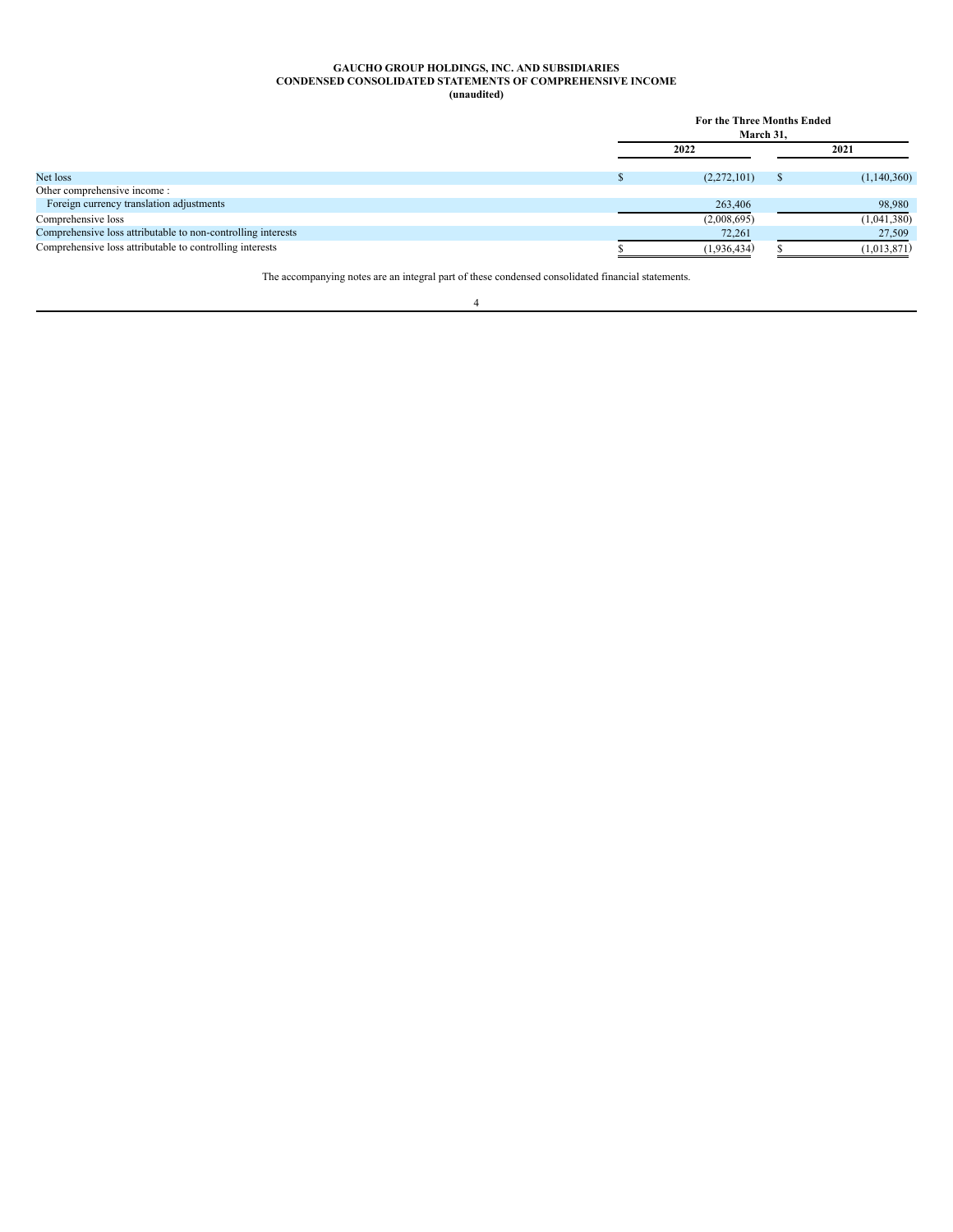#### **GAUCHO GROUP HOLDINGS, INC. AND SUBSIDIARIES CONDENSED CONSOLIDATED STATEMENTS OF CHANGES IN STOCKHOLDERS' EQUITY FOR THE THREE MONTHS ENDED MARCH 31, 2022 (unaudited)**

<span id="page-6-0"></span>

|                                            |                          | <b>Common Stock</b><br><b>Treasury Stock</b> |                          | <b>Additional</b><br>Paid-In | Accumulated<br>Other<br>Comprehensive |  | Accumulated    | Gaucho<br>Group<br><b>Holdings</b><br>Stockholders' | Non-<br>controlling<br>Stockholders' |                          |               |
|--------------------------------------------|--------------------------|----------------------------------------------|--------------------------|------------------------------|---------------------------------------|--|----------------|-----------------------------------------------------|--------------------------------------|--------------------------|---------------|
|                                            | <b>Shares</b>            | Amount                                       | <b>Shares</b>            | Amount                       | Capital                               |  | Loss           | Deficit                                             | Deficiency                           | Interest                 | <b>Equity</b> |
| <b>Balance - January 1, 2022</b>           | 9,881,955                | 98,820                                       | 3,369                    | \$ (46,355)                  | \$121,543,241                         |  | (11,607,446)   | (95, 726, 534)                                      | 14,261,726                           | (169, 882)               | 14,091,844    |
| Stock-based compensation:                  |                          |                                              |                          |                              |                                       |  |                |                                                     |                                      |                          |               |
| <b>Options</b>                             | $\overline{\phantom{a}}$ |                                              |                          | $\overline{a}$               | 72,700                                |  |                | $\sim$                                              | 72,700                               | 10,354                   | 83,054        |
| 401(k)                                     | 12,476                   | 125                                          | $\overline{\phantom{0}}$ | $\overline{\phantom{a}}$     | 27,696                                |  |                | -                                                   | 27,821                               | $\overline{\phantom{a}}$ | 27,821        |
| Common stock issued for purchase of        |                          |                                              |                          |                              |                                       |  |                |                                                     |                                      |                          |               |
| minority interest                          | 1,042,788                | 10,427                                       | $\overline{a}$           |                              | (242, 216)                            |  | $\sim$         | $\sim$                                              | (231,789)                            | 231,789                  |               |
| Common stock issued for acquisition of GDS | 1,283,423                | 12,834                                       |                          | $\overline{a}$               | 2,181,819                             |  |                | $\sim$                                              | 2,194,653                            | $\overline{\phantom{0}}$ | 2,194,653     |
| Common stock issued for purchase of domain |                          |                                              |                          |                              |                                       |  |                |                                                     |                                      |                          |               |
| name                                       | 15,000                   | 150                                          | $\sim$                   | $\overline{a}$               | 39,450                                |  |                | $\sim$                                              | 39,600                               | ٠                        | 39,600        |
| Warrants issued for modification of        |                          |                                              |                          |                              |                                       |  |                |                                                     |                                      |                          |               |
| convertible debt principal                 |                          |                                              |                          |                              | 731,856                               |  |                |                                                     | 731,856                              |                          | 731,856       |
| Net loss                                   | $\overline{\phantom{a}}$ | $\overline{\phantom{a}}$                     |                          | $\overline{a}$               | $\overline{a}$                        |  | $\sim$         | (2,199,840)                                         | (2,199,840)                          | (72, 261)                | (2,272,101)   |
| Other comprehensive loss                   |                          |                                              |                          |                              |                                       |  | 263,406        |                                                     | 263,406                              |                          | 263,406       |
| <b>Balance - March 31, 2022</b>            | 12,235,642               | \$122,356                                    | 3,369                    | \$ (46,355)                  | \$124,354,546                         |  | (11, 344, 040) | (97, 926, 374)                                      | 15,160,133                           |                          | 15,160,133    |

The accompanying notes are an integral part of these condensed consolidated financial statements.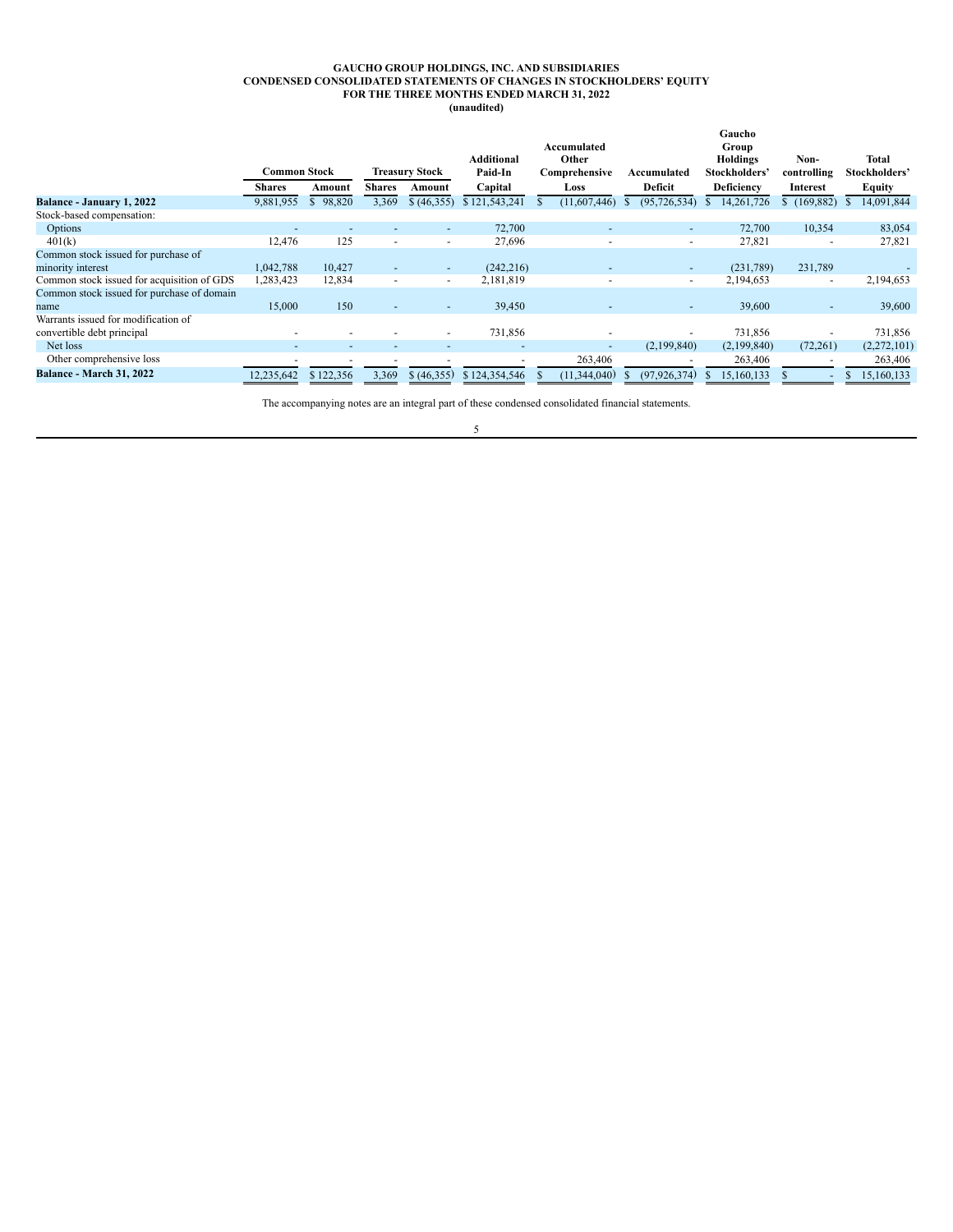#### **GAUCHO GROUP HOLDINGS, INC. AND SUBSIDIARIES CONDENSED CONSOLIDATED STATEMENTS OF CHANGES IN STOCKHOLDERS' (DEFICIENCY) EQUITY FOR THE THREE MONTHS ENDED MARCH 31, 2021 (unaudited)**

<span id="page-7-0"></span>

|                                                                                            |               | <b>Series B</b><br>Convertible<br>Redeemable<br><b>Preferred Stock</b> | <b>Common Stock</b> |        |               | <b>Treasury Stock</b> | <b>Additional</b><br>Paid-In      | Accumulated<br>Other<br>Comprehensive | Accumulated         | <b>Gaucho Group</b><br><b>Holdings</b><br>Stockholders'<br><b>Deficiency</b> | Non-<br>controlling | <b>Total</b><br>Stockholders'<br>(Deficiency) |
|--------------------------------------------------------------------------------------------|---------------|------------------------------------------------------------------------|---------------------|--------|---------------|-----------------------|-----------------------------------|---------------------------------------|---------------------|------------------------------------------------------------------------------|---------------------|-----------------------------------------------|
|                                                                                            | <b>Shares</b> | Amount                                                                 | <b>Shares</b>       | Amount | <b>Shares</b> | Amount                | Capital                           | Loss                                  | <b>Deficit</b>      | (Equity)                                                                     | <b>Interest</b>     | <b>Equity</b>                                 |
| <b>Balance - January</b>                                                                   |               |                                                                        |                     |        |               |                       |                                   |                                       |                     |                                                                              |                     |                                               |
| 1,2021<br>Stock-based                                                                      |               | 901,070 \$9,010,824                                                    | 5,234,406 \$        | 52,344 |               |                       | 3,369 \$(46,355) \$ 96,951,440 \$ | $(11,932,801)$ \$                     | $(93, 534, 828)$ \$ | $(8,510,200)$ \$                                                             | $(106,798)$ \$      | (8,616,998)                                   |
| compensation:                                                                              |               |                                                                        |                     |        |               |                       |                                   |                                       |                     |                                                                              |                     |                                               |
| Options and                                                                                |               |                                                                        |                     |        |               |                       |                                   |                                       |                     |                                                                              |                     |                                               |
| warrants                                                                                   |               |                                                                        |                     |        |               |                       | 101,453                           |                                       |                     | 101,453                                                                      | 67,196              | 168,649                                       |
| Common stock<br>and warrants<br>issued for cash,                                           |               |                                                                        |                     |        |               |                       |                                   |                                       |                     |                                                                              |                     |                                               |
| in public<br>offering, net of                                                              |               |                                                                        |                     |        |               |                       |                                   |                                       |                     |                                                                              |                     |                                               |
| offering costs [1]                                                                         |               |                                                                        | 1,333,334           | 13,333 |               |                       | 6,589,008                         |                                       |                     | 6,602,341                                                                    |                     | 6,602,341                                     |
| Common stock                                                                               |               |                                                                        |                     |        |               |                       |                                   |                                       |                     |                                                                              |                     |                                               |
| and warrants                                                                               |               |                                                                        |                     |        |               |                       |                                   |                                       |                     |                                                                              |                     |                                               |
| issued for cash                                                                            |               |                                                                        | 73,167              | 732    |               |                       | 438,268                           |                                       |                     | 439,000                                                                      |                     | 439,000                                       |
| Common stock<br>and warrants<br>issued to<br>underwriter in                                |               |                                                                        |                     |        |               |                       |                                   |                                       |                     |                                                                              |                     |                                               |
| public offering                                                                            |               |                                                                        |                     |        |               |                       | 297,963                           |                                       |                     | 297,963                                                                      |                     | 297,963                                       |
| Common stock<br>and warrants<br>issued upon<br>exchange of debt<br>and accrued<br>interest |               |                                                                        | 237,012             | 2,370  |               |                       | 1,419,698                         |                                       |                     | 1,422,068                                                                    |                     | 1,422,068                                     |
| Common stock<br>issued upon<br>conversion of<br>Series B<br>Convertible                    |               |                                                                        |                     |        |               |                       |                                   |                                       |                     |                                                                              |                     |                                               |
| <b>Preferred Stock</b><br>Effect of reverse                                                |               | $(901,070)$ $(9,010,824)$                                              | 600,713             | 6,007  |               |                       | 9,004,817                         |                                       |                     | 9,010,824                                                                    |                     | 9,010,824                                     |
| stock split                                                                                |               |                                                                        | 495                 |        |               |                       |                                   |                                       |                     |                                                                              |                     |                                               |
| Comprehensive<br>loss:                                                                     |               |                                                                        |                     |        |               |                       |                                   |                                       |                     |                                                                              |                     |                                               |
| Net loss                                                                                   |               |                                                                        |                     |        |               |                       |                                   | $\blacksquare$                        | (1, 112, 851)       | (1, 112, 851)                                                                | (27, 509)           | (1,140,360)                                   |
| Other<br>comprehensive<br>income                                                           |               |                                                                        |                     |        |               |                       |                                   | 98,980                                |                     | 98,980                                                                       |                     | 98,980                                        |
| <b>Balance - March</b><br>31, 2021                                                         | $-$ \$        |                                                                        | 7,479,127 \$        | 74,786 |               |                       | 3,369 \$(46,355) \$114,802,647 \$ | $(11,833,821)$ \$                     | $(94,647,679)$ \$   | 8,349,578 \$                                                                 | $(67,111)$ \$       | 8,282,467                                     |

[1] Includes gross proceeds of \$8,002,004, less offering costs of \$1,399,663 (\$1,034,684 of cash and \$364,979 of non-cash).

The accompanying notes are an integral part of these condensed consolidated financial statements.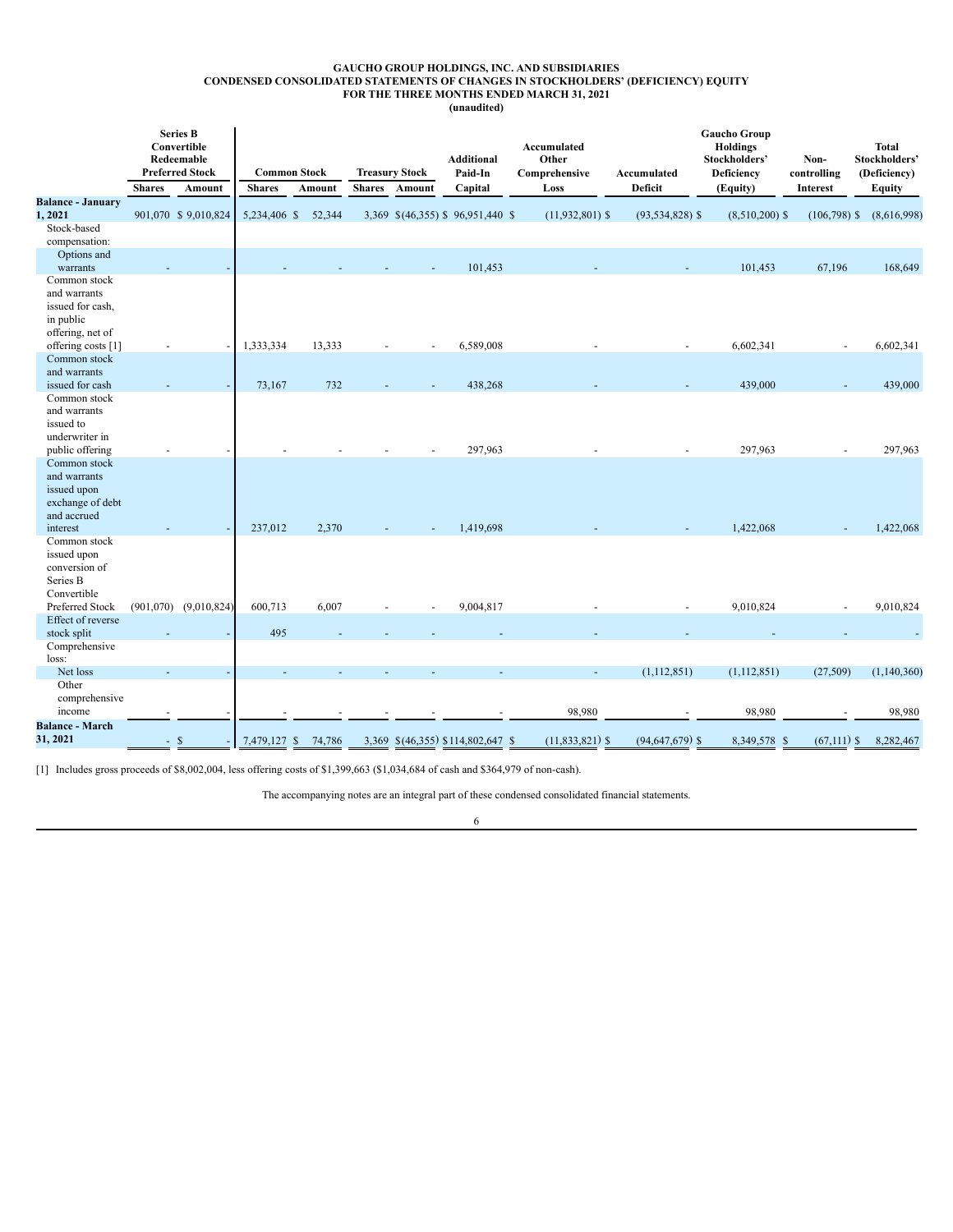#### **GAUCHO GROUP HOLDINGS, INC. AND SUBSIDIARIES CONDENSED CONSOLIDATED STATEMENTS OF CASH FLOWS (unaudited)**

<span id="page-8-0"></span>

|                                                                             |               | <b>For the Three Months Ended</b><br>March 31. |              |               |  |  |  |
|-----------------------------------------------------------------------------|---------------|------------------------------------------------|--------------|---------------|--|--|--|
|                                                                             |               | 2022                                           |              | 2021          |  |  |  |
| <b>Cash Flows from Operating Activities</b>                                 |               |                                                |              |               |  |  |  |
| Net loss                                                                    | <sup>\$</sup> | (2,272,101)                                    | \$           | (1, 140, 360) |  |  |  |
| Adjustments to reconcile net loss to net cash used in operating activities: |               |                                                |              |               |  |  |  |
| Stock-based compensation:                                                   |               |                                                |              |               |  |  |  |
| $401(k)$ stock                                                              |               | 18,976                                         |              | 16,462        |  |  |  |
| Options and warrants                                                        |               | 83,054                                         |              | 168,649       |  |  |  |
| Noncash lease expense                                                       |               | 53,325                                         |              |               |  |  |  |
| Gain on foreign currency translation                                        |               | (182, 922)                                     |              | (19,003)      |  |  |  |
| Unrealized investment losses                                                |               |                                                |              | 399           |  |  |  |
| Depreciation and amortization                                               |               | 46,219                                         |              | 36,930        |  |  |  |
| Amortization of debt discount                                               |               | 551,441                                        |              |               |  |  |  |
| Provision for (recovery of) uncollectible assets                            |               | 94                                             |              | (6, 284)      |  |  |  |
| Forgiveness of PPP Loan                                                     |               |                                                |              | (242, 486)    |  |  |  |
| Decrease (increase) in assets:                                              |               |                                                |              |               |  |  |  |
| Accounts receivable                                                         |               | (272, 116)                                     |              | (148, 579)    |  |  |  |
| Employee advances                                                           |               | 2,080                                          |              |               |  |  |  |
| Inventory                                                                   |               | (92, 564)                                      |              | (85, 825)     |  |  |  |
| Deposits                                                                    |               |                                                |              | 20,585        |  |  |  |
| Prepaid expenses and other current assets                                   |               | (207, 513)                                     |              | (59, 836)     |  |  |  |
| Increase (decrease) in liabilities:                                         |               |                                                |              |               |  |  |  |
| Accounts payable and accrued expenses                                       |               | 186,280                                        |              | (605, 840)    |  |  |  |
| Operating lease liabilities                                                 |               | (38, 892)                                      |              |               |  |  |  |
| Deferred revenue                                                            |               | 40,259                                         |              | (4,246)       |  |  |  |
| Other liabilities                                                           |               | (14, 866)                                      |              | (5,651)       |  |  |  |
| <b>Total Adjustments</b>                                                    |               | 172,855                                        |              | (934, 725)    |  |  |  |
| <b>Net Cash Used in Operating Activities</b>                                |               | (2,099,246)                                    |              | (2,075,085)   |  |  |  |
| <b>Cash Used in Investing Activities</b>                                    |               |                                                |              |               |  |  |  |
| Cash paid to acquire GDS, net of cash acquired                              |               | (7,560)                                        |              |               |  |  |  |
| Purchase of property and equipment                                          |               | (767,068)                                      |              | (16, 856)     |  |  |  |
| Purchase of intangible asset                                                |               | (34,999)                                       |              |               |  |  |  |
| <b>Net Cash Used in Investing Activities</b>                                |               | (809, 627)                                     |              | (16, 856)     |  |  |  |
| <b>Cash Provided by Financing Activities</b>                                |               |                                                |              |               |  |  |  |
| Repayments of loans payable                                                 |               | (26, 329)                                      |              | (80, 413)     |  |  |  |
|                                                                             |               |                                                |              |               |  |  |  |
| Proceeds from underwritten public offering, net of offering costs (1)       |               |                                                |              | 7,287,004     |  |  |  |
| Cash offering costs paid for underwritten public offering                   |               | $\overline{a}$                                 |              | (319, 684)    |  |  |  |
| Proceeds from sale of common stock and warrants                             |               |                                                |              | 439,000       |  |  |  |
| <b>Net Cash (Used in) Provided by Financing Activities</b>                  |               | (26, 329)                                      |              | 7,325,907     |  |  |  |
| <b>Effect of Exchange Rate Changes on Cash</b>                              |               | 263,406                                        |              | 98.946        |  |  |  |
| <b>Net (Decrease) Increase in Cash</b>                                      |               | (2,671,796)                                    |              | 5,332,912     |  |  |  |
| <b>Cash - Beginning of Period</b>                                           |               | 3,649,407                                      |              | 134,536       |  |  |  |
| <b>Cash - End of Period</b>                                                 | \$            | 977,611                                        | $\mathbb{S}$ | 5,467,448     |  |  |  |

(1) Includes gross proceeds of \$8,002,004, less offering costs of \$715,000.

The accompanying notes are an integral part of these condensed consolidated financial statements.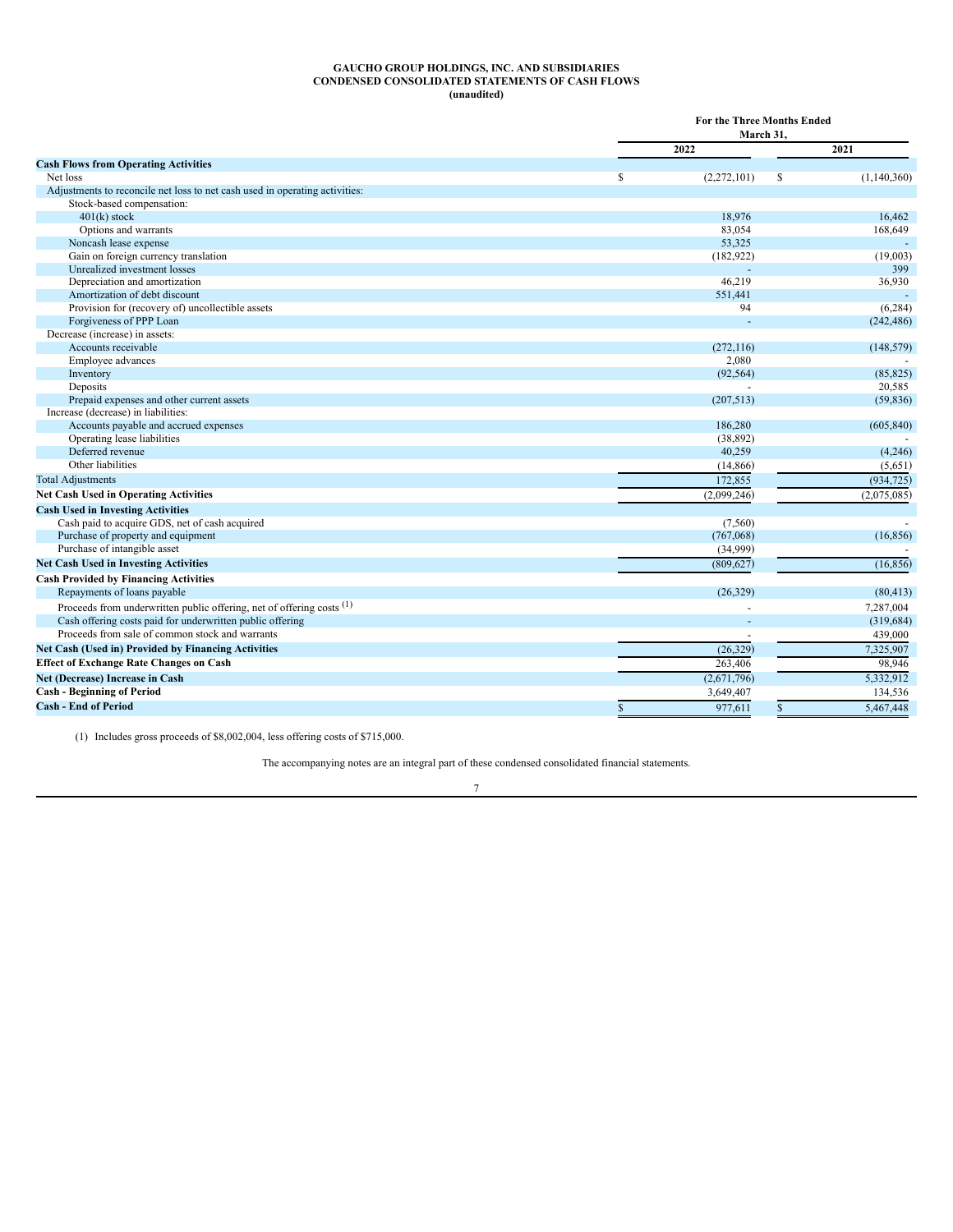#### **GAUCHO GROUP HOLDINGS, INC. AND SUBSIDIARIES CONDENSED CONSOLIDATED STATEMENTS OF CASH FLOWS, CONTINUED (unaudited)**

|                                                                                    | <b>For the Three Months Ended</b><br>March 31, |  |           |  |  |  |  |
|------------------------------------------------------------------------------------|------------------------------------------------|--|-----------|--|--|--|--|
|                                                                                    | 2022                                           |  | 2021      |  |  |  |  |
| <b>Supplemental Disclosures of Cash Flow Information:</b>                          |                                                |  |           |  |  |  |  |
| Interest paid                                                                      | 108,691                                        |  | 325,402   |  |  |  |  |
| Income taxes paid                                                                  |                                                |  |           |  |  |  |  |
| <b>Non-Cash Investing and Financing Activity</b>                                   |                                                |  |           |  |  |  |  |
| Equity issued to satisfy accrued stock-based compensation expense                  | 27,821                                         |  |           |  |  |  |  |
| Equity issued as consideration for intangible assets                               | 39,600                                         |  |           |  |  |  |  |
| Equity issued for purchase of non-controlling interest                             | 231,789                                        |  |           |  |  |  |  |
| Equity issued for acquisition of GDS                                               | 2,194,653                                      |  |           |  |  |  |  |
| Warrants issued and debt principal exchanged upon modification of convertible debt | 731,856                                        |  |           |  |  |  |  |
| Common stock and warrants issued upon exchange of debt and accrued interest        |                                                |  | 1,422,068 |  |  |  |  |
| Series B Preferred stock converted to common stock                                 |                                                |  | 9,010,824 |  |  |  |  |
| Reclassification of deferred offering costs to additional paid in capital          |                                                |  | 67,016    |  |  |  |  |
| Common stock and warrants issued to underwriter in public offering                 |                                                |  | 297,963   |  |  |  |  |

The accompanying notes are an integral part of these condensed consolidated financial statements.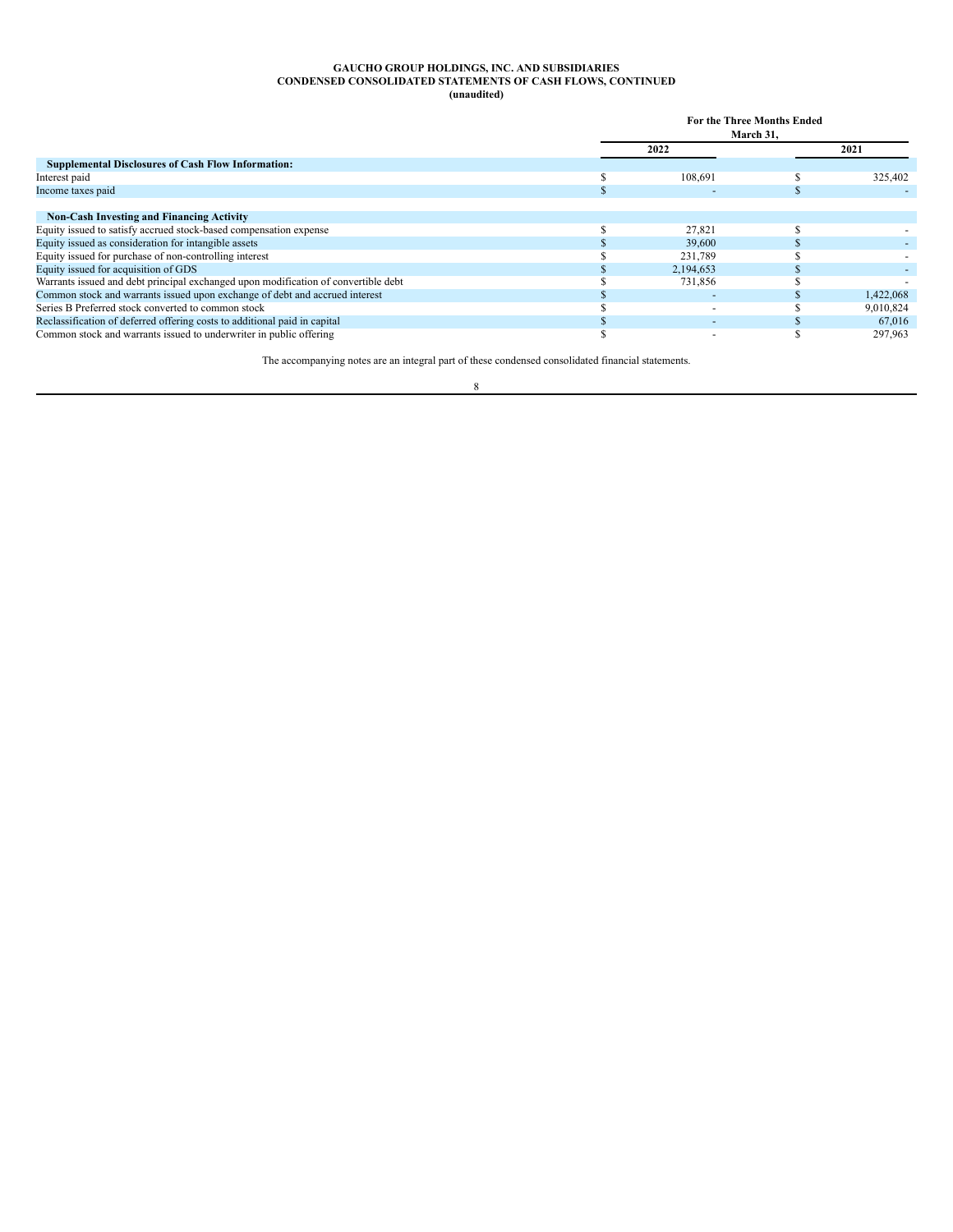### <span id="page-10-0"></span>**1. BUSINESS ORGANIZATION, NATURE OF OPERATIONS AND RISKS AND UNCERTAINTIES**

### **Organization and Operations**

Through its subsidiaries, Gaucho Group Holdings, Inc. ("Company", "GGH"), a Delaware corporation that was incorporated on April 5, 1999, currently invests in, develops, and operates a collection of luxury assets, including real estate development, fine wines, and a boutique hotel in Argentina, as well as an e-commerce platform for the sale of high-end fashion and accessories.

As wholly owned subsidiaries of GGH, InvestProperty Group, LLC ("IPG") and Algodon Global Properties, LLC ("AGP") operate as holding companies that invest in, develop and operate global real estate and other lifestyle businesses such as wine production and distribution, golf, tennis, and restaurants.

GGH operates its properties through its ALGODON® brand. IPG and AGP have invested in two ALGODON® brand projects located in Argentina. The first project is Algodon Mansion, a Buenos Aires-based luxury boutique hotel property that opened in 2010 and is owned by the Company's subsidiary, The Algodon – Recoleta, SRL ("TAR"). The second project is the redevelopment, expansion and repositioning of a Mendoza-based winery and golf resort property now called Algodon Wine Estates ("AWE"), the integration of adjoining wine producing properties, and the subdivision of a portion of this property for residential development. On February 3, 2022, the Company acquired additional real estate through the acquisition of 100% ownership in Hollywood Burger Argentina S.R.L., now Gaucho Development S.R.L. ("GDS").

GGH also manufactures, distributes, and sells high-end luxury fashion and accessories through its subsidiary, Gaucho Group, Inc. ("GGI"). GGH held a 79% ownership interest in GGI through March 28, 2022, at which time GGH acquired the remaining 21% ownership interest in GGI. See Non-Controlling Interest, below.

On June 14, 2021, the Company formed a wholly-owned subsidiary, Gaucho Ventures I - Las Vegas, LLC ("GVI"), and on June 17, 2021, Gaucho Group Holdings, Inc announced the signing of an agreement between GVI and LVH Holdings LLC ("LVH") to develop a project in Las Vegas, Nevada. As of March 31, 2022, the Company had contributed total capital of \$7.0 million to LVH and received 396 limited liability company interests, representing an 11.9% equity interest in LVH.

### **Non-Controlling interest**

As a result of the 2019 conversion of certain convertible debt into shares of Gaucho Group, Inc. ("GGI") common stock, GGI investors obtained a 21% ownership interest in GGI, which was recorded as a non-controlling interest. The profits and losses of GGI for the three months ended March 31, 2021 and for the period from January 1, 2022 through March 28, 2022 are allocated between the controlling interest and the non-controlling interest in the same proportions as their membership interest. On March 28, 2022, the Company issued 1,042,788 shares of its common stock to the minority holders of GGI, in exchange for the remaining 21% ownership of GGI, such that as of March 31, 2022, the Company owns 100% of the outstanding common stock of GGI.

 $\mathbf{o}$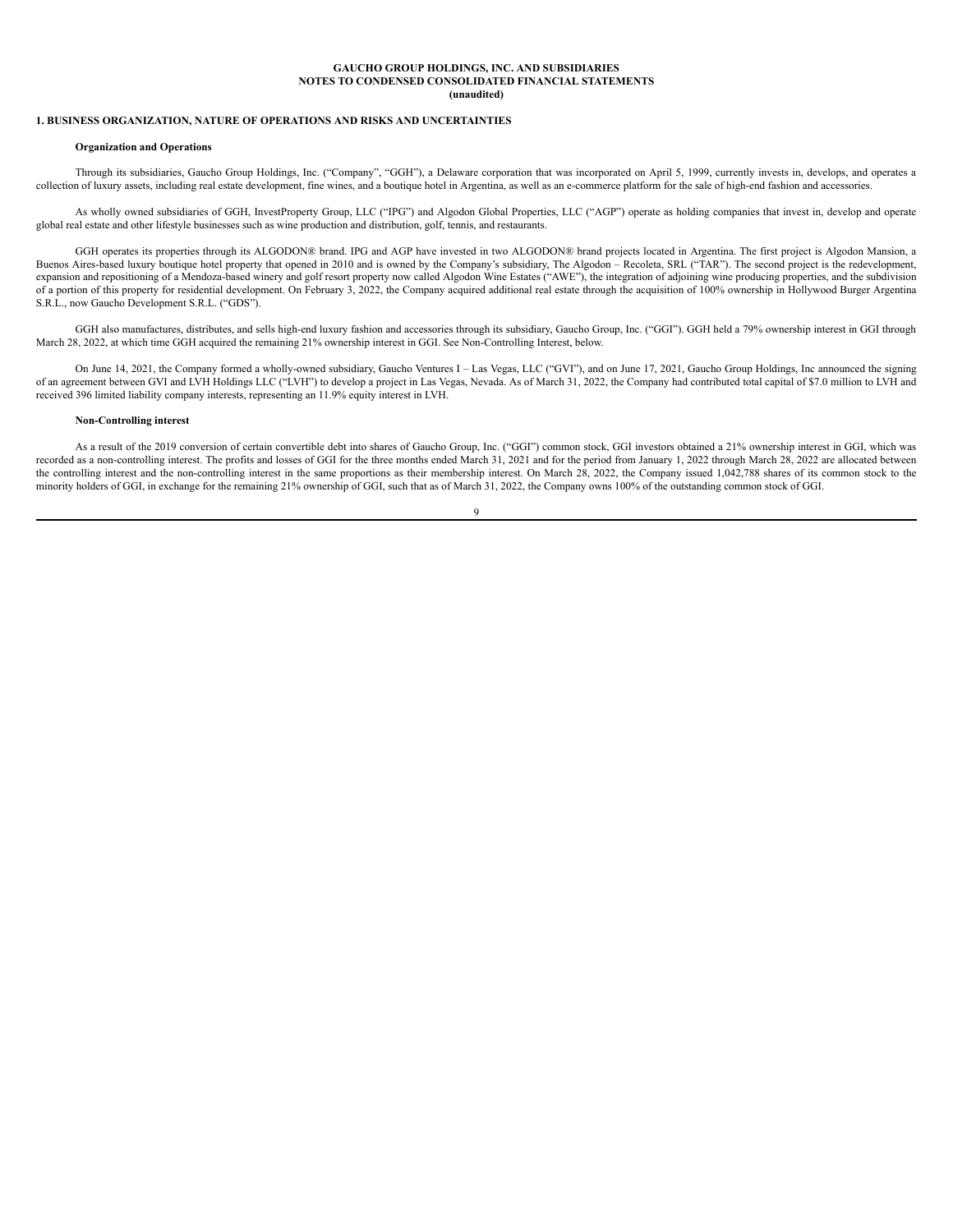### **Risks and Uncertainties**

In December 2019, the 2019 novel coronavirus ("COVID-19") surfaced in Wuhan, China. The World Health Organization declared the outbreak as a global pandemic in March 2020. resulting in the temporarily closure of our corporate office, and the temporary suspension of our hotel, restaurant, winery operations, golf and tennis operations, and our real estate development operations. Further, some outsourced factories from which Gaucho ordered products had closed, borders for importing product had been impacted and the Gaucho fulfillment center was also closed for several weeks. In response, the Company reduced its costs by negotiating out of its New York lease, renegotiating with vendors, and implementing salary reductions. The Company also created an e-commerce platform for our wine sales in response to the pandemic. As of the date of this report, The Company has resumed real estate development operations and has re-opened its winery and golf and tennis facilities, as well as its hotels.

The Company is continuing to monitor the outbreak of COVID-19 and the related business and travel restrictions, and changes to behavior intended to reduce its spread, and the related impact on the Company's operations, financial position and cash flows, as well as the impact on its employees. Due to the rapid development and fluidity of this situation, the magnitude and duration of the pandemic and its impact on the Company's future operations and liquidity is uncertain as of the date of this report. While there could ultimately be a material impact on operations and liquidity of the Company, at the time of issuance, the impact could not be determined.

#### **2. SUMMARY OF SIGNIFICANT ACCOUNTING POLICIES**

#### **Basis of Presentation**

The accompanying unaudited condensed consolidated financial statements have been prepared in accordance with accounting principles generally accepted in the United States of America ("GAAP") for interim financial information. Accordingly, they do not include all of the information and disclosures required by accounting principles generally accepted in the United States of America for annual financial statements. In the opinion of management, such statements include all adjustments (consisting only of normal recurring items) which are considered necessary for a fair presentation of the unaudited condensed consolidated financial statements of the Company as of March 31, 2022 and for the three months ended March 31, 2022 and 2021. The results of operations for the three months ended March 31, 2022 are not necessarily indicative of the operating results for the full year. It is suggested that these unaudited condensed consolidated financial statements be read in conjunction with the consolidated financial statements and notes thereto included in the Company's annual report on Form 10-K for the year ended December 31, 2021, filed with the Securities and Exchange Commission ("SEC") on April 14, 2022.

### **Liquidity**

As of March 31, 2022, the Company had cash and a working capital deficit of \$977,611 and \$2,788,934, respectively. During the three months ended March 31, 2022 and 2021, the Company incurred a net loss of \$2,272,101 and \$1,140,360, respectively, and used cash in operating activities of \$2,099,246 and \$2,075,085, respectively.

The Company expects that its cash on hand, plus additional cash from the sales of common stock under the Purchase Agreement (see Note 15 –Stockholders' Equity) will fund its operations for at least 12 months after the issuance date of these financial statements.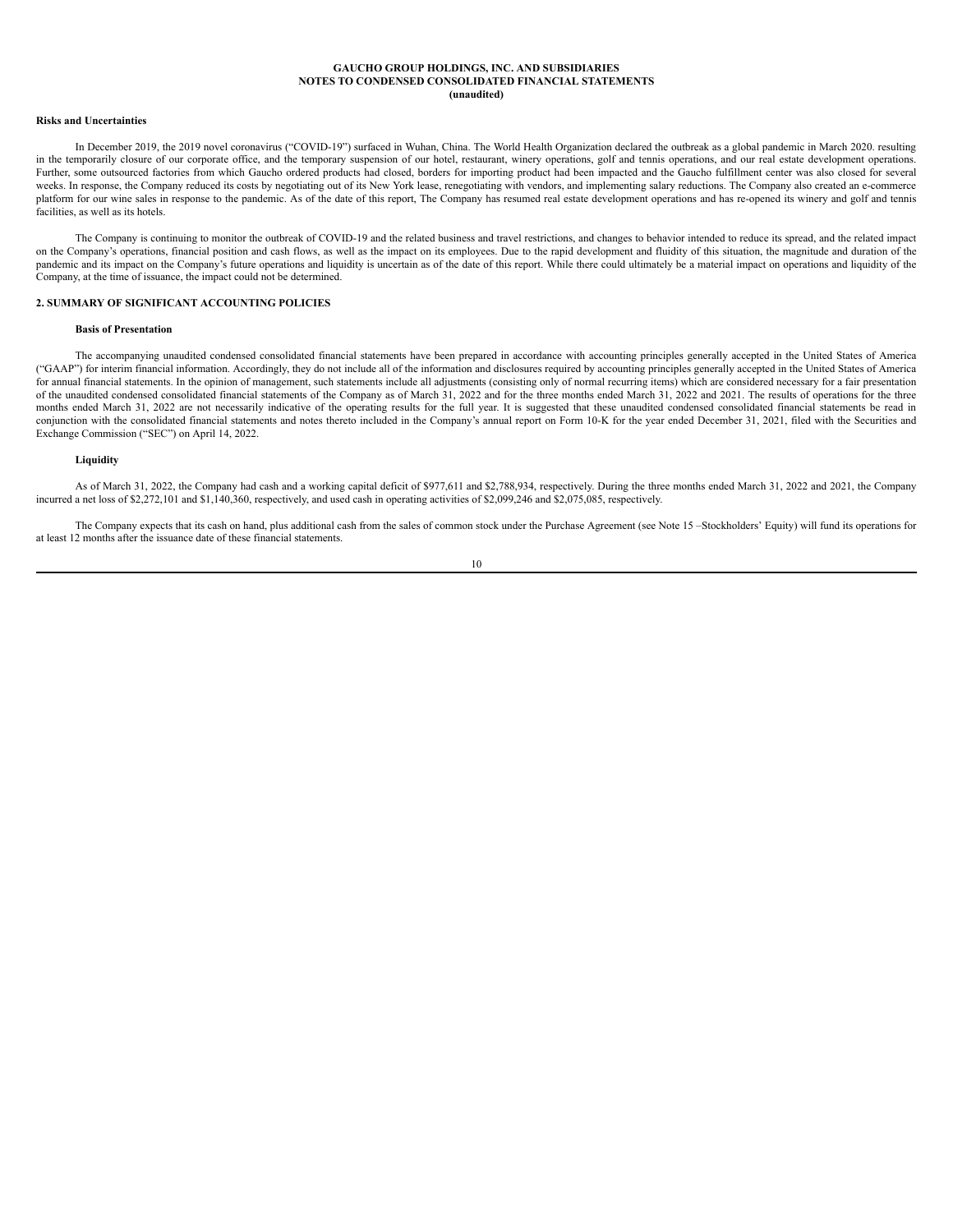Since inception, the Company's operations have primarily been funded through proceeds received in equity and debt financings. The Company believes it has access to capital resources and continues to evaluate additional financing opportunities. There is no assurance that the Company will be able to obtain funds on commercially acceptable terms, if at all. There is also no assurance that the amount of funds the Company might raise will enable the Company to complete its development initiatives or attain profitable operations.

The Company's operating needs include the planned costs to operate its business, including amounts required to fund working capital and capital expenditures. The Company's future capital requirements and the adequacy of its available funds will depend on many factors, including the Company's ability to successfully commercialize its products and services, competing technological and market developments, and the need to enter into collaborations with other companies or acquire other companies or technologies to enhance or complement its product and service offerings.

#### **Highly Inflationary Status in Argentina**

The Company recorded gains on foreign currency transactions of \$182,922 and \$19,003 during the three months ended March 31, 2022 and 2021 respectively, as a result of the net monetary liability position of its Argentine subsidiaries.

#### **Concentrations**

The Company maintains cash with major financial institutions. Cash held in US bank institutions is currently insured by the Federal Deposit Insurance Corporation ("FDIC") up to \$250,000 at each institution. No similar insurance or guarantee exists for cash held in Argentina bank accounts. There were aggregate uninsured cash balances of \$377,153 at March 31, 2022, of which \$237,467 represents cash held in Argentine bank accounts.

#### **Revenue Recognition**

The Company recognizes revenue in accordance with ASC Topic 606, Revenue from Contracts with Customers. ASC Topic 606 provides a single comprehensive model to use in accounting for revenue arising from contracts with customers, and gains and losses arising from transfers of non-financial assets including sales of property and equipment, real estate, and intangible assets.

The Company earns revenues from the sale of real estate lots, as well as hospitality, food & beverage, other related services, and from the sale of clothing and accessories. The Company recognizes revenue when goods or services are transferred to customers in an amount that reflects the consideration which it expects to receive in exchange for those goods or services. In determining when and how revenue is recognized from contracts with customers, the Company performs the following five-step analysis: (i) identification of contract with customer; (ii) determination of performance obligations; (iii) measurement of the transaction price; (iv) allocation of the transaction price to the performance obligations; and (v) recognition of revenue when (or as) the Company satisfies each performance obligation.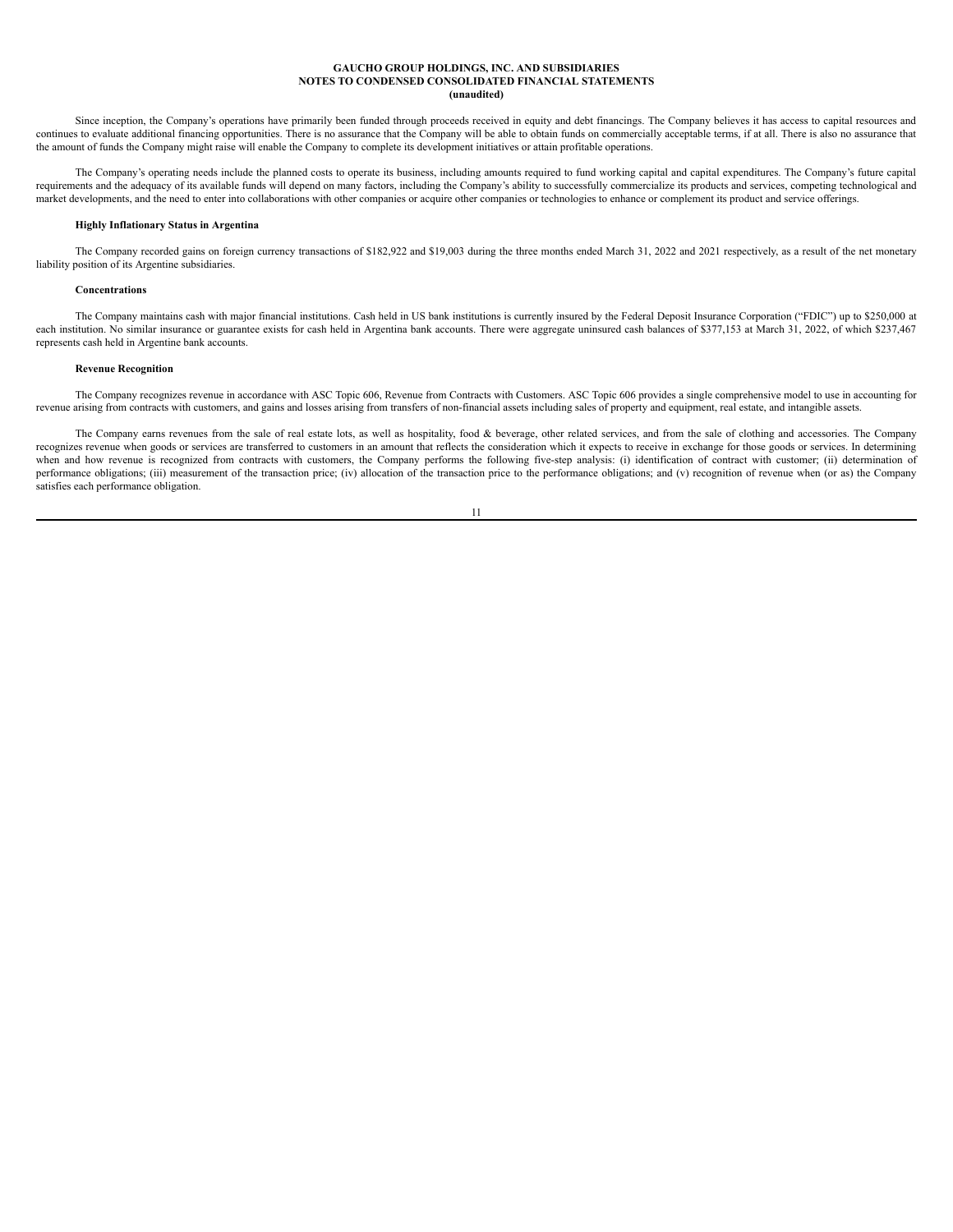The following table summarizes the revenue recognized in the Company's condensed consolidated statements of operations:

|                         |   | <b>For the Three Months Ended</b><br>March 31, |               |         |  |  |
|-------------------------|---|------------------------------------------------|---------------|---------|--|--|
|                         |   | 2022                                           |               |         |  |  |
| Real estate sales       | S | 184,658                                        | <sup>\$</sup> |         |  |  |
| Hotel rooms and events  |   | 139,099                                        |               | 105,179 |  |  |
| <b>Restaurants</b>      |   | 17,270                                         |               | 128,018 |  |  |
| Winemaking              |   | 26,809                                         |               | 18,665  |  |  |
| Agricultural            |   | 27,498                                         |               |         |  |  |
| Golf, tennis and other  |   | 25,101                                         |               | 16,618  |  |  |
| Clothes and accessories |   | 5,162                                          |               | 6,559   |  |  |
| Total revenues          |   | 425,597                                        | ς             | 275,039 |  |  |

Revenue from the sale of food, wine, agricultural products, clothes and accessories is recorded when the customer obtains control of the goods purchased. Revenues from hospitality and other services are recognized as earned at the point in time that the related service is rendered, and the performance obligation has been satisfied. Revenues from gift card sales are recognized when the card is redeemed by the customer. The Company does not adjust revenue for the portion of gift card values that is not expected to be redeemed ("breakage") due to the lack of historical data. Revenue from real estate lot sales is recorded when the lot is deeded, and legal ownership of the lot is transferred to the customer.

The timing of the Company's revenue recognition may differ from the timing of payment by its customers. A receivable is recorded when revenue is recognized prior to payment and the Company has an unconditional right to payment. Alternatively, when payment precedes the provision of the related services, the Company records deferred revenue until the performance obligations are satisfied. Deferred revenues associated with real estate lot sale deposits are recognized as revenues (along with any outstanding balance) when the lot sale closes, and the deed is provided to the purchaser. Other deferred revenues primarily consist of deposits accepted by the Company in connection with agreements to sell barrels of wine, advance deposits received for grapes and other agricultural products, and hotel deposits. Wine barrel and agricultural product advance deposits are recognized as revenues (along with any outstanding balance) when the product is shipped to the purchaser. Hotel deposits are recognized as revenue upon occupancy of rooms, or the provision of services.

Contracts related to the sale of wine, agricultural products and hotel services have an original expected length of less than one year. The Company has elected not to disclose information about remaining performance obligations pertaining to contracts with an original expected length of one year or less, as permitted under the guidance.

As of March 31, 2022 and December 31, 2021, the Company had deferred revenue of \$681,984 and \$622,453, respectively, associated with real estate lot sale deposits, \$71,891 and \$91,163, respectively, related to hotel deposits and \$6,025 and \$0, respectively, related to a leased property (See Note 9 – Deferred Revenue). Sales taxes and value added ("VAT") taxes collected from customers and remitted to governmental authorities are presented on a net basis within revenues in the condensed consolidated statements of operations.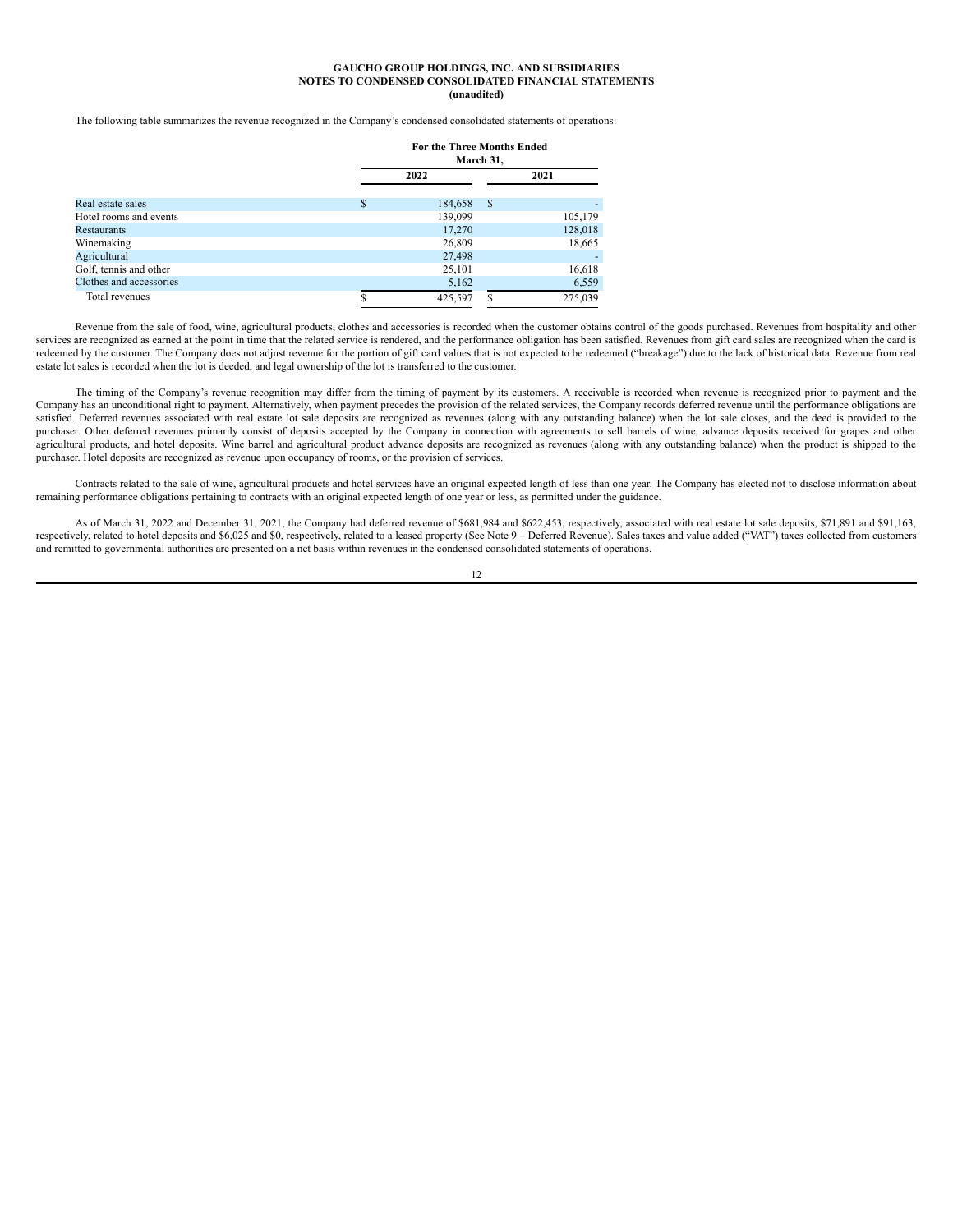### **Net Loss per Common Share**

Basic loss per common share is computed by dividing net loss attributable to GGH common stockholders by the weighted average number of common shares outstanding during the period. Diluted loss per common share is computed by dividing net loss attributable to common stockholders by the weighted average number of common shares outstanding, plus the impact of common shares, if dilutive, resulting from the exercise of outstanding stock options and warrants and the conversion of convertible instruments.

The following securities are excluded from the calculation of weighted average dilutive common shares because their inclusion would have been anti-dilutive:

|                                   |           | As of March 31, |  |  |  |
|-----------------------------------|-----------|-----------------|--|--|--|
|                                   | 2022      | 2021            |  |  |  |
| Options                           | 561,027   | 601,263         |  |  |  |
| Warrants                          | 2,024,166 | 2,824,840       |  |  |  |
| Convertible debt                  | 1,897,860 |                 |  |  |  |
| Total potentially dilutive shares | 4,483,053 | 3,426,103       |  |  |  |

### **Recently Adopted Accounting Pronouncements**

On May 3, 2021, the Financial Accounting Standards Board (the "FASB") issued Accounting Standards Update ("ASU") 2021-04, Earnings Per Share (Topic 260), Debt-Modifications and Extinguishments (Subtopic 470-50), Compensation—Stock Compensation (Topic 718), and Derivatives and Hedging—Contracts in Entity's Own Equity (Subtopic 815-40): Issuer's Accounting for Certain Modifications or Exchanges of Freestanding Equity-Classified Written Call Options. This new standard provides clarification and reduces diversity in an issuer's accounting for modifications or exchanges of freestanding equity-classified written call options (such as warrants) that remain equity classified after modification or exchange. This standard is effective for fiscal years beginning after December 15, 2021, including interim periods within those fiscal years. The Company adopted this standard on January 1, 2022 and it did not have a material effect on its condensed consolidated financial statements.

### **3. ACQUISITION OF HOLLYWOOD BURGER ARGENTINA, S.R.L.**

On February 3, 2022, the Company, through its subsidiaries, acquired 100% of Hollywood Burger Argentina S.R.L., now Gaucho Development S.R.L., ("GDS") in exchange for issuing 1,283,423 shares of its common stock, valued at \$2,194,653 at date of issuance, to Hollywood Burger Holdings, Inc, a company with whom GGH shares common management and ownership.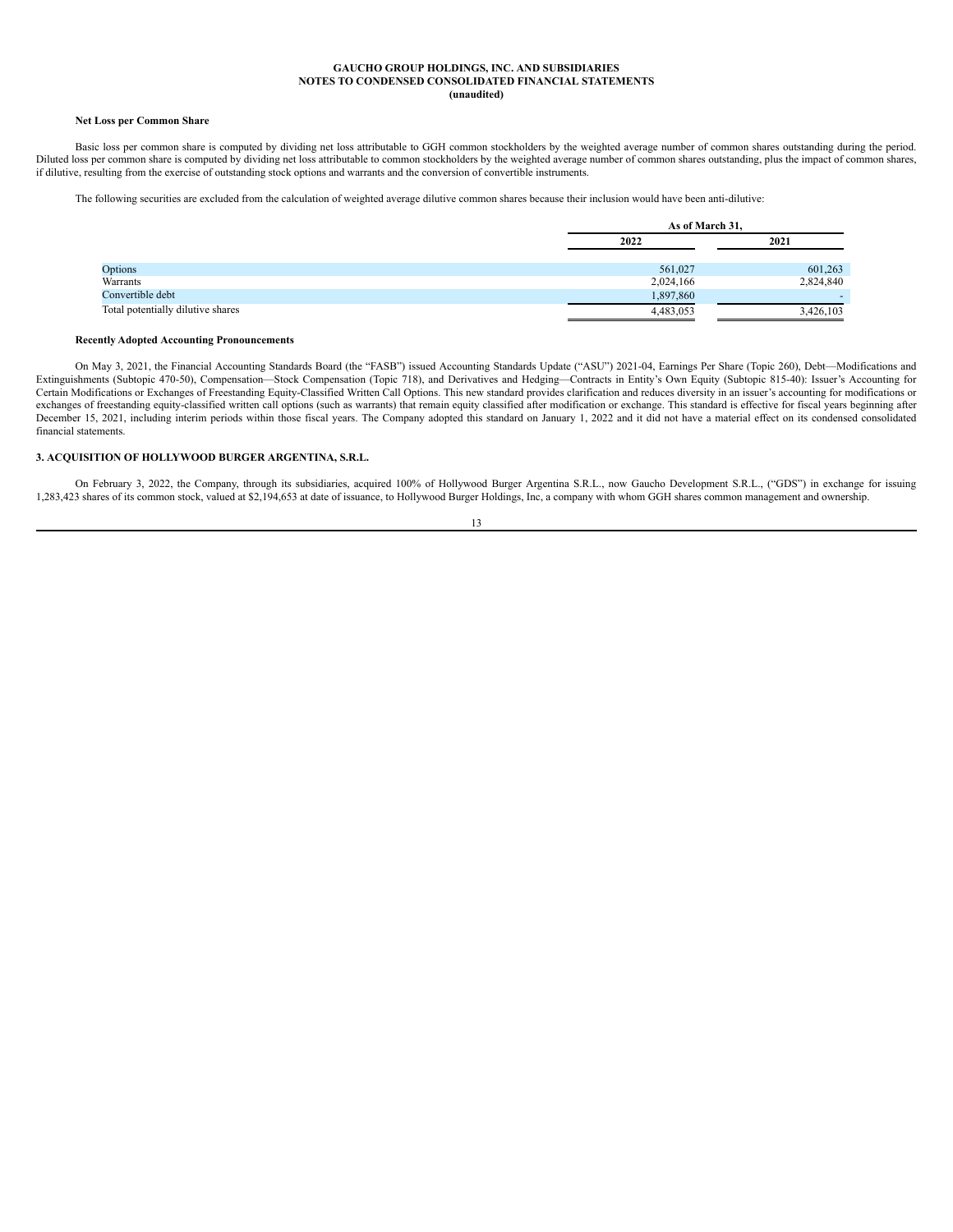The acquisition was accounted for as an asset acquisition because substantially all of the fair value of the gross assets acquired was represented by a group of similar assets. The total purchase consideration of \$2,204,908 (including \$10,255 of legal fees incurred in connection with the acquisition) was allocated to the assets and liabilities acquired as follows (subject to adjustment):

| Land                              | 1,528,134 |
|-----------------------------------|-----------|
| Building                          | 635,302   |
| Cash                              | 2,694     |
| Prepaid expenses                  | 674       |
| Deferred tax credits              | 63,282    |
| Accounts payable                  | (313)     |
| Accrued taxes payable             | (8, 154)  |
| Related Party Payable (AWE & TAR) | (10,686)  |
| Lease Deposit Payable             | (6,025)   |
|                                   | 2,204,908 |

## **4. INVENTORY**

Inventory at March 31, 2022 and December 31, 2021 was comprised of the following:

|                                    | March 31,<br>2022 | December 31,<br>2021 |           |  |
|------------------------------------|-------------------|----------------------|-----------|--|
| Vineyard in process                | 755,065           | S                    | 597,900   |  |
| Wine in process                    | 457,278           |                      | 410,755   |  |
| Finished wine                      | 14,519            |                      | 34,522    |  |
| Clothes and accessories            | 158,180           |                      | 208,759   |  |
| Clothes and accessories in process | 130,246           |                      | 127,154   |  |
| Other                              | 93,970            |                      | 111,549   |  |
| Total                              | 1,609,257         |                      | 1,490,639 |  |
|                                    |                   |                      |           |  |

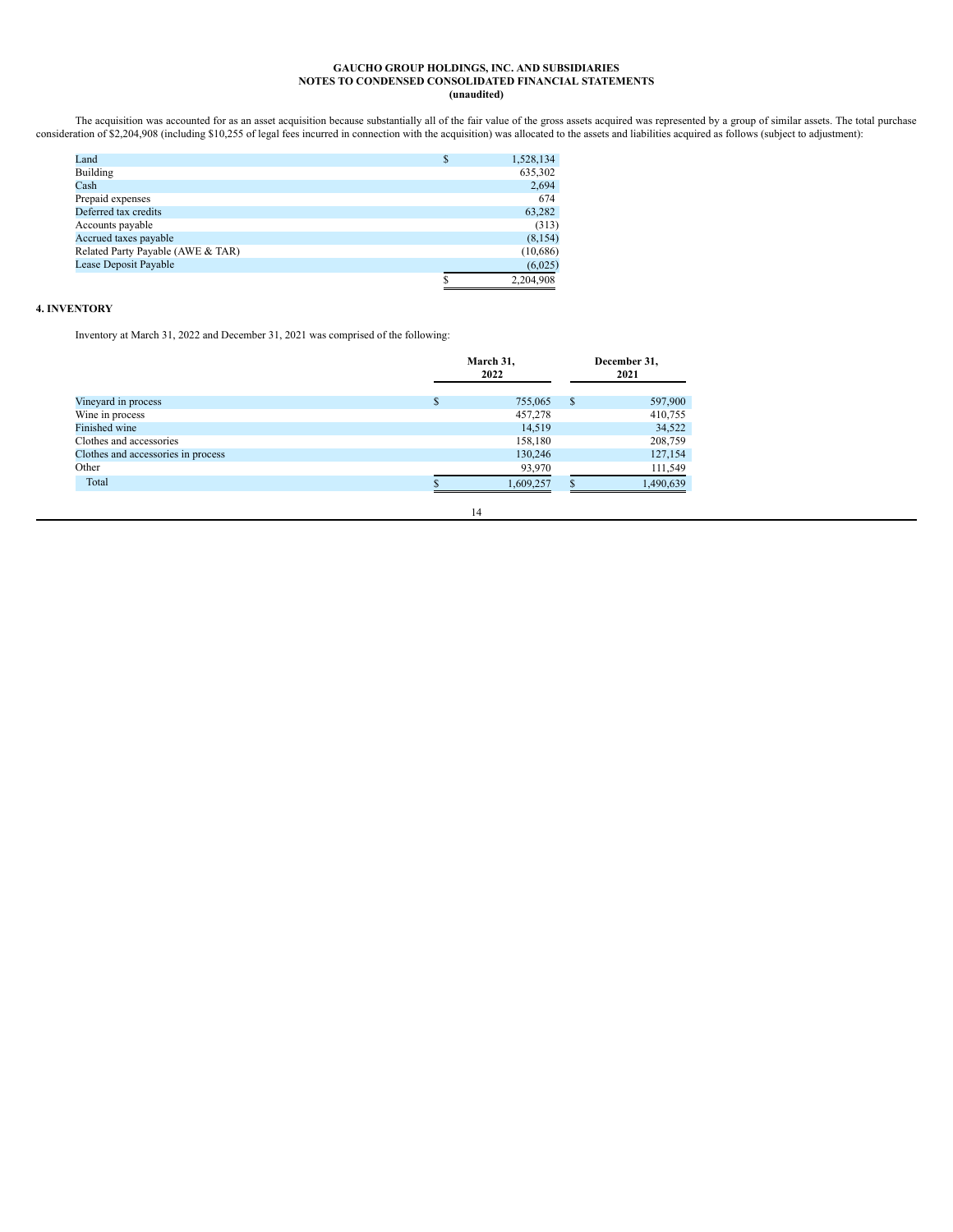## **5. PROPERTY AND EQUIPMENT**

Property and equipment consist of the following:

|                                                 |     | March 31.<br>2022 |               |             |
|-------------------------------------------------|-----|-------------------|---------------|-------------|
| Buildings and improvements                      | \$. | 3,791,687         | <sup>\$</sup> | 2,869,300   |
| Real estate development                         |     | 236,563           |               | 210,322     |
| Land                                            |     | 2,193,404         |               | 575,233     |
| Furniture and fixtures                          |     | 403.560           |               | 403,560     |
| Vineyards                                       |     | 219,766           |               | 219,766     |
| Machinery and equipment                         |     | 731,538           |               | 693,761     |
| Leasehold improvements                          |     | 756,028           |               | 449,401     |
| Computer hardware and software                  |     | 264,851           |               | 245,978     |
|                                                 |     | 8,597,397         |               | 5,667,321   |
| Less: Accumulated depreciation and amortization |     | (1,935,588)       |               | (1,890,380) |
| Property and equipment, net                     |     | 6.661.809         |               | 3.776.941   |

Depreciation and amortization of property and equipment was \$45,636 and \$36,930 during the three months ended March 31, 2022 and 2021, respectively.

## **6. INTANGIBLE ASSETS**

On February 3, 2022, the Company purchased the domain name Gaucho.com, in exchange cash consideration of \$34,999 and 15,000 shares of common stock valued at \$39,600 (see Note 15 – Stockholders' Equity, Common Stock). The domain name is being amortized over its useful life of 15 years.

The Company recognized \$583 of amortization expense during the three months ended March 31, 2022, related to the domain name. Future amortization of the Company's intangible asset is as follows:

| April 1 through December 31, 2022 | S  | 3,975  |
|-----------------------------------|----|--------|
| For the years ended December 31,  |    |        |
| 2023                              |    | 4,973  |
| 2024                              |    | 4,973  |
| 2025                              |    | 4,973  |
| 2026                              |    | 4,973  |
| 2027                              |    | 4,973  |
| Thereafter                        |    | 45,176 |
|                                   |    | 74,016 |
|                                   |    |        |
|                                   | 15 |        |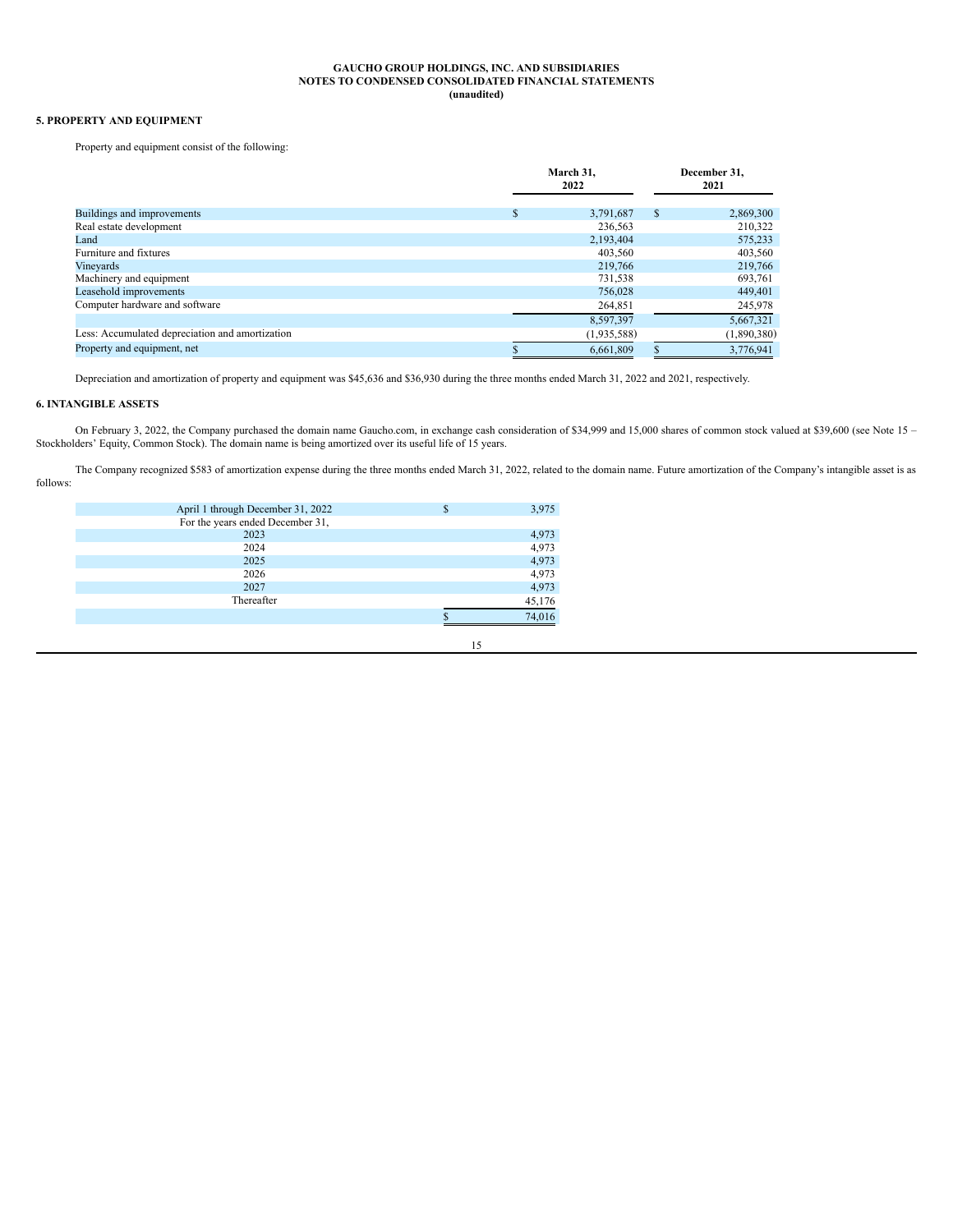### **7. FAIR VALUE OF FINANCIAL INSTRUMENTS**

Fair value is the price that would be received to sell an asset or paid to transfer a liability in an orderly transaction between market participants at the measurement date. In determining fair value, the Company often utilizes certain assumptions that market participants would use in pricing the asset or liability, including assumptions about risk and/or the risks inherent in the inputs to the valuation technique. These inputs can be readily observable, market corroborated, or developed by the Company. The fair value hierarchy ranks the quality and reliability of the information used to determine fair values. Financial assets and liabilities carried at fair value are classified and disclosed in one of the following three categories:

Level 1 - Valued based on quoted prices at the measurement date for identical assets or liabilities trading in active markets. Financial instruments in this category generally include actively traded equity securities.

Level 2 - Valued based on (a) quoted prices for similar assets or liabilities in active markets; (b) quoted prices for identical or similar assets or liabilities in markets that are not active; (c) inputs other than quoted prices that are observable for the asset or liability; or (d) from market corroborated inputs. Financial instruments in this category include certain corporate equities that are not actively traded or are otherwise restricted.

Level 3 - Valued based on valuation techniques in which one or more significant inputs is not readily observable. Included in this category are certain corporate debt instruments, certain private equity investments, and certain commitments and guarantees.

The carrying amounts of the Company's short-term financial instruments including cash, accounts receivable, advances and loans to employees, prepaid taxes and expenses, accounts payable, accrued expenses and other liabilities approximate fair value due to the short-term nature of these instruments. The carrying value of the Company's loans payable, debt obligations and convertible debt obligations approximate fair value, as they bear terms and conditions comparable to market, for obligations with similar terms and maturities.

### **8. ACCRUED EXPENSES**

Accrued expenses are comprised of the following:

|                                              | March 31,<br>2022 |   |           |
|----------------------------------------------|-------------------|---|-----------|
| Accrued compensation and payroll taxes       | \$<br>129.738     | S | 216,916   |
| Accrued taxes payable - Argentina            | 298,096           |   | 228,338   |
| Accrued interest                             | 174,722           |   | 76,852    |
| Accrued placement agent commissions          | -                 |   | 66,889    |
| Other accrued expenses                       | 204,877           |   | 376,416   |
| Accrued expenses, current                    | 807,433           |   | 965,411   |
| Accrued payroll tax obligations, non-current | 121,064           |   | 115,346   |
| Total accrued expenses                       | 928,497           |   | 1,080,757 |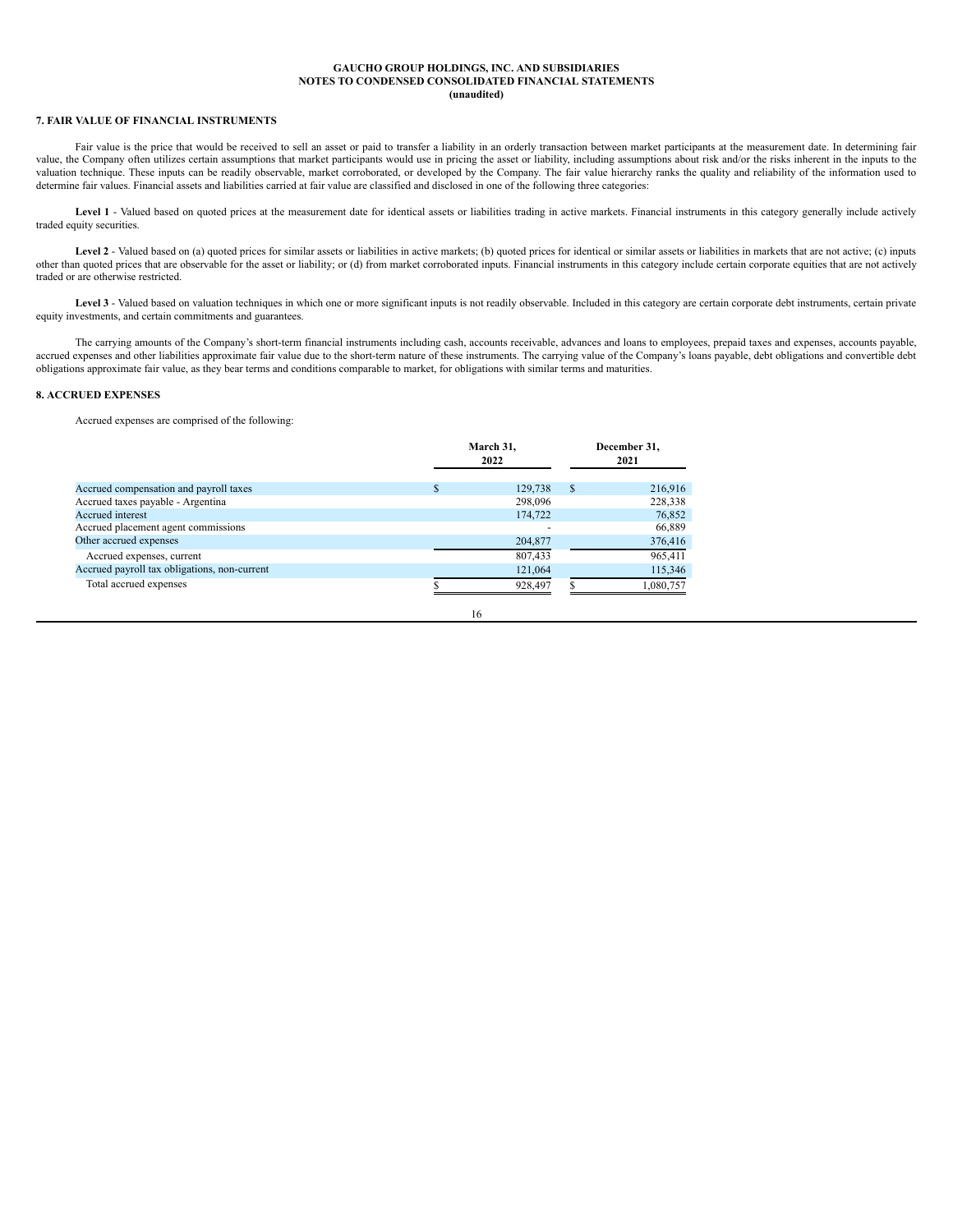On November 27, 2020, the Company entered into various payment plans, pursuant to which it agreed to pay its Argentine payroll tax obligations over a period of 60 to 120 months. The current portion of payments due under the plan is \$219,852 and \$157,532 as of March 31, 2022 and December 31, 2021, respectively, which is included in accrued taxes payable – Argentina, above. The noncurrent portion of accrued expenses represents payments under the plan that are scheduled to be paid after twelve months. The Company incurred interest expense of \$4,487 and \$2,728 during the three months ended March 31, 2022 and 2021, respectively, related to these payment plans.

### **9. DEFERRED REVENUE**

Deferred revenue is comprised of the following:

|                                |   | March 31,<br>2022 |   | December 31,<br>2021 |
|--------------------------------|---|-------------------|---|----------------------|
|                                |   |                   |   |                      |
| Real estate lot sales deposits | S | 681,984           | S | 622,453              |
| Other                          |   | 71,891            |   | 91,163               |
| Leased property deposit        |   | 6,025             |   |                      |
| Total                          |   | 759.900           | S | 713,616              |
|                                |   |                   |   |                      |

The Company accepts deposits in conjunction with agreements to sell real estate building lots at Algodon Wine Estates in the Mendoza wine region of Argentina. These lot sale deposits are generally denominated in U.S. dollars. The Company executed new agreements for the sale of one additional lot during the three months ended March 31, 2022 and recorded deferred revenues in the amount of \$64,990. This increase in deferred revenues is partially offset by the impact of the change in exchange rates during the period. Revenue is recorded when the sale closes, and the deeds are issued.

### **10. LOANS PAYABLE**

The Company's loans payable are summarized below:

|                            | March 31,<br>2022 | December 31,<br>2021 |         |  |
|----------------------------|-------------------|----------------------|---------|--|
| EIDL                       | 94,000            | S.                   | 94,000  |  |
| $2018$ Loan                | 195,740           |                      | 223,356 |  |
| Total loans payable        | 289,740           |                      | 317,356 |  |
| Less: current portion      | 196,995           |                      | 223,356 |  |
| Loans payable, non-current | 92,745            |                      | 94.000  |  |

During the three months ended March 31, 2022, the Company made principal payments in the amount of \$26,329 on the 2018 Loan payable.

The Company incurred interest expense related to the loans payable in the amount of \$4,273 and \$5,968 during the three months ended March 31, 2022 and 2021, respectively. As of March 31, 2022 and December 31, 2021, there is accrued interest of \$7,668 and \$6,787, respectively, related to the Company's loans payable.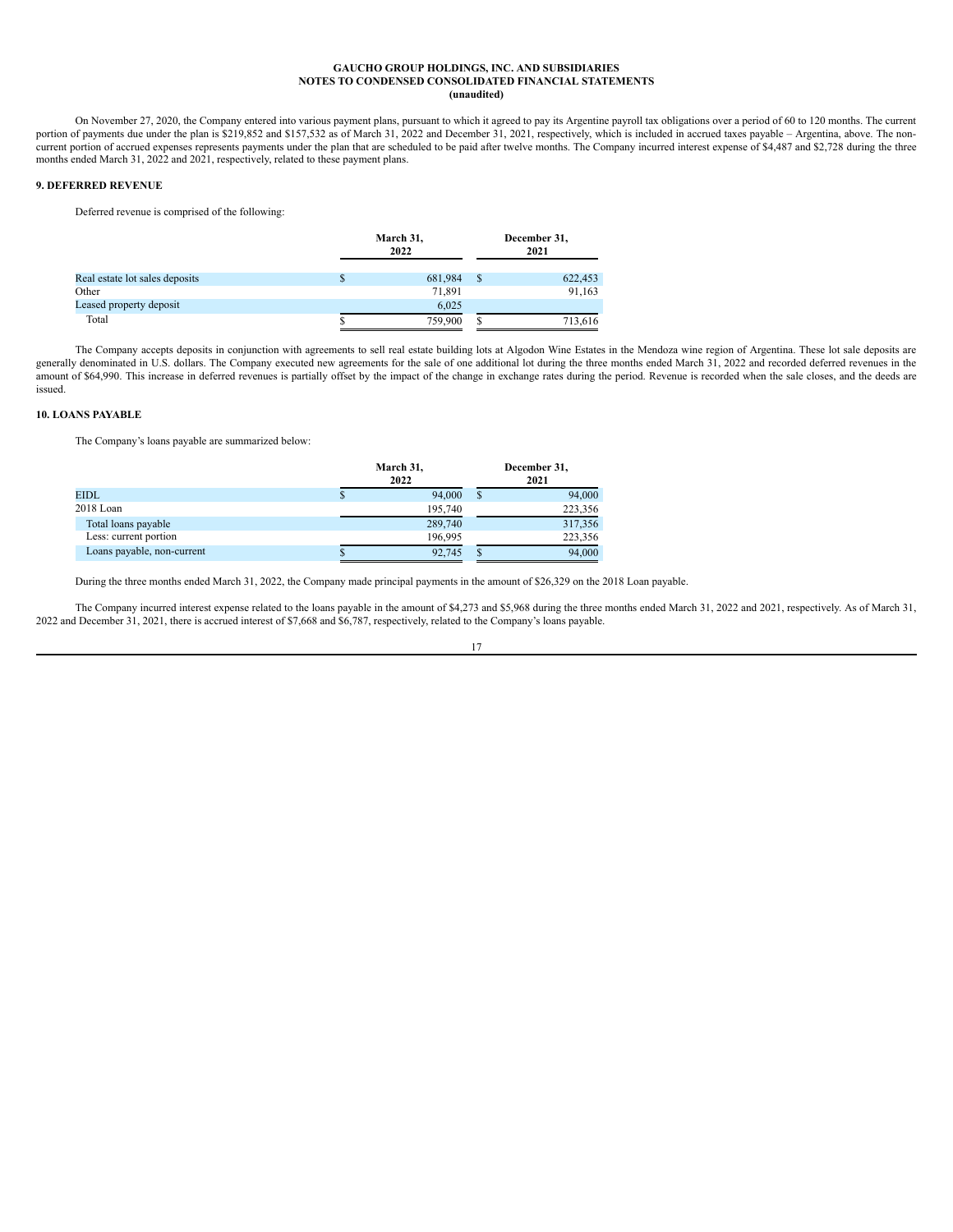### **11. CONVERTIBLE DEBT OBLIGATIONS**

Amounts owed pursuant to the Company's convertible debt obligations are as follows:

|                                             |           | Debt            |            |  | Convertible debt, |  |
|---------------------------------------------|-----------|-----------------|------------|--|-------------------|--|
|                                             | Principal | <b>Discount</b> |            |  | net of discount   |  |
| Balance at January 1, 2022                  | 6.480,000 |                 | (751,652)  |  | 5,728,348         |  |
| Less: Debt principal exchanged for warrants | (300)     |                 | (731, 556) |  | (731, 856)        |  |
| Amortization of debt discount               |           |                 | 551.440    |  | 551.440           |  |
| Balance at March 31, 2022                   | 6,479,700 |                 | (931,768)  |  | 5,547,932         |  |

On November 3, 2021, the Company sold senior secured convertible notes of the Company, in the aggregate original principal amount of \$6,480,000 (the "GGH Notes"), for gross proceeds of \$6,000,000. The GGH Notes are due and payable on the first anniversary of the issuance date (the "Maturity Date"), bear interest at 7% per annum and are convertible into shares of common stock of the Company at a conversion price of \$3.50 (subject to adjustment for standard anti-dilution events). Pursuant to the original terms of the GGH Notes, beginning on February 7, 2022, the Company was to make nine monthly payments consisting of principal in the amount of \$720,000, plus (i) accrued interest and (ii) a make-whole amount equal to the additional interest that would accrue if the entire GGH Notes principal remained outstanding through the Maturity Date. Holders of GGH Notes may convert any portion of outstanding and unpaid principal and interest at any time, subject to a 4.99% beneficial ownership limitation.

On February 22, 2022, the Company entered into an exchange agreement (the "Exchange Agreement") with holders of GGH Notes. Pursuant to the Exchange Agreement, the Company is able to defer monthly principal payments until May 7, 2022 and will make six monthly payments in the amount of \$1,080,000, plus accrued interest and make-whole amount. As consideration for entering into the Exchange Agreement, \$300 of aggregate principal amount the GGH Notes was exchanged for three-year warrants (the GGH Warrants") for the purchase of an aggregate of 750,000 shares of the Company's common stock at an exercise price of \$1.75 per share, which had an aggregate grant date value of \$731,556. The Exchange Agreement was accounted for as a debt modification and the grant date value of the GGH Warrants was recorded as additional debt discount. See Note 18 – Subsequent Events, Convertible Debt Amendment for additional information.

The GGH Notes include several embedded features that require bifurcation. However, management has determined that the value of these bifurcated derivatives is de minimis as of November 3, 2021 (date of the agreement), December 31, 2021 and March 31, 2022.

The GGH Notes rank senior to all outstanding and future indebtedness of the Company and its subsidiaries and are secured by all existing and future assets of the Company, as well as shares of common stock and certain options to purchase common stock of the Company owned by the President and CEO of the Company.

Holders of GGH Notes are entitled to certain registration rights, pursuant to a registration rights agreement between the holders of the GGH Notes and the Company, dated November 9, 2021.

Upon the issuance of the GGH Notes, the Company recorded a debt discount at issuance in the aggregate amount \$950,813, consisting of (i) the \$480,000 difference between the aggregate principal amount of the GGH Notes and the cash proceeds received, and (ii) financing costs in the aggregate amount of \$446,813. The debt discount is being amortized using the effective interest method over the term of the GGH Notes.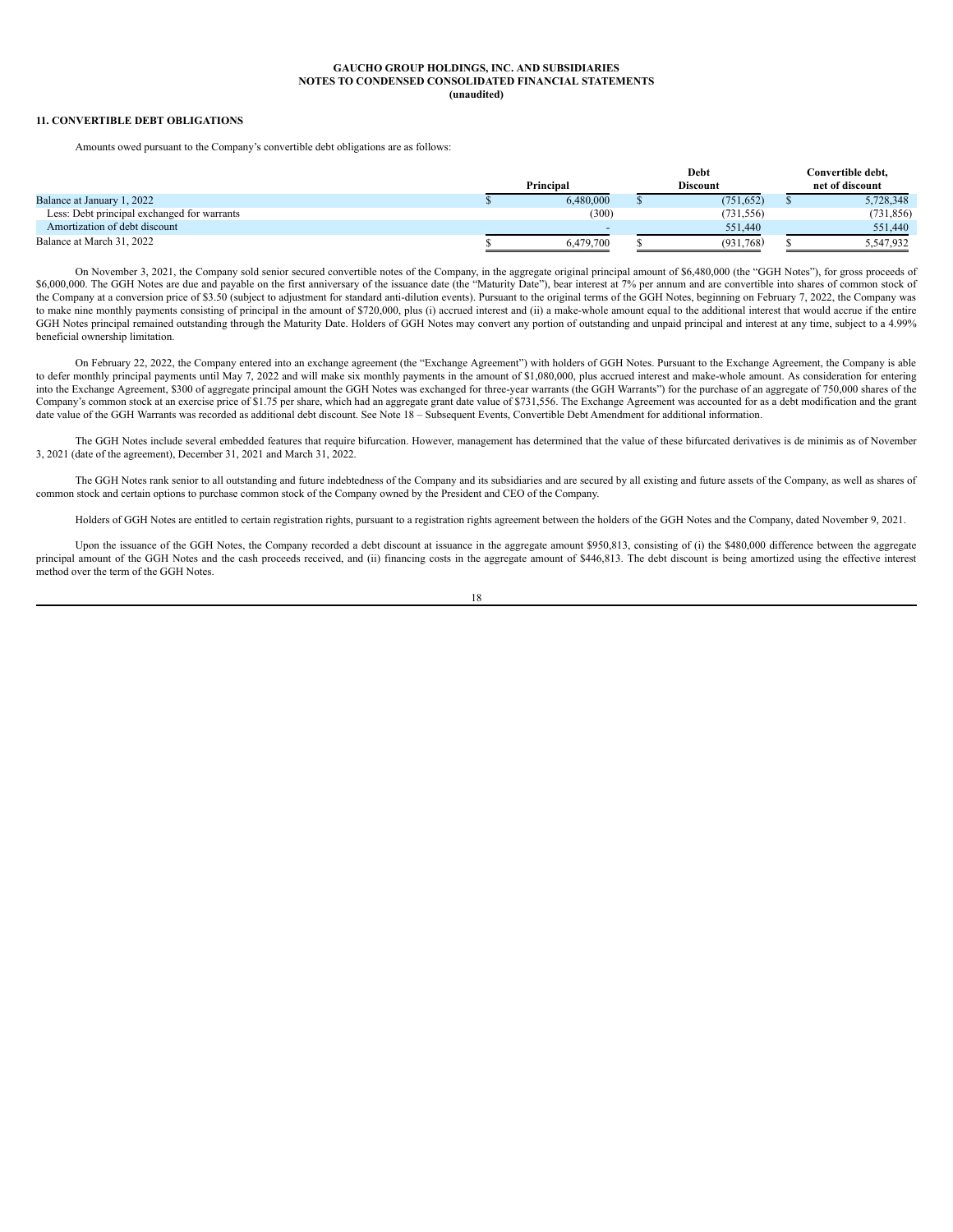The Company incurred total interest expense of \$749,229 related to the Convertible Notes during the three months ended March 31, 2022, including (i) \$113,396 interest accrued at 7% per annum; (ii) the make-whole amount of \$84,393, and (iii) amortization of debt discount in the amount of \$551,440. During the three months ended March 31, 2022, the Company paid interest in the amount of \$100,800, such that interest accrued on the GGH Notes is \$162,509 and \$65,520 as of March 31, 2022 and December 31, 2021, respectively.

### **12. SEGMENT DATA**

The Company's financial position and results of operations are classified into three reportable segments, consistent with how the CODM makes decisions about resource allocation and assesses the Company's performance.

- Real Estate Development, through AWE and TAR, including hospitality and winery operations, which support the ALGODON® brand.
- Fashion (e-commerce), through GGI, including the manufacture and sale of high-end fashion and accessories sold through an e-commerce platform.
- Corporate, consisting of general corporate overhead expenses not directly attributable to any one of the business segments.

The Company has recast its financial information and disclosures for the prior period to reflect the segment disclosures as if the current presentation had been in effect throughout all periods presented. The following tables present segment information for the three months ended March 31, 2022 and 2021:

|                                  |                    | For the Three Months Ended March 31, 2022 |                          |               |                    |           | For the Three Months Ended March 31, 2021 |             |  |
|----------------------------------|--------------------|-------------------------------------------|--------------------------|---------------|--------------------|-----------|-------------------------------------------|-------------|--|
|                                  |                    | Fashion                                   |                          |               |                    | Fashion   |                                           |             |  |
|                                  | <b>Real Estate</b> | (e-                                       |                          |               | <b>Real Estate</b> | (e-       |                                           |             |  |
|                                  | Development        | commerce)                                 | C <b>orporate</b>        | <b>TOTAL</b>  | Development        | commerce) | Corporate                                 | TOTAL       |  |
| Revenues                         | 420,435            | 5,162                                     |                          | 425,597       | 268,481            | 6,558     |                                           | 275,039     |  |
| Revenues from Foreign Operations | 420.435            |                                           | $\overline{\phantom{0}}$ | 420.435       | 268.481            |           |                                           | 268.481     |  |
| <b>Loss from Operations</b>      | (385, 853)         | (358, 533)                                | \$(1,031,417)            | \$(1,775,803) | (103.125)          | (125.751) | \$(1,166,994)                             | (1,395,870) |  |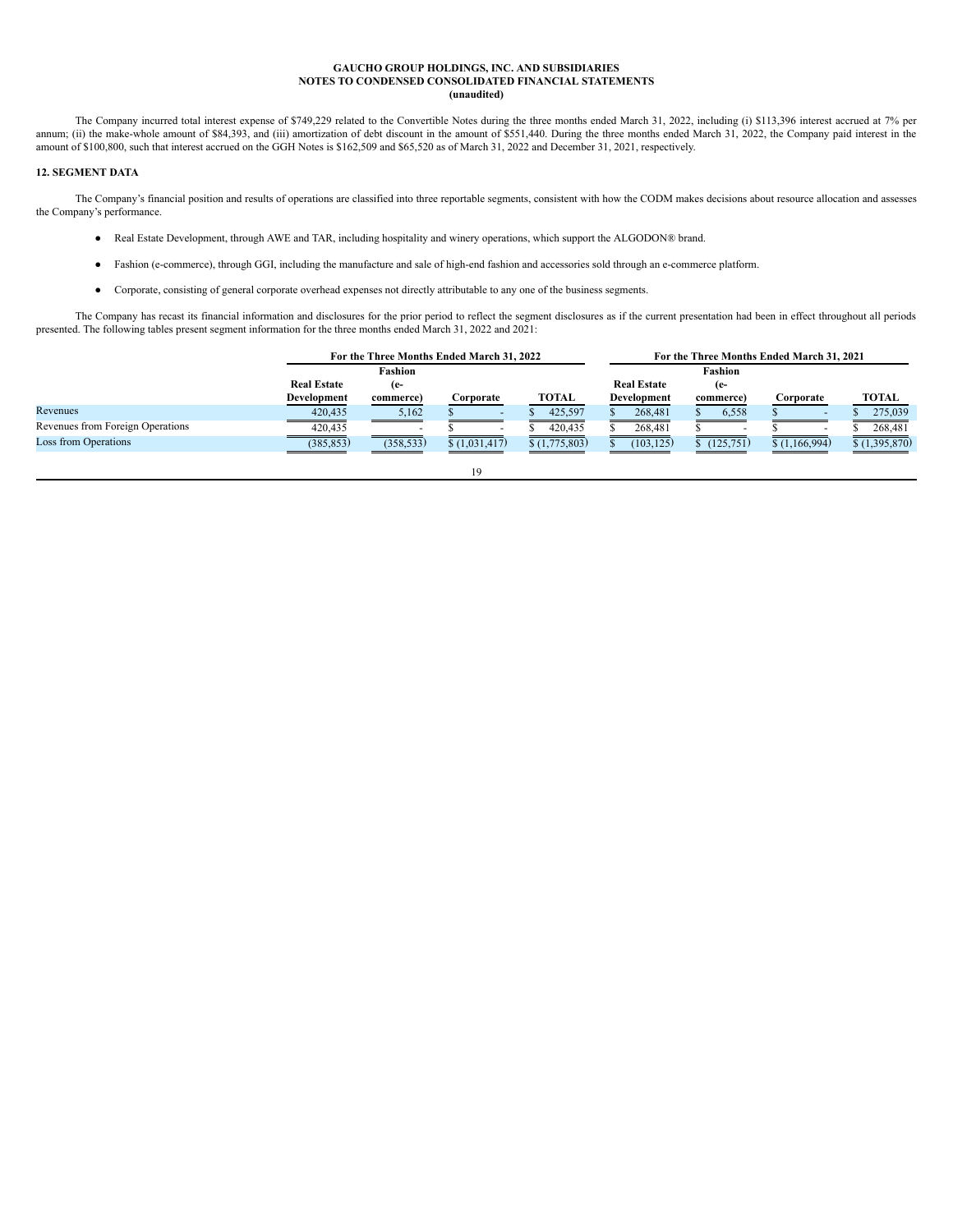The following tables present segment information as of March 31, 2022 and December 31, 2021:

|                                              |                    | As of March 31, 2022 |             |              | As of December 31, 2021 |             |             |              |
|----------------------------------------------|--------------------|----------------------|-------------|--------------|-------------------------|-------------|-------------|--------------|
|                                              |                    | Fashion              |             |              |                         | Fashion     |             |              |
|                                              | <b>Real Estate</b> | (e-                  |             |              | <b>Real Estate</b>      | (e-         |             |              |
|                                              | Development        | commerce)            | Corporate   | <b>TOTAL</b> | Development             | commerce)   | Corporate   | TOTAL        |
| Total Property and Equipment, net            | 5,895,352          | 766,457              |             | 6,661,809    | 3,329,351               | 447,590     |             | 3,776,941    |
| Total Property and Equipment, net in Foreign |                    |                      |             |              |                         |             |             |              |
| Countries                                    | 5,895,352          |                      |             | 5,895,352    | 3,329,351               |             |             | 3,329,351    |
| <b>Total Assets</b>                          | 20,103,173         | \$3,070,357          | \$1,990,542 | \$25,164,072 | \$17,413,160            | \$2,660,305 | \$4,240,267 | \$24,313,732 |

### **13. RELATED PARTY TRANSACTIONS**

#### **Assets**

Accounts receivable – related parties of \$1,071,876 and \$927,874 at March 31, 2022 and December 31, 2021, respectively, represent the net realizable value of advances made to separate entities under common management.

### **Expense Sharing**

On April 1, 2010, the Company entered into an agreement with a Related Party to share expenses such as office space, support staff, professional services, and other operating expenses (the "Related Party ESA"). During the three months ended March 31, 2022 and 2021, the Company recorded a contra-expense of \$228,226 and \$93,021, respectively, related to the reimbursement of general and administrative expenses as a result of the agreement.

### **14. BENEFIT CONTRIBUTION PLAN**

The Company sponsors a 401(k) profit-sharing plan ("401(k) Plan") that covers substantially all of its employees in the United States. The 401(k) Plan provides for a discretionary annual contribution, which is allocated in proportion to compensation. In addition, each participant may elect to contribute to the 401(k) Plan by way of a salary deduction.

A participant is always fully vested in their account, including the Company's contribution. For the three months ended March 31, 2022 and 2021, the Company recorded a charge associated with its contribution of \$18,976 and \$16,462, respectively. This charge has been included as a component of general and administrative expenses in the accompanying condensed consolidated statements of operations. The Company issues shares of its common stock to settle these obligations based on the fair value of its common stock on the date the shares are issued. During the three months ended March 31, 2022, the Company issued 12,476 shares at \$2.23 per share in satisfaction of \$27,821 of 401(k) contribution liabilities.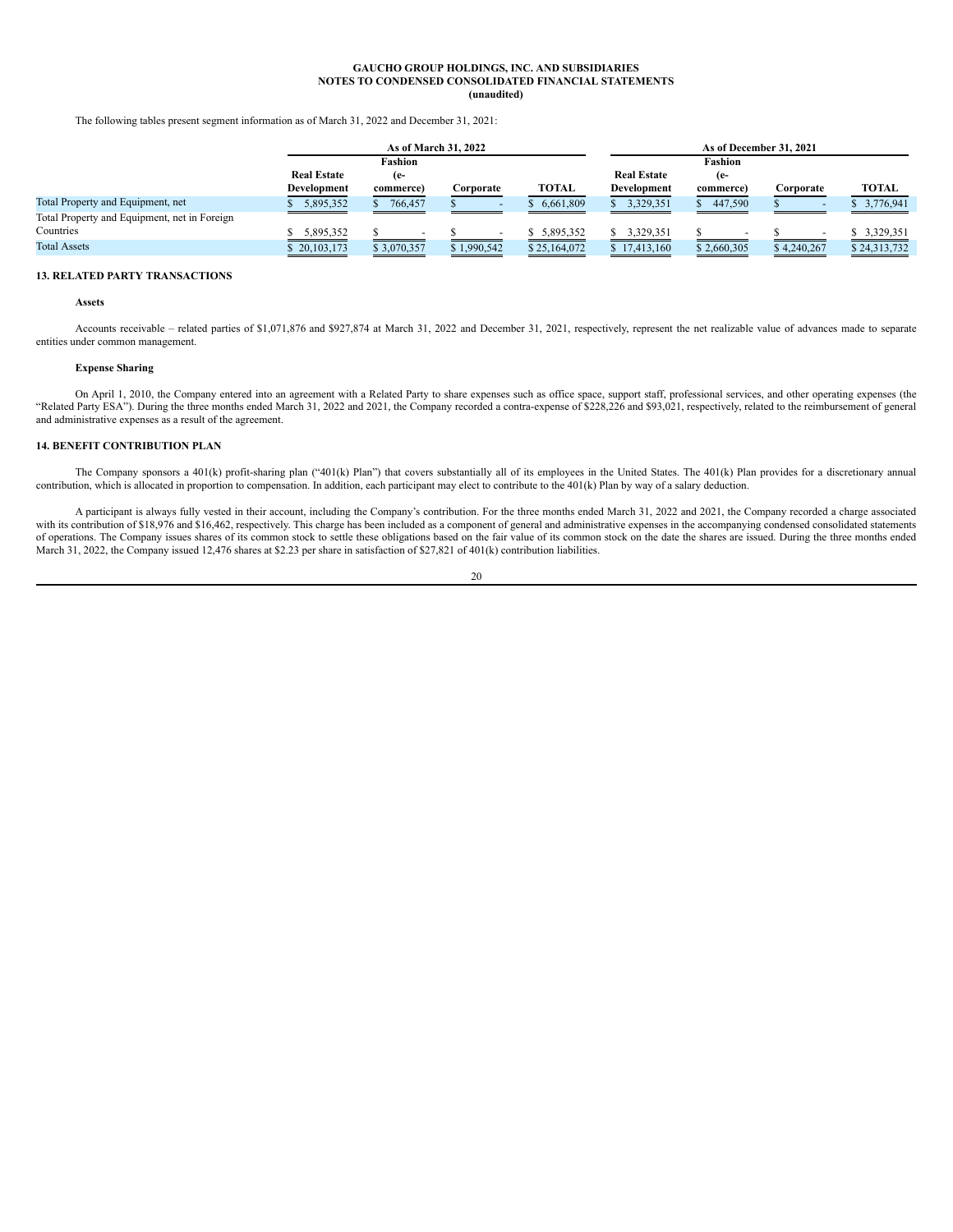### **15. STOCKHOLDERS' EQUITY**

### **Common Stock**

On February 3, 2022, the Company issued 15,000 shares of common stock and paid \$34,999 cash as consideration for the purchase of the domain name Gaucho.com. The seller is entitled to additional shares if the closing price per share is less than \$2.64 on August 14, 2022, such that the collective value of the total shares issued to the seller has a fair market value of \$36,900.

On February 3, 2022, the Company issued 1,283,423 shares of its common stock, valued at \$2,194,653, to Hollywood Burger Holdings, Inc, a company with whom GGH shares common management, in exchange for a 100% ownership interest in Hollywood Burger Argentina S.R.L., now Gaucho Development S.R.L., The purpose of the acquisition was to acquire certain real property held by Gaucho Development S.R.L. (see Note  $3 -$  Acquisition of Hollywood Burger Argentina, S.R.L.)

On March 28, 2022, the Company issued 1,042,788 shares of its common stock, valued at \$2,419,268, to the minority holders of GGI, in exchange for the remaining 21% non-controlling interest in GGI. The acquisition of the remaining shares of GGI resulted in a decrease of non-controlling interest to zero, and an adjustment to additional paid-in capital to reflect the Company's increased ownership in GGI.

### **Accumulated Other Comprehensive Loss**

For three months ended March 31, 2022 and 2021, the Company recorded a gain of \$263,406 and \$98,980, respectively, of foreign currency translation adjustments as accumulated other comprehensive income, primarily related to fluctuations in the Argentine peso to United States dollar exchange rates (see Note 2 - Summary of Significant Accounting Policies, Highly Inflationary Status in Argentina).

**Weighted Average**

#### **Warrants**

A summary of warrant activity during the three months ended March 31, 2022 is presented below:

|                              | Number of<br>Warrants    | <b>Weighted Average</b><br><b>Exercise Price</b> |      | weighted Average<br><b>Remaining Life in</b><br>Years | <b>Intrinsic Value</b> |         |
|------------------------------|--------------------------|--------------------------------------------------|------|-------------------------------------------------------|------------------------|---------|
| Outstanding, January 1, 2022 | 1,584,345                | <sup>\$</sup>                                    | 6.01 |                                                       |                        |         |
| Issued                       | 750,000                  |                                                  | 1.75 |                                                       |                        |         |
| Exercised                    | ۰                        |                                                  |      |                                                       |                        |         |
| Expired                      | (310, 179)               |                                                  | 6.00 |                                                       |                        |         |
| Canceled                     | $\overline{\phantom{a}}$ |                                                  |      |                                                       |                        |         |
| Outstanding, March 31, 2022  | 2,024,166                |                                                  | 4.44 | 1.3                                                   | S                      | 622,500 |
| Exercisable, March 31, 2022  | 2,024,166                |                                                  | 4.44 | 13                                                    |                        | 622,500 |

See Note 11 – Convertible Debt Obligations for details regarding warrants issued during the three months ended March 31, 2022.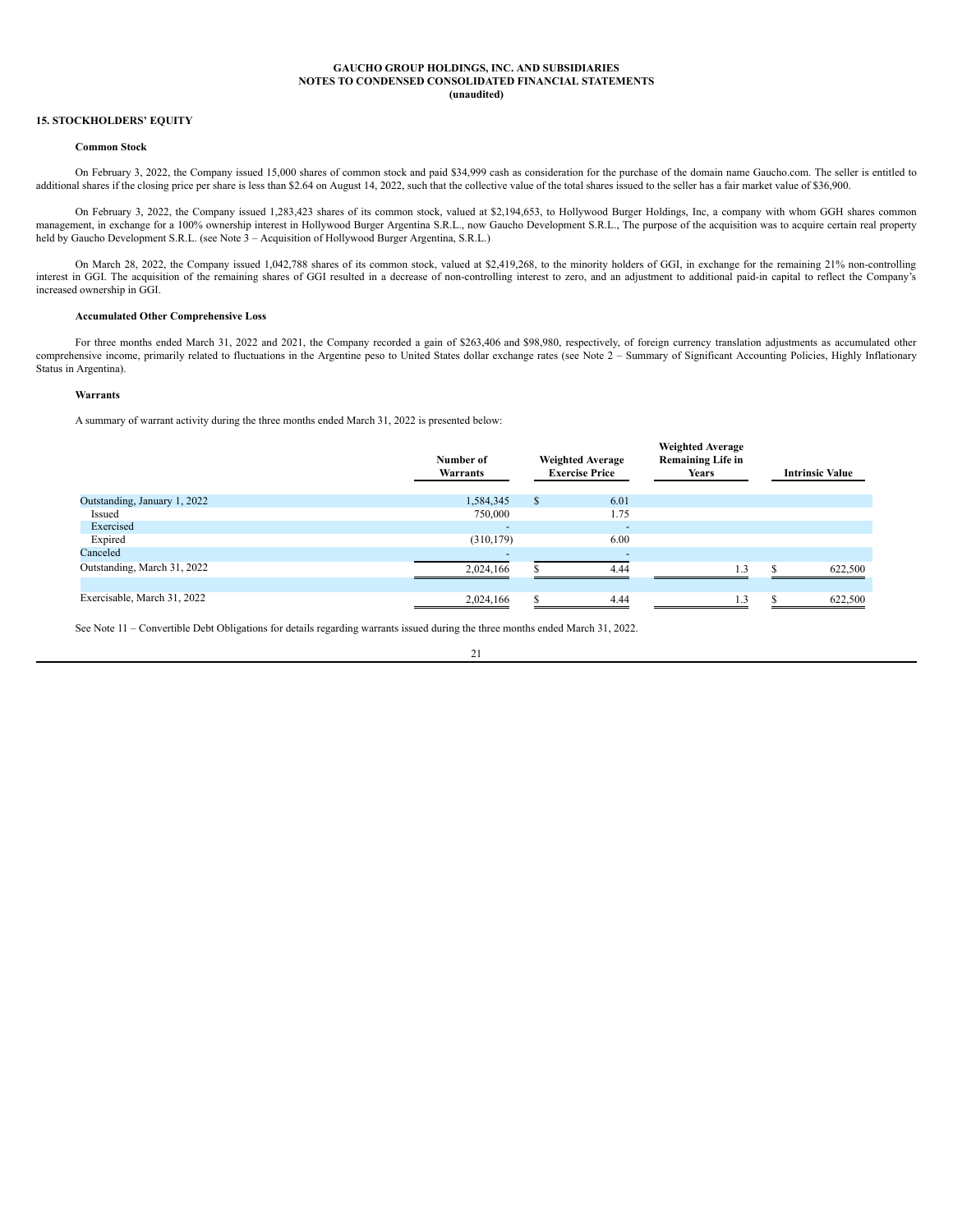A summary of outstanding and exercisable warrants as of March 31, 2022 is presented below:

| <b>Warrants Outstanding</b> |                       |                         | <b>Warrants Exercisable</b>          |                                                                     |                                      |
|-----------------------------|-----------------------|-------------------------|--------------------------------------|---------------------------------------------------------------------|--------------------------------------|
|                             | <b>Exercise Price</b> | <b>Exercisable Into</b> | Outstanding<br>Number of<br>Warrants | <b>Weighted Average</b><br><b>Remaining Life in</b><br><b>Years</b> | Exercisable<br>Number of<br>Warrants |
|                             |                       |                         |                                      |                                                                     |                                      |
| \$                          | 1.75                  | Common Stock            | 750,000                              | 2.9                                                                 | 750,000                              |
| \$                          | 6.00                  | Common Stock            | 1,258,833                            | 0.4                                                                 | 1,258,833                            |
| \$                          | 7.50                  | Common Stock            | 15,333                               | 3.9                                                                 | 15,333                               |
|                             |                       | Total                   | 2,024,166                            |                                                                     | 2,024,166                            |

### **Stock Options**

No stock options were granted during the three months ended March 31, 2022 or the three months ended March 31, 2021. The following table presents information related to GGH stock options outstanding as of March 31, 2022:

| <b>Options Outstanding</b> |                          |                                            | <b>Options Exercisable</b>                                      |                                                   |  |  |
|----------------------------|--------------------------|--------------------------------------------|-----------------------------------------------------------------|---------------------------------------------------|--|--|
|                            | <b>Exercise</b><br>Price | Outstanding<br>Number of<br><b>Options</b> | Weighted<br>Average<br><b>Remaining Life</b><br><b>In Years</b> | <b>Exercisable</b><br>Number of<br><b>Options</b> |  |  |
| \$                         | 0.59                     | 3,334                                      | 3.7                                                             | 1,043                                             |  |  |
| \$                         | 0.60                     | 10,001                                     | 3.6                                                             | 3,128                                             |  |  |
| \$                         | 5.78                     | 235,998                                    | 2.1                                                             | 155,050                                           |  |  |
| \$                         | 8.09                     | 85,338                                     | 1.5                                                             | 74,738                                            |  |  |
| \$                         | 9.08                     | 102,346                                    | 3.5                                                             | 38,428                                            |  |  |
| \$                         | 11.55                    | 69,668                                     | 0.9                                                             | 69,668                                            |  |  |
| \$                         | 16.50                    | 54,342                                     | 0.7                                                             | 54,436                                            |  |  |
|                            |                          | 561,027                                    | 1.7                                                             | 396,491                                           |  |  |

During the three months ended March 31, 2022 and 2021, the Company recorded stock-based compensation expense of \$72,700 and \$101,453, respectively, related to stock options for the purchase of GGH common stock, which is reflected as general and administrative expenses (classified in the same manner as the grantees' wage compensation) in the accompanying condensed consolidated statements of operations. As of March 31, 2022, there was \$347,647 of unrecognized stock-based compensation expense related to stock option grants that will be amortized over a weighted average period of 1.9 years.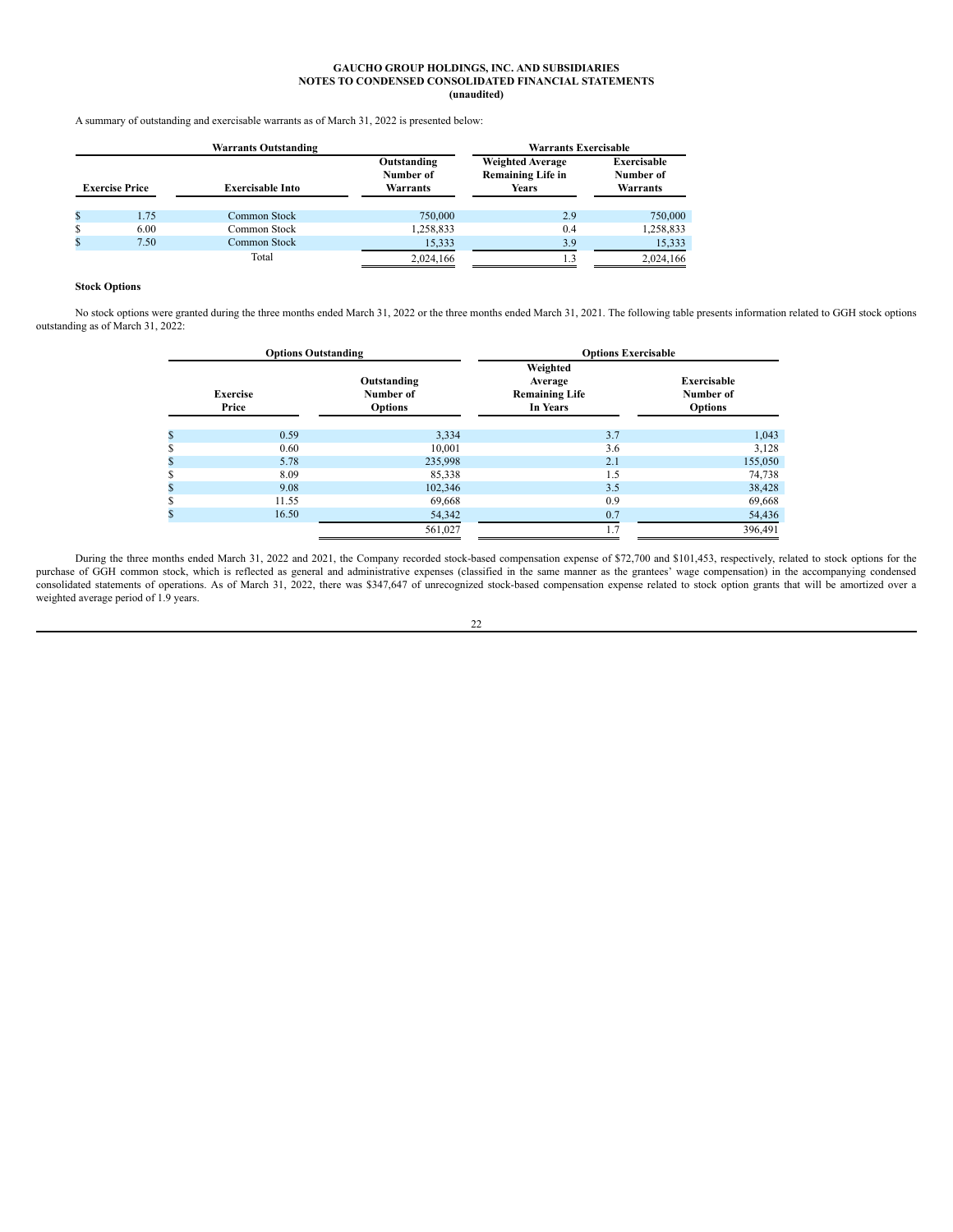### *Gaucho Group, Inc. Stock Options*

As of March 31, 2022, options to purchase 5,502,500 shares of GGI common stock are outstanding under the 2018 Gaucho Plan (the "GGI Stock Options"). The options are exercisable at \$0.14 per share of GGI common stock and expire on December 18, 2023. During the three months ended March 31, 2022 and 2021, the Company recorded stock-based compensation expense of \$10,354 and \$67,196, respectively, related to stock options for the purchase of GGI common stock As of March 31, 2022, there is \$40,017 unrecognized stock-based compensation expense related to the GGI Stock Options that will be recognized through December 31, 2022.

### **16. COMMITMENTS AND CONTINGENCIES**

### **Legal Matters**

The Company is involved in litigation and arbitrations from time to time in the ordinary course of business. After consulting legal counsel, the Company does not believe that the outcome of any such pending or threatened litigation will have a material adverse effect on its financial condition or results of operations. However, as is inherent in legal proceedings, there is a risk that an unpredictable decision adverse to the Company could be reached. The Company records legal costs associated with loss contingencies as incurred. Settlements are accrued when, and if, they become probable and estimable.

### **17. LEASES**

On April 8, 2021, GGI entered into a lease agreement to lease a retail space in Miami, Florida for 7 years, which expires May 1, 2028. As of March 31, 2022, the lease had a remaining term of approximately 6.1 years. Lease payments begin at \$26,758 per month and escalate 3% every year over the duration of the lease. The Company was granted rent abatements of 15% for the first year of the lease term, and 10% for the second and third year of the lease term. The Company was required to pay a \$56,130 security deposit.

As of March 31, 2022, the Company had no leases that were classified as a financing lease. There were no operating leases in effect during the three months ended March 31, 2021.

Total operating lease expenses were \$82,965 and \$0 during the three months ended March 31, 2022 and 2021, respectively. Lease expenses are recorded in general and administrative expenses on the accompanying condensed consolidated statements of operations.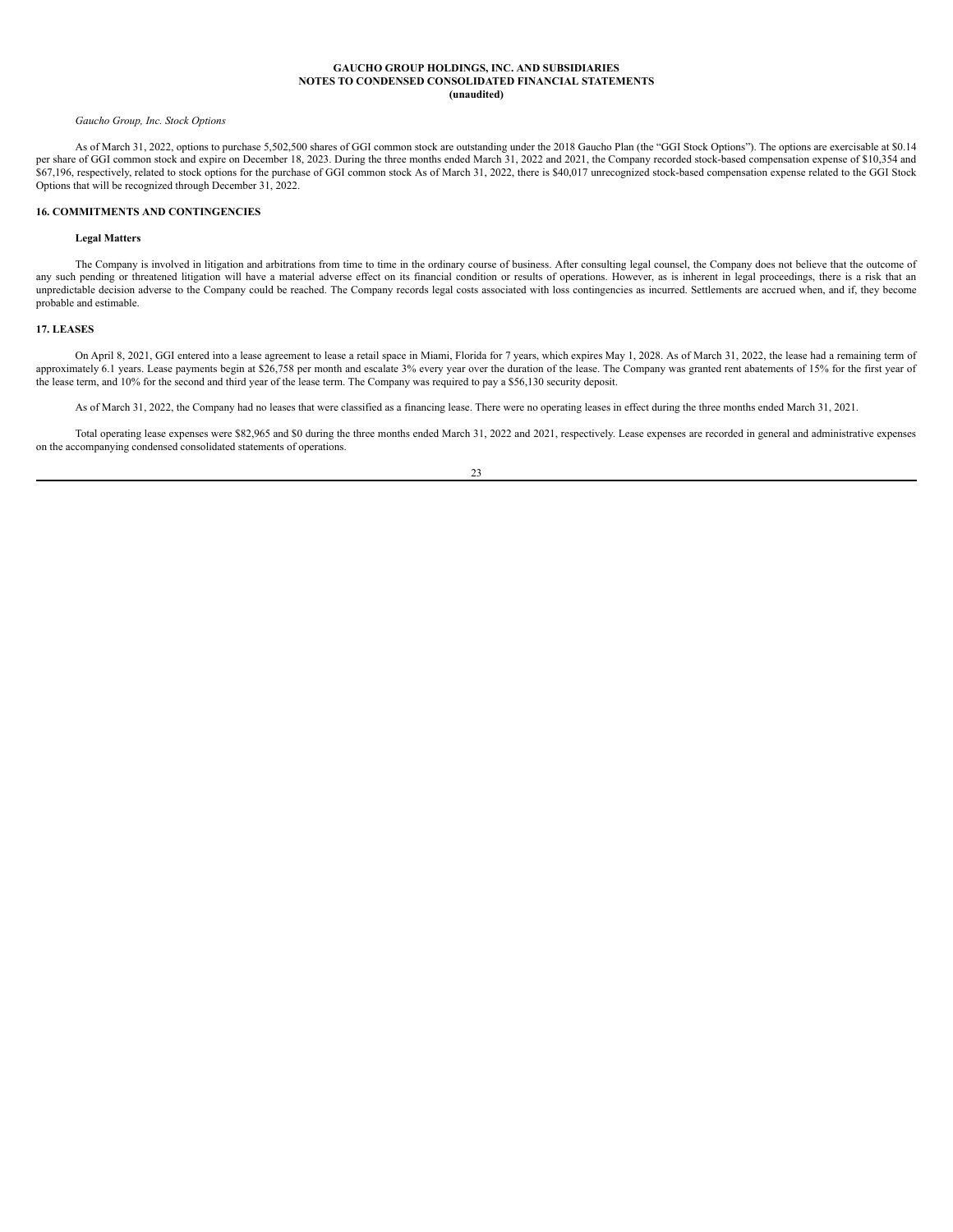Supplemental cash flow information related to leases was as follows:

|                                                                         | <b>For the Three Months Ended</b><br>March 31, 2022 |  |
|-------------------------------------------------------------------------|-----------------------------------------------------|--|
|                                                                         |                                                     |  |
| Cash paid for amounts included in the measurement of lease liabilities: |                                                     |  |
| Operating cash flows from operating leases                              | 68,232                                              |  |
|                                                                         |                                                     |  |
| Right-of-use assets obtained in exchange for lease obligations:         |                                                     |  |
| Operating leases                                                        |                                                     |  |
|                                                                         |                                                     |  |
| Remaining lease term                                                    | 6.1                                                 |  |
|                                                                         |                                                     |  |
| Weighted Average Discount Rate:                                         |                                                     |  |
| Operating leases                                                        | 7.0%                                                |  |
|                                                                         |                                                     |  |

Future minimum lease commitments are as follows:

| For the period April 1 through December 31, 2022 | \$<br>221,177 |
|--------------------------------------------------|---------------|
| For the years ended December 31.                 |               |
| 2023                                             | 303,603       |
| 2024                                             | 336,102       |
| 2025                                             | 357,881       |
| 2026                                             | 368,617       |
| 2027                                             | 365,004       |
| Thereafter                                       | 120,165       |
| Total future minimum lease payments              | 2,072,549     |
| Less: imputed interest                           | (404, 942)    |
| Total                                            | 1,667,607     |

The Company is the lessor of a building and land that it purchased in connection with acquisition of GDS, pursuant to an operating lease which expires on August 31, 2031. At the end of the leases, the lessee may enter into a new lease or return the asset, which would be available to the Company for releasing. The Company recorded lease revenue of \$3,745 and \$0 during the three months ended March 31, 2022 and 2021, respectively, related to this lease agreement.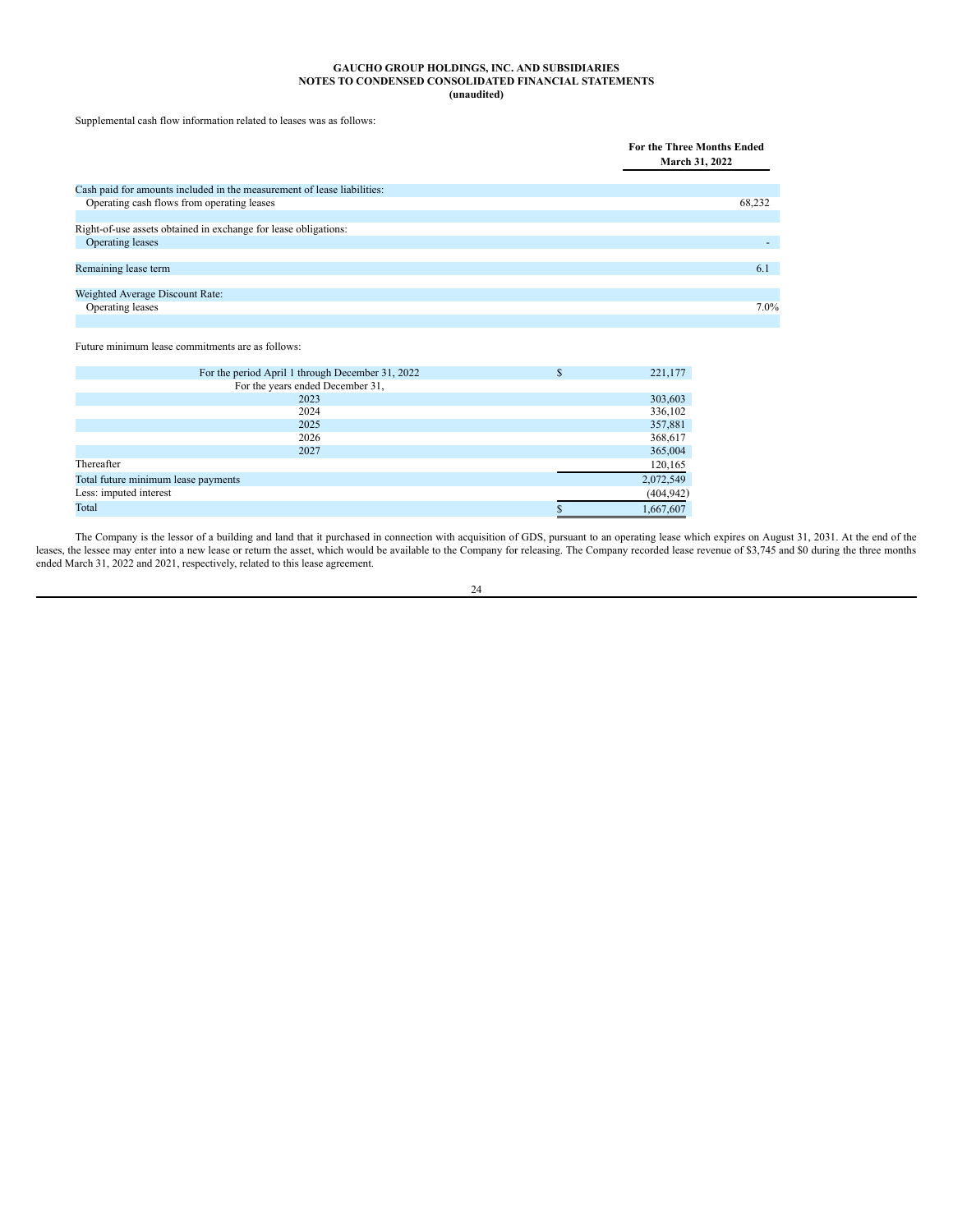### **18. SUBSEQUENT EVENTS**

#### **Convertible Debt Amendment and Conversion**

On May 2, 2022, the Company entered into a letter agreement with the holders of GGH Notes (the "Letter Agreement"). The Letter Agreement provides for the reduction of the conversion price for shares of the Company's common stock from \$3.50 to \$1.35 between May 3, 2022 through May 13, 2022. Further, On May 12, 2022, the Company entered into a conversion agreement with the holders of GGH Notes (the "Conversion Agreement") pursuant to which the parties agreed to reduce the Conversion Price to \$0.95 and the holders of GGH Notes have committed to converting up to 4.90% of the outstanding shares of common stock of the Company.

During the period from May 2, 2022 through May 11, 2022, principal, interest and fees in the amount of \$357,498 was converted into 264,813 shares of common stock at a conversion price of \$1.35 per share. On May 13, 2022 principal, interest and fees in the amount of \$1,165,099 was converted into 1,226,420 shares of common stock at conversion price of \$0.95 per share, of which 595,165 shares were issued as pre-delivery shares on November 9, 2022 and the remaining 630,255 shares were issued on May 13, 2022.

#### **Common Stock Issued**

From April 19, 2022 through May 11, 2022,, the Company sold 55,917 shares of the Company's common stock to for aggregate gross proceeds of \$68,050 less cash offering costs of \$5,444.

#### **Foreign Currency Exchange Rates**

The Argentine Peso to United States Dollar exchange rate was 117.3984, 110.9297 and 102.6834 at May 14, March 31, 2022, and December 31, 2021, respectively.

The British pound to United States dollar exchange rate was 0.8154, 0.7613 and 0.7340 at May 14, March 31, 2022, and December 31, 2021, respectively.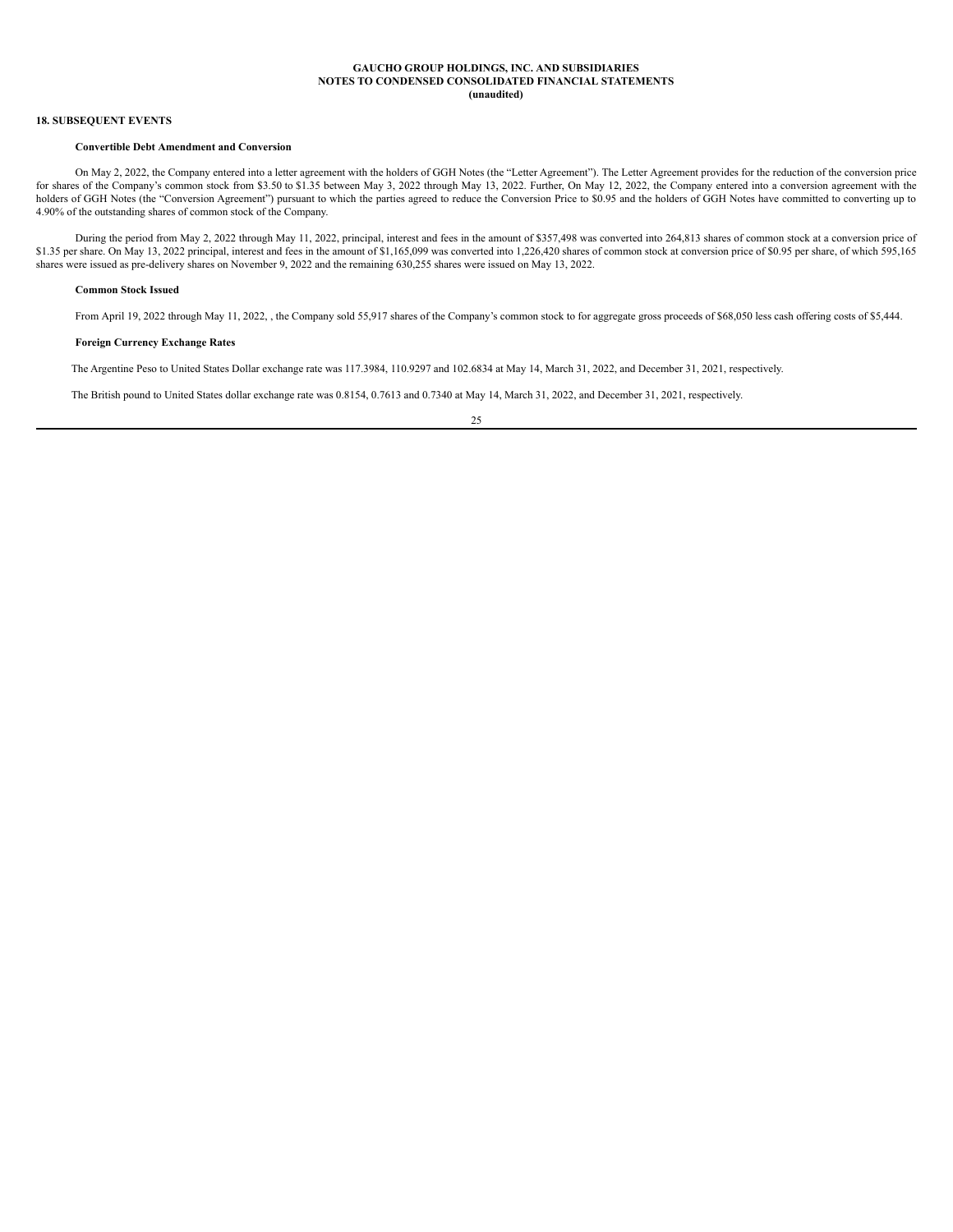### <span id="page-27-0"></span>**Item 2: MANAGEMENT'S DISCUSSION AND ANALYSIS OF FINANCIAL CONDITION AND RESULTS OF OPERATIONS**

The following discussion should be read in conjunction with our unaudited condensed consolidated financial statements and notes thereto included herein. In connection with, and because we desire to take advantage of, the "safe harbor" provisions of the Private Securities Litigation Reform Act of 1995, we caution readers regarding certain forward-looking statements in the following discussion and elsewhere in this report and in any other statement made by, or on our behalf, whether or not in future filings with the Securities and Exchange Commission. Forward-looking statements are statements not based on historical information and which relate to future operations, strategies, financial results or other developments. Forward looking statements are necessarily based upon estimates and assumptions that are inherently subject to significant business, economic and competitive uncertainties and contingencies, many of which are beyond our control and many of which, with respect to future business decisions, are subject to change. These uncertainties and contingencies can affect actual results and could cause actual results to differ materially from those expressed in any forwardlooking statements made by, or on our behalf. Words such as "anticipate," "estimate," "plan," "continuing," "ongoing," "expect," "believe," "intend," "may," "will," "should," "could," and similar expressions are used to identify forward-looking statements. We disclaim any obligation to update forward-looking statements.

Unless the context requires otherwise, references in this document to "GGH", "we", "our", "us" or the "Company" are to Gaucho Group Holdings, Inc. and its subsidiaries.

Please note that because we qualify as an emerging growth company and as a smaller reporting company, we have elected to follow the smaller reporting company rules in preparing this Quarterly *Report on Form 10-Q.*

#### **Overview**

Gaucho Group Holdings, Inc. ("GGH" or the "Company") positions its e-commerce leather goods, accessories, and fashion brand, Gaucho – Buenos Aires™, as one of luxury, creating a platform for the global consumer to access their piece of Argentine style and high-end products. With a concentration on leather goods, ready-to-wear and accessories, this is the luxury brand in which Argentina finds its contemporary expression. During the first quarter of 2022, the Company launched Gaucho Casa, a Home & Living line of luxury textiles and home accessories, which will be marketed and sold on the Gaucho – Buenos Aires e-commerce platform. Gaucho Casa challenges traditional lifestyle collections with its luxury textiles and home accessories rooted in the singular spirit of the gaucho aesthetic. GGH seeks to grow its direct-to-consumer online products to global markets in the United States, Asia, the United Kingdom, Europe, and Argentina. We intend to focus on ecommerce and scalability of the Gaucho – Buenos Aires and Gaucho Casa brands, as real estate in Argentina is politically sensitive.

GGH's goal is to become recognized as the LVMH ("Louis Vuitton Moët Hennessy") of South America's leading luxury brands. Through one of its wholly owned subsidiaries, GGH also owns and operates legacy investments in the boutique hotel, hospitality and luxury vineyard property markets. This includes a golf, tennis and wellness resort, as well as an award winning, wine production company concentrating on Malbecs and Malbec blends. Utilizing these wines as its ambassador, GGH seeks to further develop its legacy real estate, which includes developing residential vineyard lots located within its resort.

Due to COVID-19, we have terminated the corporate office lease and senior management works remotely. GGH's local operations are managed by professional staff with substantial hotel, hospitality and resort experience in Buenos Aires and San Rafael, Argentina.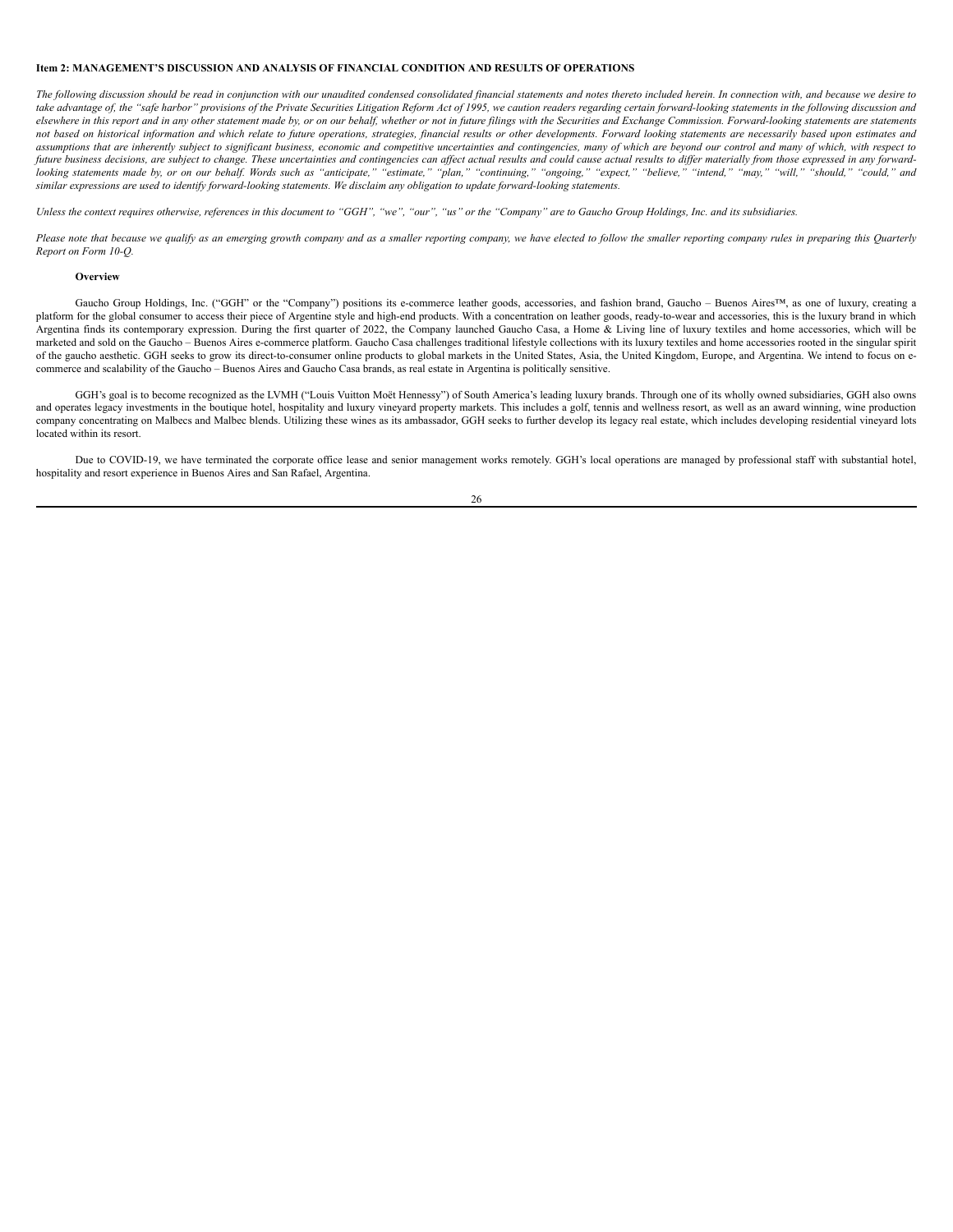#### **Recent Developments and Trends**

On January 25, 2022, at the Special Meeting of the Stockholders of the Company, for purposes of complying with the Nasdaq Exchange Cap rule, the stockholders approved the issuance of up to 12,164,213 shares pursuant to the Securities Purchase Agreement. On January 11, 2022, we filed a registration statement on Form S-1 to register up to 12,164,213 shares of our common stock for resale by the Investors upon conversion of the Notes.

On February 3, 2022, we purchased the domain name Gaucho.com for \$34,999 in cash and 15,000 shares of common stock, subject to adjustment. The seller is entitled to additional shares if the closing price per share is less than \$2.64 on August 14, 2022, such that the value of the total shares issued to the seller collectively has a fair market value of \$36,900.

On February 3, 2022, we, acquired 100% of Hollywood Burger Argentina S.R.L., now Gaucho Development S.R.L., in exchange for issuing 1,283,423 shares of common stock to Hollywood Burger Holdings, Inc, a company with whom GGH shares common management.

On February 28, 2022, we offered to purchase up to 5,266,509 shares of common stock of Gaucho Group, Inc., a Delaware corporation and private company ("GGI") in exchange for an aggregate of approximately 1,042,788 shares of common stock of the Company, upon the terms and subject to the conditions set forth in the Offer to Purchase and in the related Share Exchange and Subscription Agreement. Prior to March 28, 2022 we held 79% of the shares of GGI. On March 28, 2022, we issued 1,042,788 shares of our common stock to the minority holders of GGI, in exchange for the remaining 21% ownership GGI.

The global impact of COVID-19 and its variants ("COVID-19") pandemic continues to evolve. We continue to closely monitor the outbreak of COVID-19 and the related business and travel restrictions, and changes to behavior intended to reduce its spread, and the related impact on our operations, financial position and cash flows, as well as the impact on our employees. Due to the rapid development and fluidity of this situation, the magnitude and duration of the pandemic and its impact our future operations and liquidity remains uncertain as of the date of this report. While there could ultimately be a material impact on operations and liquidity of the Company, at the time of issuance, the impact could not be determined.

#### **Consolidated Results of Operations**

*Three months ended March 31, 2022 compared to three months ended March 31, 2021*

*Overview*

We reported a net loss of approximately \$2.3 million and \$1.1 million for the three months ended March 31, 2022 and 2021, respectively.

*Revenues*

Revenues from operations were approximately \$426,000 and \$275,000 during the three months ended March 31, 2022 and 2021, respectively, reflecting an increase of approximately \$151,000 or 55%. Increases in real estate lot revenues of approximately \$187,000 and increases in hotel, wine and agricultural sales of approximately \$119,000 resulting from the easing of COVID restrictions and the Argentine government's efforts to promote tourism and revitalize local businesses by subsidizing a portion of sales, were partially offset by a decrease of approximately \$106,000 in restaurant sales as the result of our restaurants being closed for renovations during the period, and a decrease of approximately \$61,000 resulting from the impact of the decline in the value of the Argentine peso vis-àvis the U.S. dollar.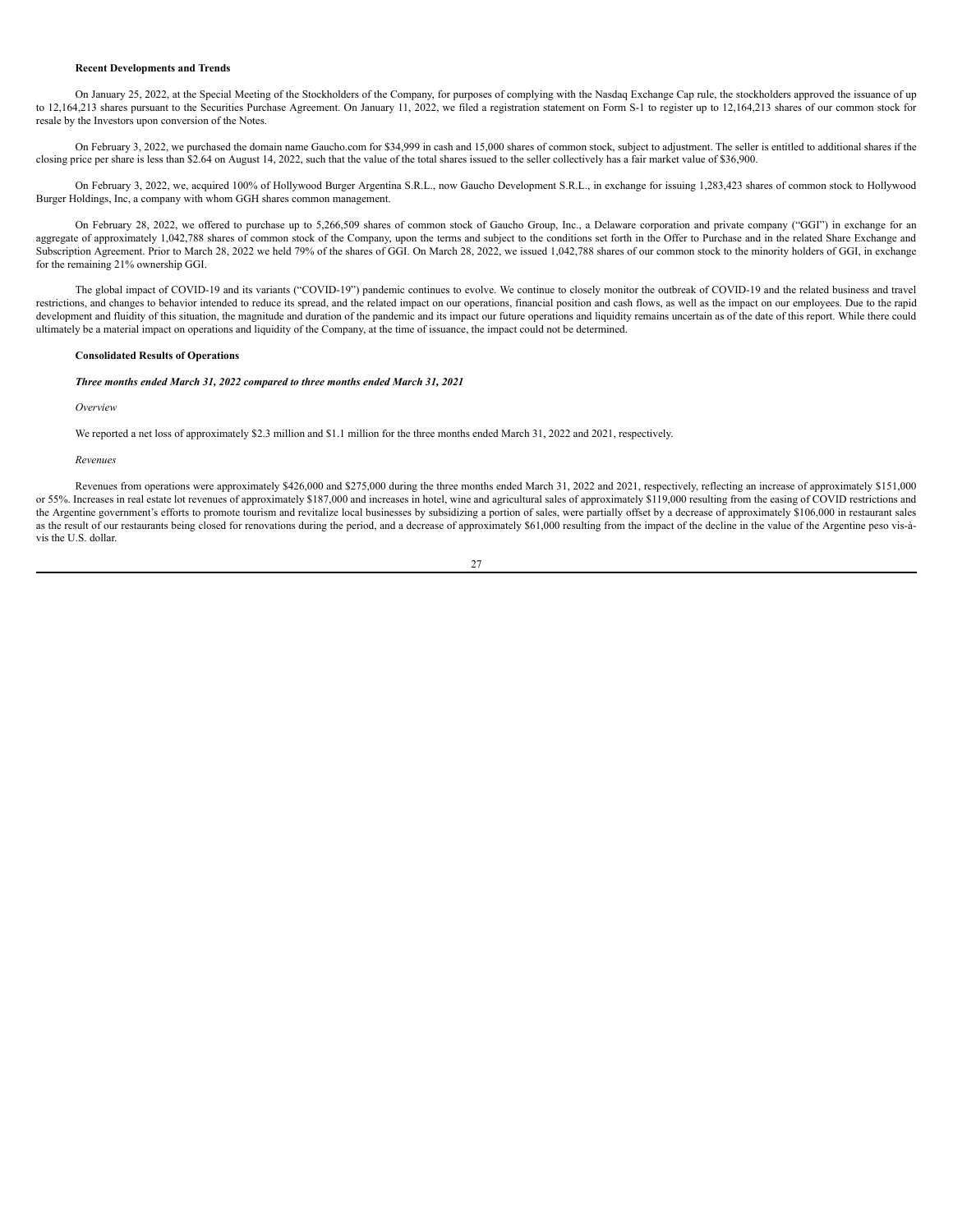### *Gross profit*

We generated a gross profit of approximately \$187,000 and \$116,000 for the three months ended March 31, 2022 and 2021, respectively, representing an increase of approximately \$71,000 or 62%.

Cost of sales, which consists of real estate lots, raw materials, direct labor and indirect labor associated with our business activities, increased by approximately \$79,000 from approximately \$159,000 for the three months ended March 31, 2021 to approximately \$238,000 for the three months ended March 31, 2022. The increase in cost of sales resulted from the increase in hotel, restaurant, and wine costs of approximately \$121,000 which corresponds to the increase in the related revenues as discussed above, and an increase in real estate costs of approximately \$20,000, which were partially offset by the decrease of approximately \$61,000 resulting from the impact of the decline in the value of the Argentine peso vis-à-vis the U.S. dollar.

#### *Selling and marketing expenses*

Selling and marketing expenses were approximately \$172,000 and \$117,000 for the three months ended March 31, 2022 and 2021, respectively, representing an increase of \$55,000 or 47%, primarily related to GGI advertising and marketing expenses for GGI's new retail space.

#### *General and administrative expenses*

General and administrative expenses were approximately \$1,745,000 and \$1,358,000 for the three months ended March 31, 2022 and 2021, respectively, representing an increase of \$387,000 or 28%. Increases primarily consisting of (i) \$181,000 increase in professional fees primarily related to a special stockholder meeting held during the first quarter of 2022, (ii) the increase of approximately \$100,000 in consulting fees related to new hotel development projects in Argentina, (iii) increase in rent and occupancy costs of approximately \$117,000 related to GGI's new retail space, (iv) increase in travel expenses of approximately \$107,000 related to investor travel to Argentina, and travel related to hotel development, were partially offset by a decrease of approximately \$54,000 resulting from the impact of the decline in the value of the Argentine peso vis-à-vis the U.S. dollar.

#### *Depreciation and amortization expense*

Depreciation and amortization expense was approximately \$46,000 and \$37,000 during the three months ended March 31, 2022 and 2021, respectively, representing an increase of \$9,000 or 24%, related to new asset purchases.

### *Interest expense, net*

Interest expense, net was approximately \$754,000 and \$6,000 during the three months ended March 31, 2022 and 2021, respectively, representing an increase of \$748,000. The increase is the result of accrued interest, and amortization of debt discount related to convertible debt issued in November of 2021.

#### *Other income*

Other income of approximately \$75,000 during the three months ended March 31, 2022 represents the management fee received from LVH.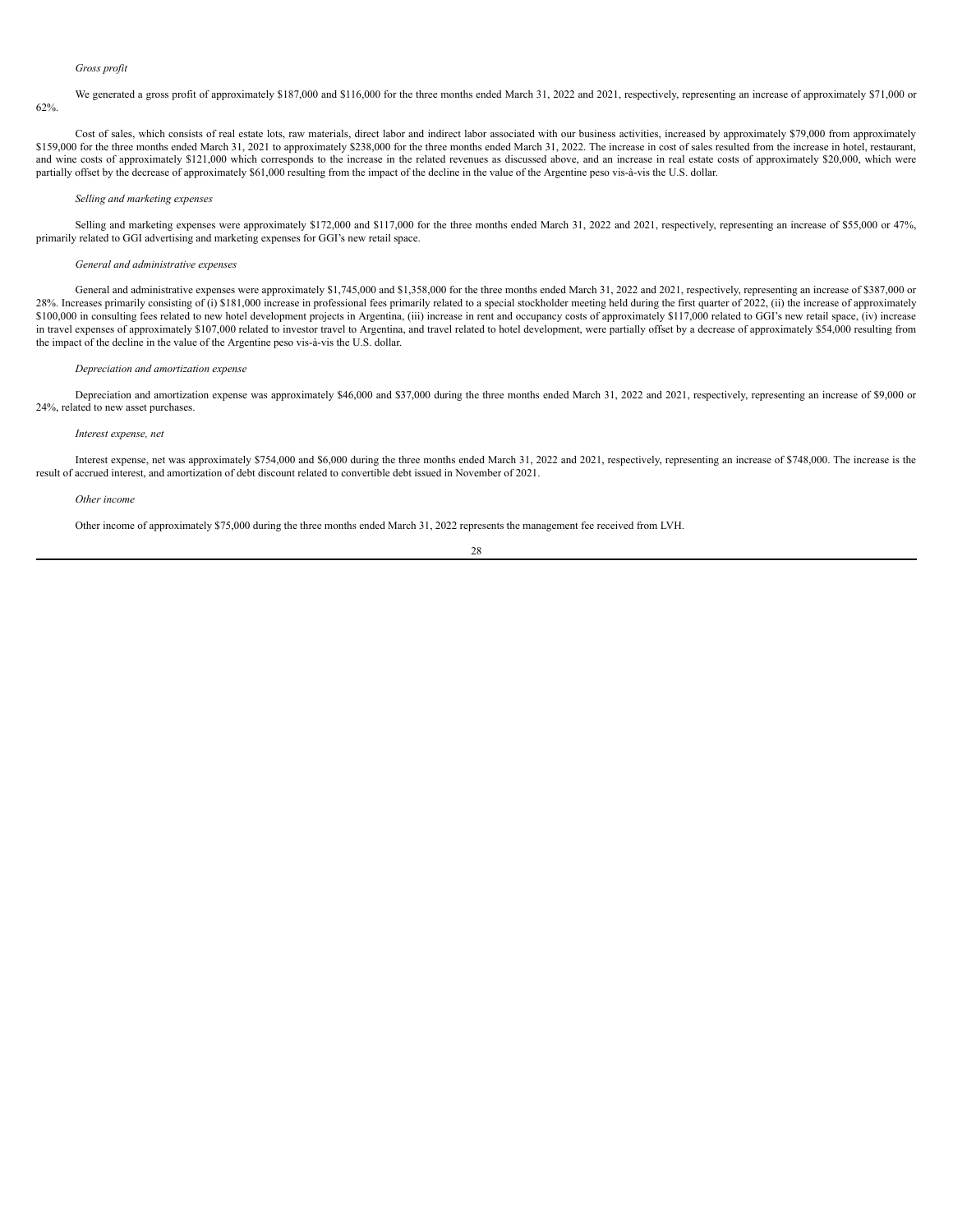#### **Liquidity and Capital Resources**

We measure our liquidity a variety of ways, including the following:

|                              | March 31,<br>2022 |  | December 31,<br>2021 |  |  |
|------------------------------|-------------------|--|----------------------|--|--|
|                              | (unaudited)       |  |                      |  |  |
| Cash                         | 977,611           |  | 3,649,407            |  |  |
| Working Capital (Deficiency) | (2,788,934)       |  | (499.419)            |  |  |
| Loans Payable                | 289,740           |  | 317,356              |  |  |
| Debt Obligations             | 7.000             |  | 7.000                |  |  |
| Convertible Debt Obligations | 6,479,700         |  | 6,480,000            |  |  |

Cash requirements for our current liabilities include approximately \$1.5 million for accounts payable and accrued expenses, approximately \$196,000 for lease liabilities, and approximately \$150,000 for debt obligations and other current liabilities. We also have convertible debt obligations in the amount of \$6,480,000 which, if not converted prior to maturity, are due on November 2, 2022. Cash requirements for our long-term liabilities include approximately \$1.5 million for operating lease liabilities, approximately \$121,000 related to a payment plan for Argentine payroll taxes, and approximately \$94,000 for loans payable. In addition, we are obligated to make additional capital contributions in the aggregate amount of \$28.0 million to LVH pursuant to the LVH LLC Agreement.

During the three months ended March 31, 2022 and 2021, we financed our activities from proceeds derived from debt and equity financings occurring in prior periods. A significant portion of the funds have been used to cover working capital needs and personnel, office expenses and various consulting and professional fees.

Net cash used in operating activities for the three months ended March 31, 2022 and 2021 amounted to approximately \$2,099,000 and \$2,075,000, respectively. During the three months ended March 31, 2022, the net cash used in operating activities was primarily attributable to the net loss of approximately \$2,272,000 adjusted for approximately \$570,000 of net non-cash expenses, and approximately \$383,000 of cash used to fund changes in the levels of operating assets and liabilities. During the three months ended March 31, 2021 the net cash used in operating activities was primarily attributable to the net loss of approximately \$1,140,000, less approximately \$45,000 of net non-cash income, and approximately \$889,000 of cash used to fund changes in the levels of operating assets and liabilities.

Cash used in investing activities for the three months ended March 31, 2022 and 2021 amounted to approximately \$810,000 and \$17,000, respectively, related to the purchase of property and equipment of \$767,000 and \$17,000, respectively, and \$35,000 and \$0, respectively, related to the purchase the gaucho.com domain name and \$7,560 and \$0, respectively, of cash used for the purchase of GDS.

Net cash used in financing activities for the three months ended March 30, 2022, amounted to approximately \$26,000 and the net cash provided by financing activities for the three months ended March 31, 2021, amounted to approximately \$7,326,000. For the three months ended March 31, 2021, the net cash provided by financing activities resulted from approximately \$7,287,000 of proceeds provided by the sale of common stock and warrants in a public offering and \$439,000 from the proceeds from the sale of common stock and warrants to accredited investors, partially offset by payments of offering costs related to the public offering of approximately \$320,000 and loan repayments of approximately \$80,000.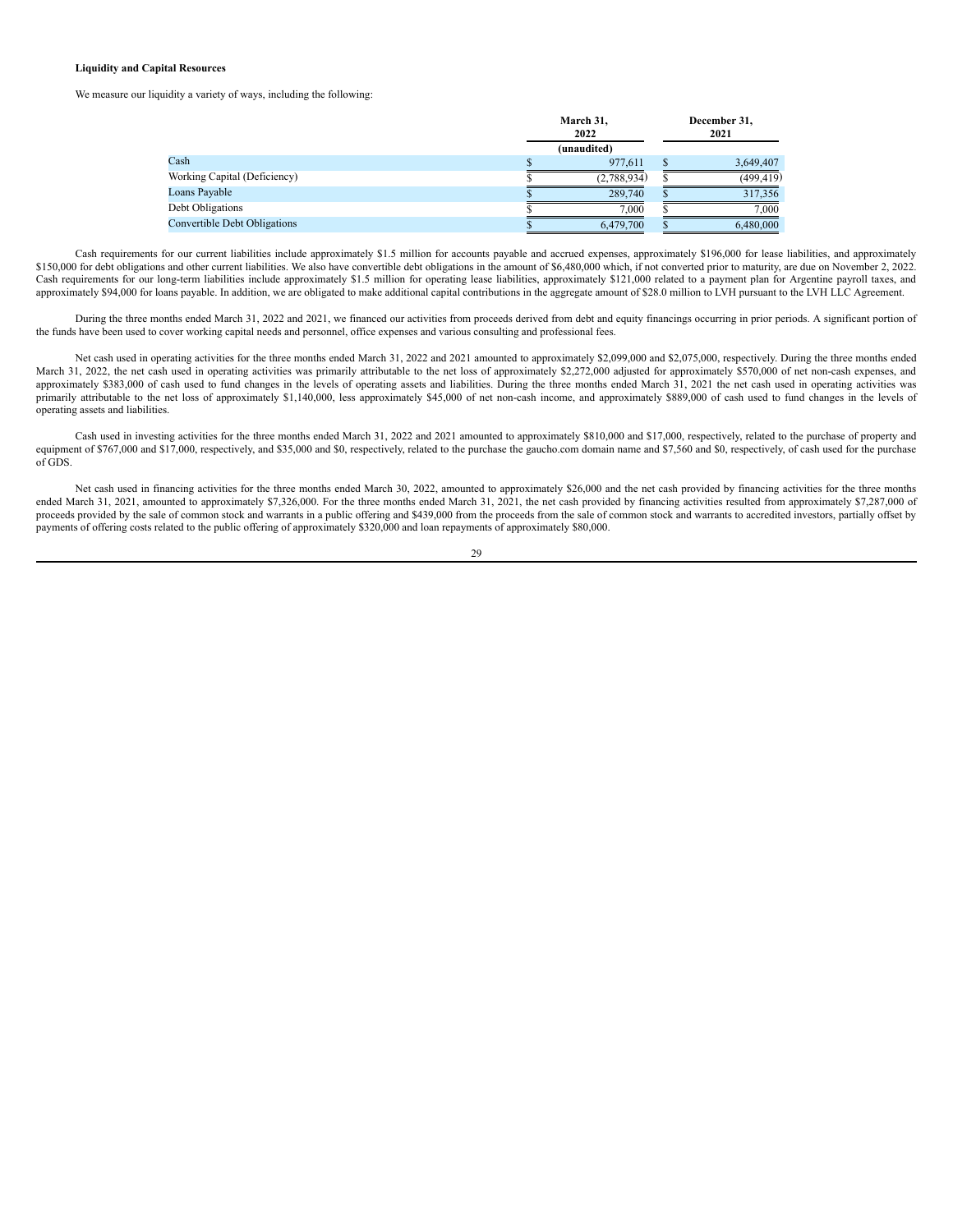As of March 31, 2022, the Company had cash and a working capital deficit of \$977,611 and \$2,788,934, respectively. During the three months ended March 31, 2022 and 2021, the Company incurred a net loss of \$2,272,101 and \$1,140,360, respectively, and used cash in operating activities of \$2,099,246 and \$2,075,085, respectively. We expect that the cash on hand plus additional cash from the sales of common stock under our equity line of credit agreement will fund our operations for a least 12 months after the issuance date of these financial statements.

Since inception, our operations have primarily been funded through proceeds received in equity and debt financings. We believe we have access to capital resources and continue to evaluate additional financing opportunities. There is no assurance that we will be able to obtain funds on commercially acceptable terms, if at all. There is also no assurance that the amount of funds we might raise will enable us to complete our development initiatives or attain profitable operations.

### *Availability of Additional Funds*

As a result of the above developments, we have been able to sustain operations. However, we will need to raise additional capital in order to meet our future liquidity needs for operating expenses and capital expenditures, including GGI inventory production, development of the GGI e-commerce platform, expansion of our winery and additional investments in real estate development. If we are unable to obtain adequate funds on reasonable terms, we may be required to significantly curtail or discontinue operations.

### **Off-Balance Sheet Arrangements**

None.

### **Contractual Obligations**

As a smaller reporting company, we are not required to provide the information requested by paragraph (a)(5) of this Item.

### **Critical Accounting Policies and Estimates**

There are no material changes from the critical accounting policies, estimates and new accounting pronouncements set forth in "Management's Discussion and Analysis of Financial Condition and Results of Operations" set forth in our Annual Report on Form 10-K filed with the SEC on April 14, 2022. Please refer to that document for disclosures regarding the critical accounting policies related to our business.

### <span id="page-31-0"></span>**Item 3. Quantitative and Qualitative Disclosure About Market Risk**

As a "smaller reporting company" as defined by Item 10 of Regulation S-K, we are not required to provide the information required by this Item.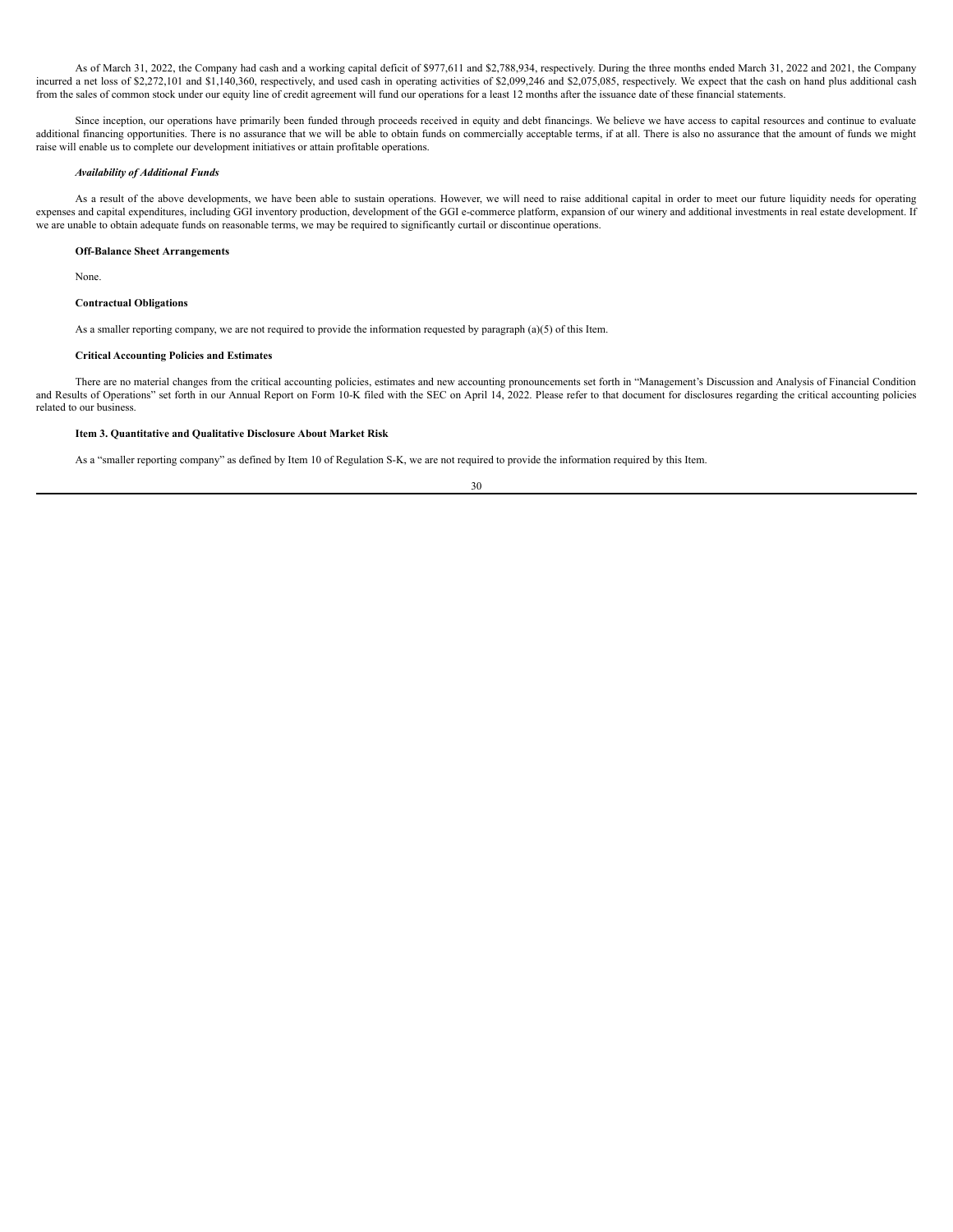#### <span id="page-32-0"></span>**Item 4: Controls and Procedures**

### *Disclosure Controls and Procedures*

Our management carried out an evaluation, under the supervision and with the participation of our Chief Executive Officer (who is our Principal Executive Officer) and our Chief Financial Officer (who is our Principal Financial Officer and Principal Accounting Officer), of the effectiveness of the design of our disclosure controls and procedures (as defined by Exchange Act Rules 13a-15(e) or 15d-15(e)) as of March 31, 2022, pursuant to Exchange Act Rule 13a-15(b). Based upon that evaluation, our Principal Executive Officer and Principal Financial Officer concluded that our disclosure controls and procedures were effective as of March 31, 2022.

#### *Changes in Internal Control over Financial Reporting*

There were no changes in our internal control over financial reporting identified in management's evaluation pursuant to Rules 13a-15(d) or 15d-15(d) of the Exchange Act during the quarter ended March 31, 2022 that materially affected, or are reasonably likely to materially affect, our internal control over financial reporting.

### *Inherent Limitations of Controls*

Management does not expect that our disclosure controls and procedures or our internal control over financial reporting will prevent or detect all error and all fraud. Controls and procedures, no matter how well designed and operated, can provide only reasonable assurance of achieving their objectives and management necessarily applies its judgment in evaluating the cost-benefit relationship of possible controls and procedures. Because of the inherent limitations in all control systems, no evaluation of controls can provide absolute assurance that all control issues and instances of fraud, if any, within the Company have been detected. These inherent limitations include the realities that judgments in decision-making can be faulty, and that breakdowns can occur because of a simple error or mistake. Additionally, controls can be circumvented by the individual acts of some persons, by collusion of two or more people, or by management override of the controls. The design of any system of controls also is based in part upon certain assumptions about the likelihood of future events, and there can be no assurance that any design will succeed in achieving its stated goals under all potential future conditions. Over time, controls may become inadequate because of changes in conditions, or deterioration in the degree of compliance with the policies or procedures. Because of the inherent limitations in a cost-effective control system, misstatements due to error or fraud may occur and not be detected.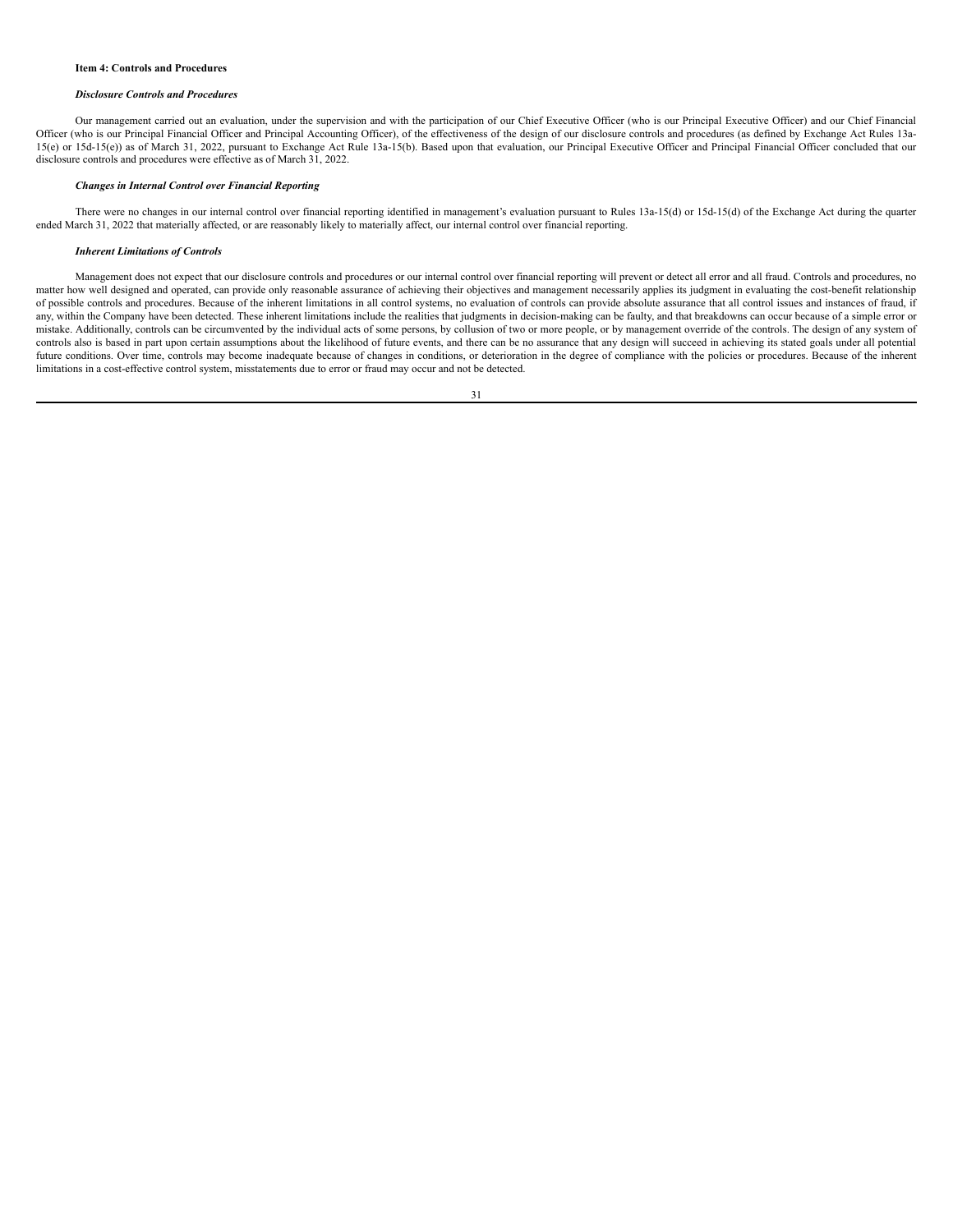### <span id="page-33-0"></span>**PART II - OTHER INFORMATION**

### **Item 1. Legal Proceedings**

<span id="page-33-1"></span>From time to time, GGH and its subsidiaries and affiliates are subject to litigation and arbitration claims incidental to its business. Such claims may not be covered by its insurance coverage, and even if they are, if claims against GGH and its subsidiaries are successful, they may exceed the limits of applicable insurance coverage. We are not involved in any litigation that we believe is likely, individually or in the aggregate, to have a material adverse effect on our consolidated financial condition, results of operations or cash flows.

### **Item 1A. Risk Factors**

<span id="page-33-2"></span>As a "smaller reporting company" as defined by Item 10 of Regulation S-K, we are not required to provide information required by this Item. However, our current risk factors are set forth in Item 1A of the Company's Annual Report on Form 10-K as filed with the SEC on April 14, 2022.

### **Item 2. Unregistered Sales of Equity Securities and Use of Proceeds.**

<span id="page-33-3"></span>On February 3, 2022, the Company purchased the domain name Gaucho.com for \$34,999 in cash and 15,000 shares of common stock, subject to adjustment. The seller is entitled to additional shares of common stock if on August 14, 2022, the closing price per share of the Company's common stock is less than \$2.64 as quoted on a national securities exchange, and the Company shall issue additional shares of common stock so that the value of the total shares issued to the seller collectively has a fair market value of \$36,900. No general solicitation was used, no commissions were paid, and the Company relied on the exemption from registration available under Section 4(a)(2) of the Securities Act in connection with the issuance of shares of common stock. For more information, please see our Current Report on Form 8-K filed on February 25, 2022 and Item 9B of our Annual Report on Form 10-K filed on April 14, 2022.

Also on February 3, 2022, the Company, through its subsidiaries, acquired 100% of Hollywood Burger Argentina S.R.L. (now Gaucho Development S.R.L.), in exchange for issuing 1,283,423 shares of its common stock to Hollywood Burger Holdings, Inc. No general solicitation was used, no commissions were paid, and the Company relied on the exemption from registration available under Section 4(a)(2) and Rule 506(b) of Regulation D of the Securities Act, in connection with the sales. A Form D was filed with the SEC on February 25, 2022. For more information, please see our Current Report on Form 8-K filed on February 25, 2022 and Item 9B of our Annual Report on Form 10-K filed on April 14, 2022.

On February 28, 2022, the Company, holding 79% of the shares of common stock of Gaucho Group, Inc., a Delaware corporation and private company ("GGI") offered to purchase up to 5,266,509 shares of common stock of GGI (the "GGI Shares") in exchange for an aggregate of approximately 1,042,788 shares of common stock of the Company, upon the terms and subject to the conditions set forth in the Offer to Purchase and in the related Share Exchange and Subscription Agreement. On March 28, 2022, the Company issued in the aggregate 1,042,788 shares of its common stock at a price per share of \$2.02 to the minority holders of GGI in exchange for the GGI Shares. The GGI Shares were issued pursuant to an exemption from registration under Section 4(a)(2) and/or Rule 506(b) of the Securities Act of 1933, as amended. No general solicitation was used, no commissions were paid, and the Company relied on the exemption from registration available under Section 4(a)(2) and Rule 506(b) of Regulation D of the Securities Act, in connection with the sales. A Form D was filed with the SEC on April 11, 2022. Please see our Current Report on Form 8-K filed on March 21, 2022, our Current Report on Form 8-K filed on March 30, 2022, and Item 9B of our Annual Report on Form 10-K filed on April 14, 2022 for more information.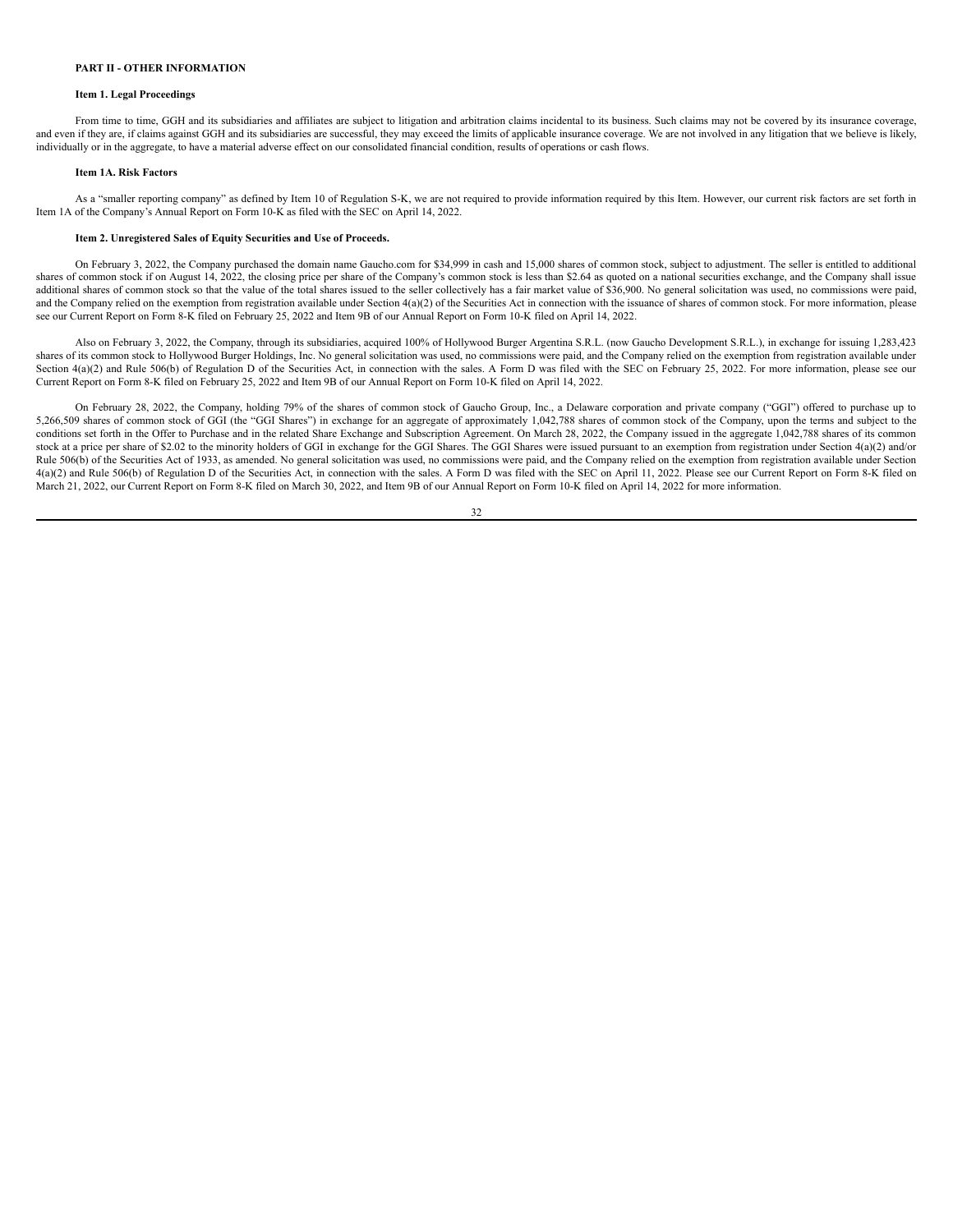On February 22, 2022, the Company entered into an exchange agreement (the "Exchange Agreement") with the investors to that certain Securities Purchase Agreement, dated as of November 3, 2021 (as the same has been amended, restated, amended and restated, supplemented or otherwise modified prior to the date hereof, the "Securities Purchase Agreement") in order to amend and waive certain provisions of the senior secured convertible notes issued pursuant to the Securities Purchase Agreement (as the same has been amended, restated, amended and restated, supplemented or otherwise modified prior to the date hereof, each, an "Existing Note" and together with the Securities Purchase Agreement, the "Existing Note Documents"). Pursuant to the Exchange Agreement, the Company and the investors further agreed to exchange (the "Exchange" or the "Transaction") \$100 in aggregate principal amount of each of the Existing Notes (the "Exchange Notes"), on the basis and subject to the terms and conditions set forth in the Exchange Agreement, for warrants (the Warrants") to purchase up to 700,000 shares of the Company's common stock (the "Warrant Shares") at an exercise price of \$1.75 (subject to customary adjustment upon subdivision or combination of the common stock). The Exchange Agreement, the Exchange or Transaction, the Exchange Notes, the Warrants, and the Warrant Shares are collectively referred to as the "Exchange Documents. The Exchange Agreement amends and waives the original terms of payment of the Existing Notes and provides for payment of interest only beginning February 7, 2022 and on each of March 7, 2022 and April 7, 2022.

The Warrants are immediately exercisable and may be exercised at any time, and from time to time, on or before the third anniversary of the date of issuance. The Warrant includes a "blocker" provision that, subject to certain exceptions described in the Warrant, prevents the investors from exercising the Warrant to the extent such exercise would result in the Investors together with certain affiliates beneficially owning in excess of 4.99% of the Common Stock outstanding immediately after giving effect to such exercise. The Exchange and issuance of Warrant Shares upon exercise was made in reliance upon the exemption from registration provided by Section 3(a)(9) of the Securities Act of 1933, as amended. Please see our Current Report on Form 8-K filed on March 1, 2022 and Item 9B of our Annual Report on Form 10-K filed on April 14, 2022 for more information.

#### **Item 3. Defaults upon Senior Securities**

<span id="page-34-0"></span>On January 25, 2018, the Company received a bank loan in the amount of \$525,000 (the "2018 Loan"), denominated in U.S. dollars. The loan bears interest at 6.75% per annum and is due on January 25, 2023. Principal and interest will be paid in 60 equal monthly installments of \$10,311, beginning on February 23, 2018. During 2018, the Company defaulted on certain 2018 Loan payments, and as a result, the 2018 Loan is currently payable upon demand. During the three months ended March, 2022, the Company made an aggregate principal payment of \$26,329. As of March 31, 2022, principal of \$194,750 is outstanding.

As previously reported on the Company's Annual Reports on Forms 10-K for the years ending December 31, 2017, 2018, 2019, 2020 and 2021, the Company sold convertible promissory notes in the aggregate principal amount of \$2,046,730 (together, the "2017 Notes"). The 2017 Notes matured 90 days from the date of issuance, bore interest at 8% per annum and were convertible into the Company's common stock at \$0.63 per share, which represented a 10% discount to the price used for the sale of the Company's common stock at the commitment date. In 2021, principal and interest of \$1,163,354 and \$258,714 were exchanged for common stock and warrants with an aggregate fair value of \$1,422,068. As of March 31, 2022, principal of \$7,000 and interest of \$4,547 outstanding on the 2017 Notes is past due and is payable on demand. The 2017 Notes are no longer convertible.

### <span id="page-34-1"></span>**Item 4. Mine and Safety Disclosure**

Not applicable.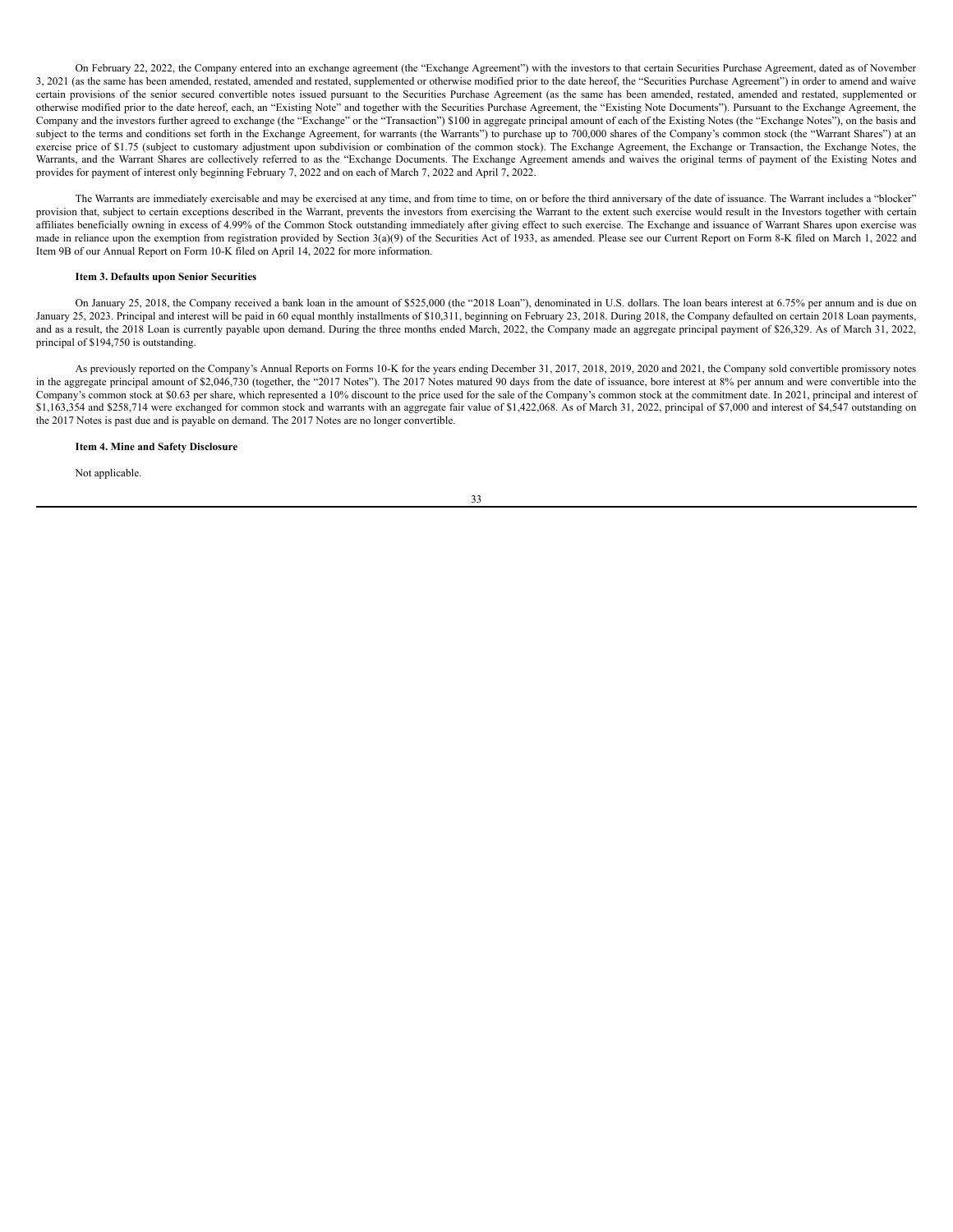#### **Item 5. Other Information**

<span id="page-35-0"></span>On January 25, 2022, at the Special Meeting of the Stockholders of the Company, for purposes of complying with the Nasdaq Exchange Cap rule, the stockholders approved the issuance of up to 12,164,213 shares pursuant to the Securities Purchase Agreement. Please see our Current Report on Form 8-K filed on January 25, 2022 for more information.

On May 6, 2021, the Company entered into a Common Stock Purchase Agreement (the "Purchase Agreement") with Tumim Stone Capital LLC ("Tumim Stone Capital"). Pursuant to the Purchase Agreement, the Company requested draw-downs and issued shares of common stock and received gross proceeds of the following: (i) April 19, 2022, the Company issued 16,917 shares of common stock to Tumim Stone Capital for gross proceeds of \$28,185.41; and (ii) on May 11, 2022, the Company issued 39,000 shares of common stock to Tumim Stone Capital for gross proceeds of \$39,865. No general solicitation was used, and a commission of 8% of the total gross proceeds was paid to Benchmark Investments, Inc. pursuant to the Underwriting Agreement between the Company and Kingswood Capital Markets, a division of Benchmark Investments, Inc. dated February 16, 2021. The Company relied on the exemptions from registration available under Section 4(a)(2) and/or Rule 506(b) of Regulation D of the Securities Act, in connection with the sales. A Form D was filed with the SEC on May 17, 2021.

As previously reported on our Current Report on Form 8-K as filed with the SEC on May 2, 2022, on May 2, 2022, the Company entered into a letter agreement regarding the Convertible Promissory Notes issued on November 3, 2022 (the "Letter Agreement"). The Letter Agreement provides for the reduction in conversion price of the Company's shares of common stock from \$3.50 to \$1.25 between May 3, 2022 through May 13, 2022.

On May 12, 2022, the Company and the Holders entered into a conversion agreement (the "Conversion Agreement") pursuant to which the parties agreed to reduce the Conversion Price to \$0.95 and the Holders have committed to converting up to 4.90% of the outstanding shares of common stock of the Company. Please see our Current Report on Form 8-K as filed with the SEC on May 13, 2022 for more information.

Pursuant to the Securities Purchase Agreement, the Exchange Agreement, the Convertible Promissory Notes, the Letter Agreement, the Conversion Agreement, and the related documents thereto (the "Transaction Documents"), investors converted the following amounts of principal of the Convertible Promissory Notes: (i) on May 2, 2022, certain investors converted a total of \$234,999 of principal of the Convertible Promissory Notes and the Company issued 174,073 shares of common stock upon conversion; (ii) on May 6, 2022, one of the investors converted a total of \$67,500 of principal of the Convertible Promissory Notes and the Company issued 50,000 shares of common stock upon conversion, (iii) on May 11, 2022 certain investors converted a total of \$54,999 of principal, interest and fees of the Convertible Promissory Notes and the Company issued 40,740 shares of common stock upon conversion, and (iv) on May 13, 2022, certain investors converted a total of \$1,165,099 of principal, interest and fees of the Convertible Promissory Notes and the Company issued 1,226,420 shares of common stock upon conversion, of which 595,165 were previously issued as pre-delivery shares on November 9, 2021. The Company filed a Registration Statement on Form S-1 (File No. 333-261564) registering the resale of up to 12,164,213 shares on December 9, 2021, which was declared effective on January 13, 2022.

### <span id="page-35-1"></span>**Item 6. Exhibits**

The following documents are being filed with the Commission as exhibits to this Current Report on Form 10-Q.

| Exhibit | <b>Description</b>                                                                                                                                   |
|---------|------------------------------------------------------------------------------------------------------------------------------------------------------|
| 1.1     | Underwriting Agreement, dated February 16, 2021 (6)                                                                                                  |
| 1.2     | Warrant Agreement, including the form of Warrant, made as of February 19, 2021, between the Company and Continental. (7)                             |
| 3.1     | Amended and Restated Certificate of Incorporation filed with the Delaware Secretary of State effective February 16, 2021(6)                          |
| 3.2     | Amended and Restated Bylaws (1)                                                                                                                      |
| 3.3     | Amendment to the Company's Amended and Restated Bylaws as approved on July 8, 2019 (4)                                                               |
| 4.1     | 2016 Stock Option Plan. (2)                                                                                                                          |
| 4.2     | First Amendment to 2016 Stock Option Plan as adopted by the Board of Directors on October 20, 2016. (2)                                              |
| 4.3     | 2018 Equity Incentive Plan. (3)                                                                                                                      |
| 4.4     | Amendment to the Company's 2018 Equity Incentive Plan as approved by the Board of Directors on May 13, 2019 and the stockholders on July 8, 2019 (4) |
| 4.5     | Underwriters' Warrant (6)                                                                                                                            |
| 4.6     | Form of Unit Warrant (5)                                                                                                                             |
| 10.1    | Retention Bonus Agreement by and between the Company and Scott L. Mathis dated March 29, 2020 (9)                                                    |
| 10.2    | Commercial Lease Agreement between Gaucho Group, Inc. and Design District Development Partners, LLC, dated April 8, 2021(9)                          |
| 10.3    | Common Stock Purchase Agreement by and between Gaucho Group Holdings, Inc. and Tumim Stone Capital LLC, dated May 6, 2021(10)                        |
| 10.4    | Registration Rights Agreement by and between Gaucho Group Holdings, Inc. and Tumim Stone Capital LLC, dated May 6, 2021(10)                          |
| 10.5    | Amended and Restated Limited Liability Company Agreement of LVH Holdings LLC, dated June 16, 2021 (11)                                               |
| 10.6    | Securities Purchase Agreement dated November 3, 2021(12)                                                                                             |
| 10.7    | Senior Secured Convertible Notes Issued by the Company(12)                                                                                           |
| 10.8    | Security and Pledge Agreement(12)                                                                                                                    |
| 10.9    | Stockholder Pledge Agreement(12)                                                                                                                     |
|         |                                                                                                                                                      |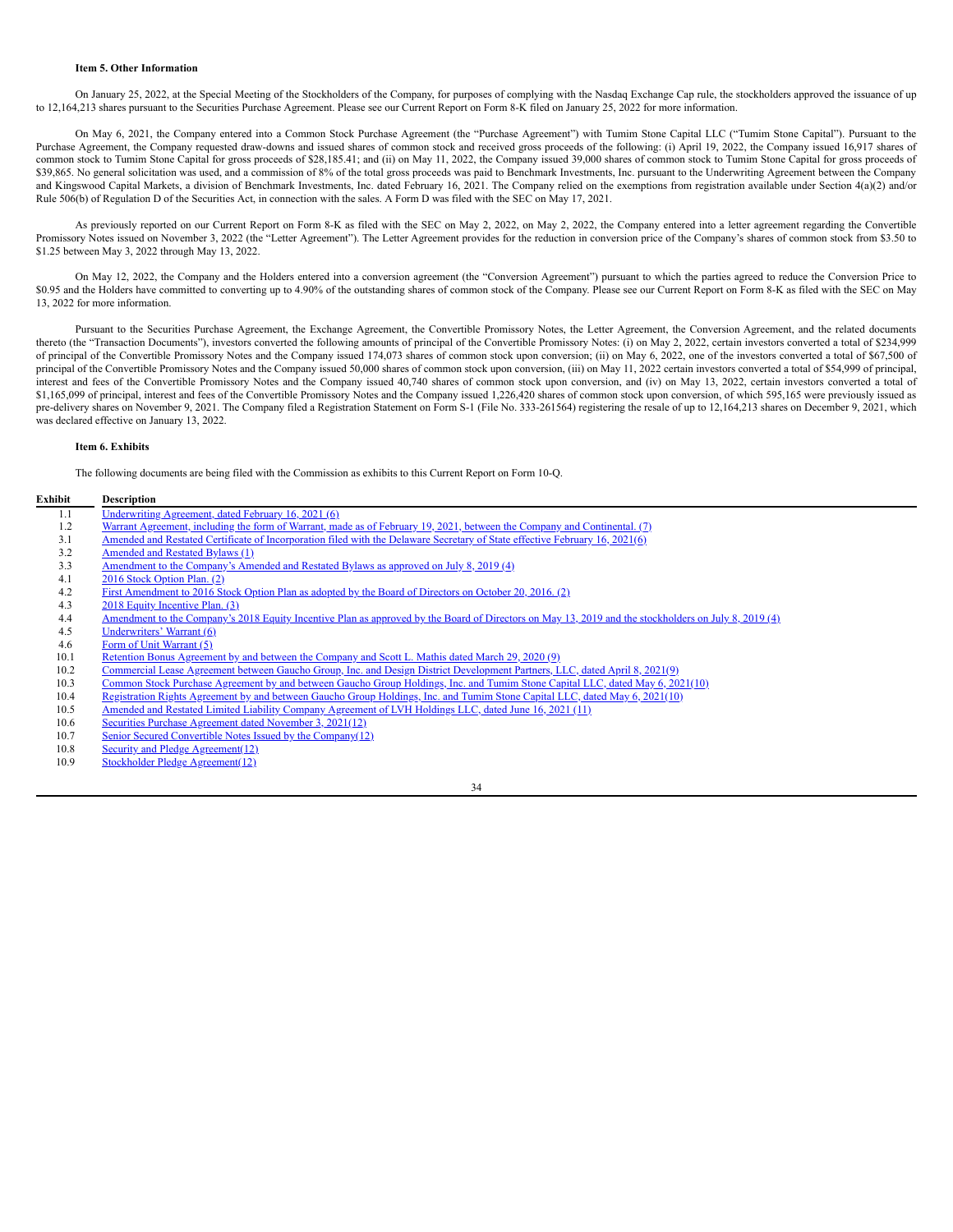- 10.10 Registration Rights [Agreement\(12\)](https://www.sec.gov/Archives/edgar/data/1559998/000149315221027521/ex10-5.htm)
- 10.11 First [Amendment](https://www.sec.gov/Archives/edgar/data/1559998/000149315221029094/ex10-1.htm) to Amended and Restated Limited Liability Agreement dated November 16, 2021 (13)
- 10.12 Quota Purchase Agreement dated February 3, 2022, entered into by and between the Company, [INVESTPROPERTY](https://www.sec.gov/Archives/edgar/data/1559998/000149315222005534/ex10-1.htm) GROUP, LLC, and Hollywood Burger Holdings, Inc.(14)
- 10.13 Exchange [Agreement,](https://www.sec.gov/Archives/edgar/data/1559998/000149315222005725/ex10-1.htm) dated as of February 22, 2022, by and among Gaucho Group Holdings, Inc. and the subscribers listed therein. (15)<br>10.14 Share Exchange and Subscription Agreement by and between the Company and the
- $\frac{1}{10}$  Share Exchange and [Subscription](https://www.sec.gov/Archives/edgar/data/1559998/000149315222007311/ex10-1.htm) Agreement by and between the Company and the subscribers listed therein(16)
- 10.15 Offer to [Purchase,](https://www.sec.gov/Archives/edgar/data/1559998/000149315222007311/ex10-2.htm) dated February 28, 2022(16)
- 10.16 Position [Statement](https://www.sec.gov/Archives/edgar/data/1559998/000149315222007311/ex10-3.htm) of Gaucho Group, Inc. dated February 28, 2022(16)
- 10.17 Letter Agreement between the Company and certain [institutional](https://www.sec.gov/Archives/edgar/data/1559998/000149315222011710/ex10-1.htm) investors dated May 2, 2022(18)<br>10.18 Conversion Agreement between the Company and certain institutional investors dated May 12, 20
- 10.18 Conversion Agreement between the Company and certain [institutional](https://www.sec.gov/Archives/edgar/data/1559998/000149315222013191/ex10-1.htm) investors dated May 12, 2022(19)<br>14.1 Amended Code of Business Conduct and Ethics and Whistleblower Policy(9)
- Amended Code of Business Conduct and Ethics and [Whistleblower](https://www.sec.gov/Archives/edgar/data/1559998/000149315221008578/ex14-1.htm) Policy(9)
- 14.2 Audit [Committee](https://www.sec.gov/Archives/edgar/data/1559998/000149315221008578/ex14-2.htm) Charter(9)
- 14.3 [Compensation](https://s3.amazonaws.com/content.stockpr.com/sec/0001493152-22-013747/ex14-3.htm) Committee Charter as amended on May 12, 2022\*
- 21.1 [Subsidiaries](https://www.sec.gov/Archives/edgar/data/1559998/000149315222009892/ex21-1.htm) of Gaucho Group Holdings, Inc.(17)<br>22.1 Subsidiary guarantors and issuers of guaranteed se
- 22.1 Subsidiary guarantors and issuers of guaranteed securities and affiliates whose securities collateralize securities of the [registrant\(17\)](https://www.sec.gov/Archives/edgar/data/1559998/000149315222009892/ex22-1.htm)
- 31.1 [Certification](https://s3.amazonaws.com/content.stockpr.com/sec/0001493152-22-013747/ex31-1.htm) of Principal Executive Officer pursuant to Rule 13a-14(a) or Rule 15d-14(a) of the Exchange Act.<sup>\*</sup><br>31.2 Certification of Principal Financial Officer pursuant to Rule 13a-14(a) or Rule 15d-14(a) of the
- [Certification](https://s3.amazonaws.com/content.stockpr.com/sec/0001493152-22-013747/ex31-2.htm) of Principal Financial Officer pursuant to Rule 13a-14(a) or Rule 15d-14(a) of the Exchange Act  $*$
- 32 Certification of the Principal Executive Officer and Principal Financial Officer pursuant to Section 906 of the [Sarbanes-Oxley](https://s3.amazonaws.com/content.stockpr.com/sec/0001493152-22-013747/ex32.htm) Act of 2002<sup>\*\*</sup>
- 99.1 [Algodon](https://www.sec.gov/Archives/edgar/data/1559998/000149315221008578/ex99-1.htm) Wine Estates Property Map(9)
- 101.INS Inline XBRL Instance Document<br>101.SCH Inline XBRL Schema Document
- 101.SCH Inline XBRL Schema Document<br>101.CAL Inline XBRL Calculation Linkba
- Inline XBRL Calculation Linkbase Document
- 101.DEF Inline XBRL Definition Linkbase Document
- 101.LAB Inline XBRL Label Linkbase Document
- 101.PRE Inline XBRL Presentation Linkbase Document
- 104 Cover Page Interactive Data File (embedded within the Inline XBRL document)
- 1. Incorporated by reference from the Company's Registration of Securities Pursuant to Section 12(g) on Form 10 dated May 14, 2014.<br>2. Incorporated by reference from the Company's Quarterly Report on Form 10-Q, filed on No
	- 2. Incorporated by reference from the Company's Annual Report on Form 10-K, filed on March 31, 2017.
	- 3. Incorporated by reference from the Company's Quarterly Report on Form 10-Q, filed on November 19, 2018.
	-
- 4. Incorporated by reference to the Company's Current Report on Form 8-K filed on July 9, 2019. 5. Incorporated by reference to the Company's Amended Registration Statement on Form S-1 filed on January 27, 2020.
- 6. Incorporated by reference to the Company's Current Report on Form 8-K filed on February 18, 2021.
- 7. Incorporated by reference to the Company's Current Report on Form 8-K filed on February 22, 2021.
- 8. Incorporated by reference to the Company's Current Report on Form 8-K filed on April 1, 2020.
- 9. Incorporated by reference to the Company's Annual Report on Form 10-K filed on April 12, 2021.<br>10. Incorporated by reference to the Company's Current Report on Form 8-K filed on May 7, 2021.
- 10. Incorporated by reference to the Company's Current Report on Form 8-K filed on May 7, 2021.<br>11. Incorporated by reference to the Company's Quarterly Report on Form 10-Q filed on August 16
- 11. Incorporated by reference to the Company's Quarterly Report on Form 10-Q filed on August 16, 2021.
- 12. Incorporated by reference to the Company's Current Report on Form 8-K filed on November 8, 2021.
- 13. Incorporated by reference to the Company's Current Report on Form 8-K filed on November 17, 2021.
- 14. Incorporated by reference to the Company's Current Report on Form 8-K as filed on February 25, 2022.
- 15. Incorporated by reference to the Company's Current Report on Form 8-K as filed on March 1, 2022.
- 16. Incorporated by reference to the Company's Current Report on Form 8-K as filed on March 21, 2022.<br>17. Incorporated by reference to the Company's Annual Report on Form 10-K, filed on April 14, 2022.
- 17. Incorporated by reference to the Company's Annual Report on Form 10-K, filed on April 14, 2022.
- 18. Incorporated by reference to the Company's Current Report on Form 8-K, filed on May 2, 2022.
- 19. Incorporated by reference to the Company's Current Report on Form 8-K, filed on May 13, 2022.
- \* Filed herewith
- Furnished, not filed herewith

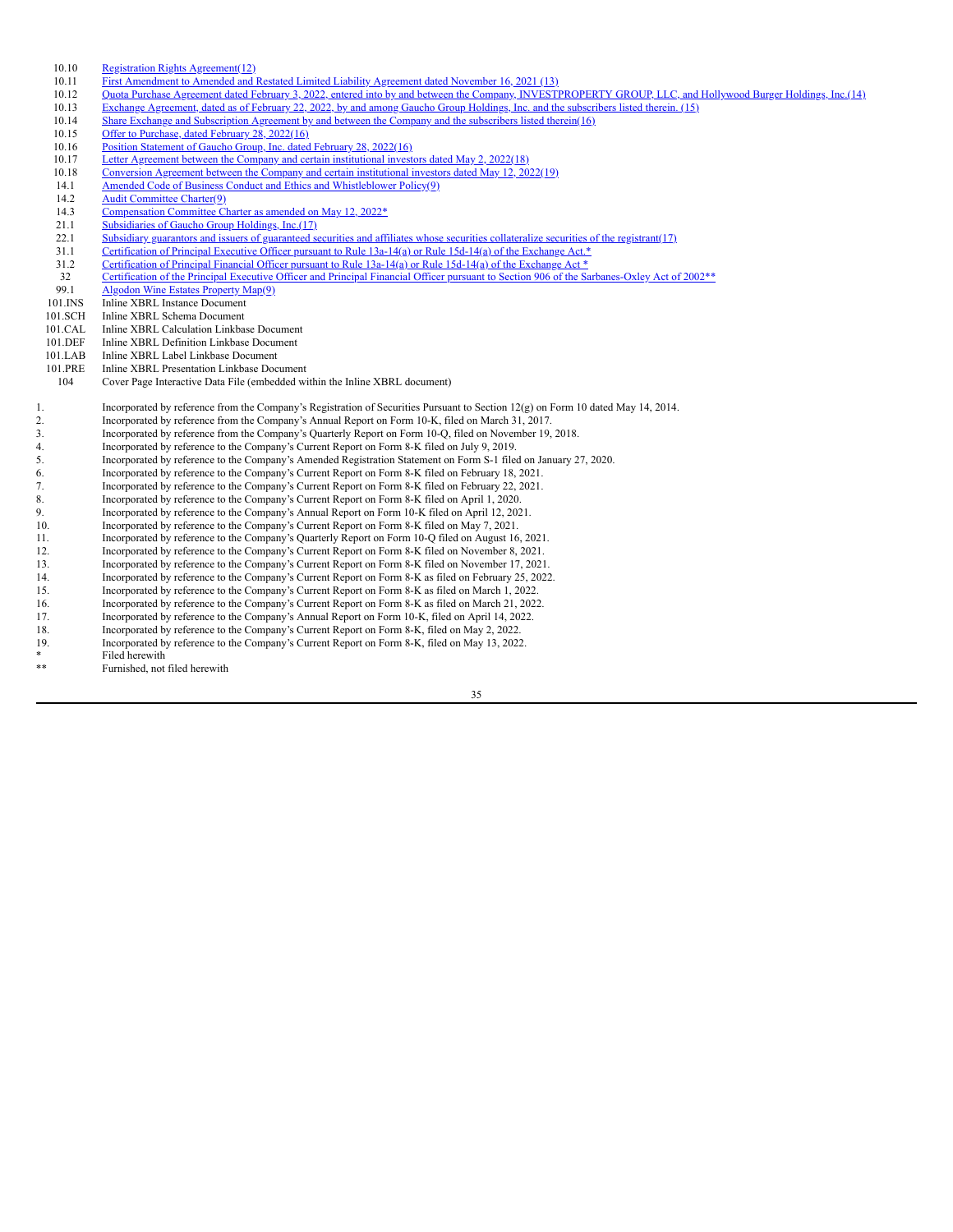## **SIGNATURES**

<span id="page-37-0"></span>Pursuant to the requirements of Section 12 of the Securities Exchange Act of 1934, the registrant has duly caused this report to be signed on its behalf by the undersigned, thereunto duly authorized.

## Date: May 16, 2022 **GAUCHO GROUP HOLDINGS, INC.**

| By: $\frac{s}{S\cot t}$ L. Mathis |  |
|-----------------------------------|--|
|-----------------------------------|--|

Scott L. Mathis Chief Executive Officer

By: */s/ Maria Echevarria*

Maria Echevarria Chief Financial Officer and Chief Operating Officer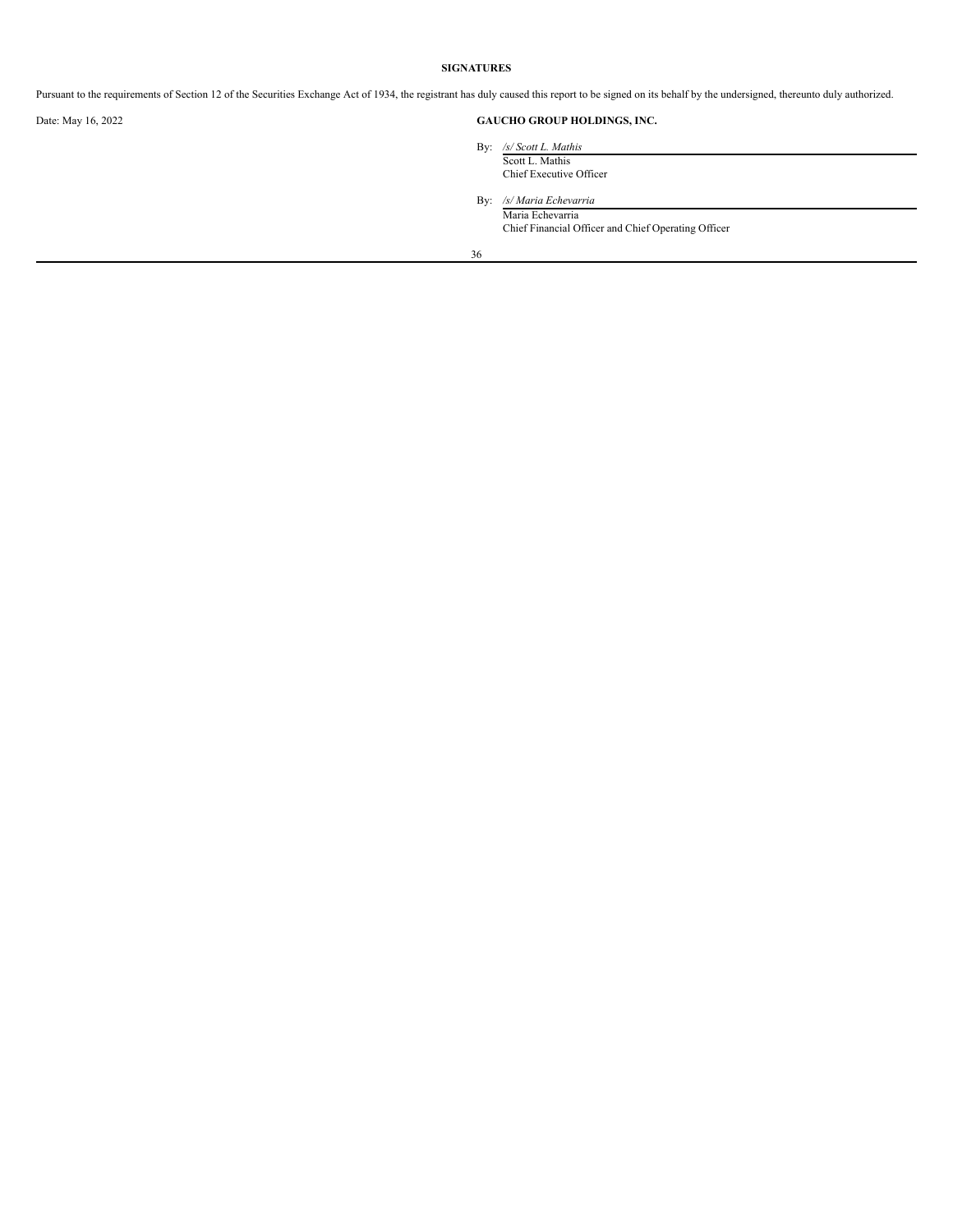### **GAUCHO GROUP HOLDINGS, INC. COMPENSATION COMMITTEE CHARTER**

### Adopted by the Board of Directors on December 6, 2017, adopted as amended on March 25, 2021, and adopted on May 12, 2022

### **A. PURPOSE**

The purpose of the Compensation Committee (the "Committee") is to carry out the responsibilities delegated by the board of directors (the "Board") of Gaucho Group Holdings, Inc. (the "Company") relating to the review and determination of executive compensation.

## **B. MEMBERSHIP**

1. **Independence**. The Committee shall consist of two or more directors. Each Committee member shall be an "independent director" in accordance with NASDAQ Listing Rule 5605(a)(2); provided however, that if the Committee consists of three or more independent members, one director who does not meet the requirements of Rule 5065(d)(2)(A) and is not currently an Executive Officer or employee or Family Member of an Executive Officer may be appointed to the Committee if the Board, under exceptional and limited circumstances, determines that such individual's membership on the Committee is required by the best interests of the Company and its stockholders. If relying on this exception, the Company must disclose as required by Rule 506(d)(2)(B) the nature of the relationship and the reasons for the determination. Any member appointed under the exception may not serve longer than two years. In affirmatively determining the independence of the directors serving on the Committee, the Board considered all factors relevant to whether the director has a relationship to the Company which is material to his or her ability to be independent from management, including:

- (a) The source of compensation of the director, including any consulting, advisory or other compensatory fee paid by the Company (or any parent or subsidiary) to the director;
- (b) Whether the director receives compensation from any person or entity that would impair the director's ability to make independent judgments about the Company's executive compensation;
- (c) Whether the director is affiliated with the Company (or any parent), any subsidiary of the Company or any affiliate of the company's subsidiaries, and whether the relationship places the director under the direct or indirect control of the Company or its senior management, or creates a direct relationship between the director and members of senior management, that would impair the director's ability to make independent judgments about the Company's executive compensation.

2. **Qualifications**. At least two Committee members must qualify as "non-employee directors" for purposes of Rule 16b-3 under the Securities and Exchange Act of 1934, as amended (the "Exchange Act"), and as "outside directors" for the purposes of Section 162(m) of the Internal Revenue Code, as amended.

Page | 1 Gaucho Group Holdings, Inc. Compensation Committee Charter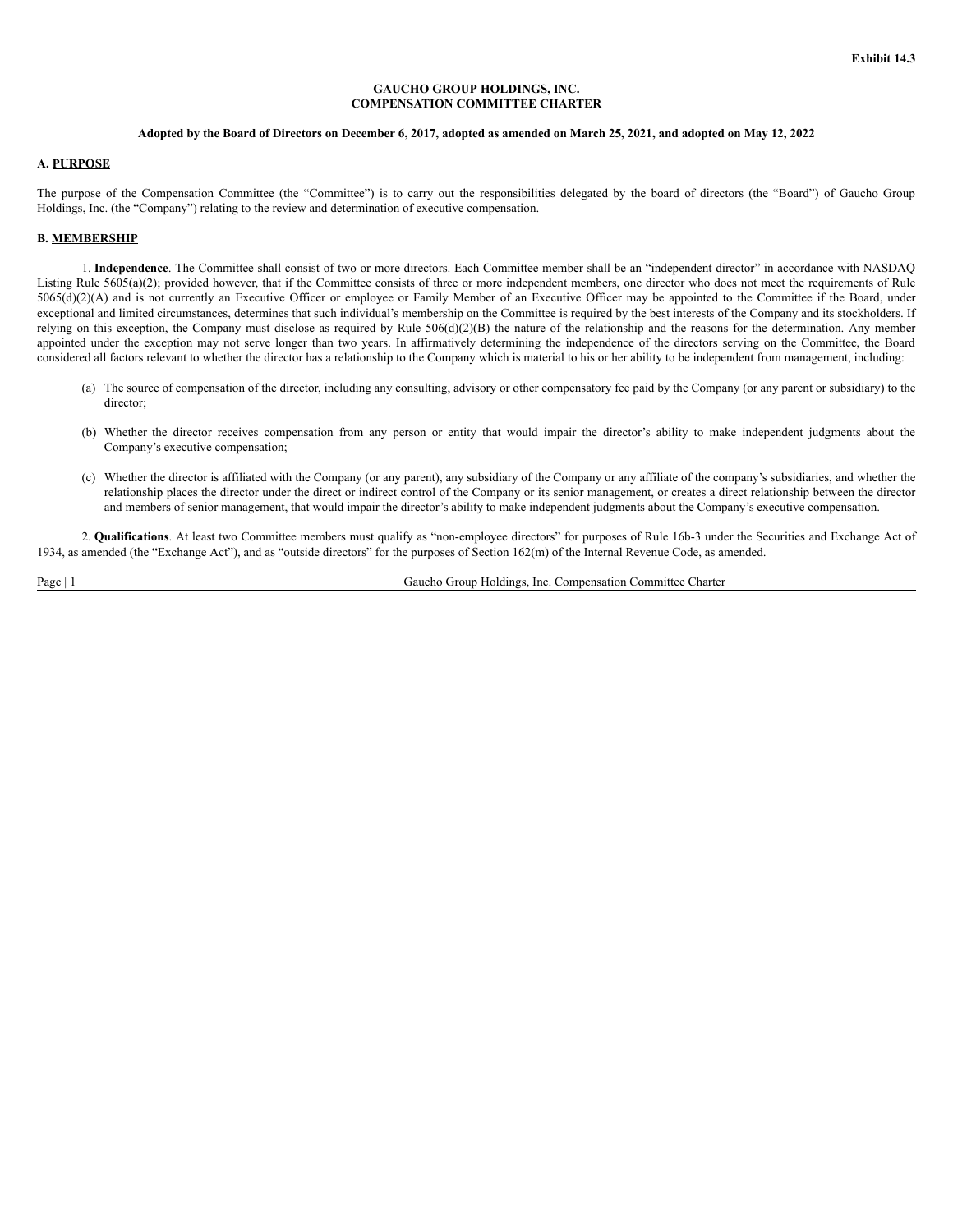3. **Appointmen**t. Committee members shall be appointed by the Board. The Committee members shall serve for such term or terms as the Board may determine or until earlier resignation or death. The Board may remove any Committee member at any time with or without cause.

## **C. DUTIES AND RESPONSIBILITIES**

The Committee shall have the following authority and responsibilities:

1. **CEO Compensation**. To annually approve and review the corporate goals and objectives applicable to the compensation of the chief executive officer ("CEO"), evaluate at least annually the CEO's performance in light of those goals and objectives, and determine and approve the CEO's compensation level based on this evaluation. To review and approve, and when appropriate recommend to the Board for approval, any employment agreements and any severance arrangements or plans, including any benefits to be provided in connection with a change in control, for the CEO, which includes the ability to adopt, amend and terminate such agreements, arrangements or plans. The CEO cannot be present during any voting or deliberations by the Committee on his or her compensation.

2. **Non-CEO Executive Officer Compensation**. To review and make recommendations to the Board regarding the compensation of all other executive officers.

3. **Other Compensation Plans**. To review and make recommendations to the Board regarding incentive compensation plans and equity-based plans, which includes the ability to adopt, amend and terminate such plans. The Committee shall, where appropriate or required, recommend incentive compensation or equity-based plans for approval by the stockholders of the Company. The Committee shall also have the authority to administer the Company's incentive compensation plans and equity-based plans, including designation of the employees to whom the awards are to be granted, the amount of the award or equity to be granted and the terms and conditions applicable to each award or grant, subject to the provisions of each plan.

4. **Risk and Compensation**. To review the Company's incentive compensation arrangements to determine whether they encourage excess risk-taking, to review and discuss at least annually the relationship between risk management policies and practices and compensation, and to evaluate compensation policies and practices that could mitigate any such risk.

5. **Stockholder and Other Engagement**. To oversee engagement with stockholders and proxy advisory firms on executive compensation matters.

Page | 2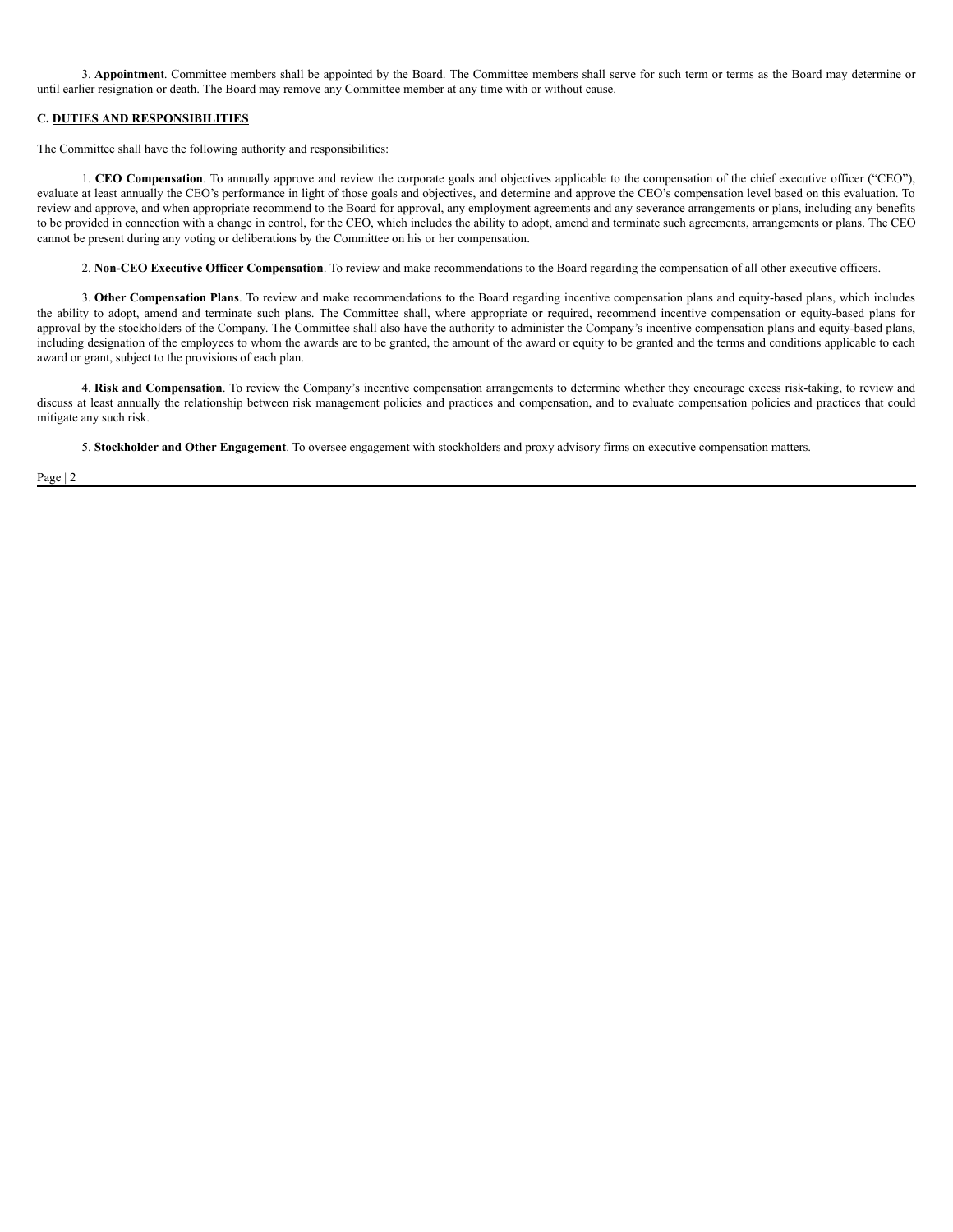### **D. OUTSIDE ADVISORS**

1. **Retaining Outside Advisors**. The Committee shall have the authority, in its sole discretion, to select, retain and obtain the advice of a compensation consultant as necessary to assist with the execution of its duties and responsibilities as set forth in this Charter. The Committee shall set the compensation, and oversee the work, of the compensation consultant. The Committee shall have the authority, in its sole discretion, to retain and obtain the advice and assistance of outside legal counsel and such other advisors as it deems necessary to fulfill its duties and responsibilities under this Charter. The Committee shall set the compensation, and oversee the work, of its outside legal counsel and other advisors. The Committee shall receive appropriate funding from the Company, as determined by the Committee in its capacity as a committee of the Board, for the payment of compensation to its compensation consultants, outside legal counsel and any other advisors. However, the Committee shall not be required to implement or act consistently with the advice or recommendations of its compensation consultant, legal counsel or other advisor to the compensation committee, and the authority granted in this Charter shall not affect the ability or obligation of the Committee to exercise its own judgment in fulfillment of its duties under this Charter.

2. **Compensation Consultant Independence**. The Committee shall evaluate whether any compensation consultant retained or to be retained by it has any conflict of interest in accordance with Item 407(e)(3)(iv) of Regulation S-K and Rule 5605(d)(3) of the NASDAQ Listing Rules.

### **E. STRUCTURE AND OPERATIONS**

1. **General**. The Board shall designate a member of the Committee as the chairperson. The Committee shall meet at least four times a year at such times and places as it deems necessary to fulfill its responsibilities. The Committee shall report regularly to the Board regarding its actions and make recommendations to the Board as appropriate. The Committee is governed by the same rules regarding meetings (including meetings in person or by telephone or other similar communications equipment), action without meetings, notice, waiver of notice, and quorum and voting requirements as are applicable to the Board.

2. **Participation in Committee Meetings**. The Committee may invite such members of management to its meetings as it deems appropriate. However, the Committee shall meet regularly without such members present, and in all cases the CEO and any other such officers shall not be present at meetings in which their compensation or performance is discussed or determined.

3. **Annual Review**. This Committee shall review this Charter at least annually and recommend any proposed changes to the Board for approval.

4. **Performance Evaluation**. The Committee shall conduct an annual evaluation of the performance of its duties under this Charter and shall present the results of the evaluation to the Board. The Committee shall conduct this evaluation in such a manner as it deems appropriate.

Page | 3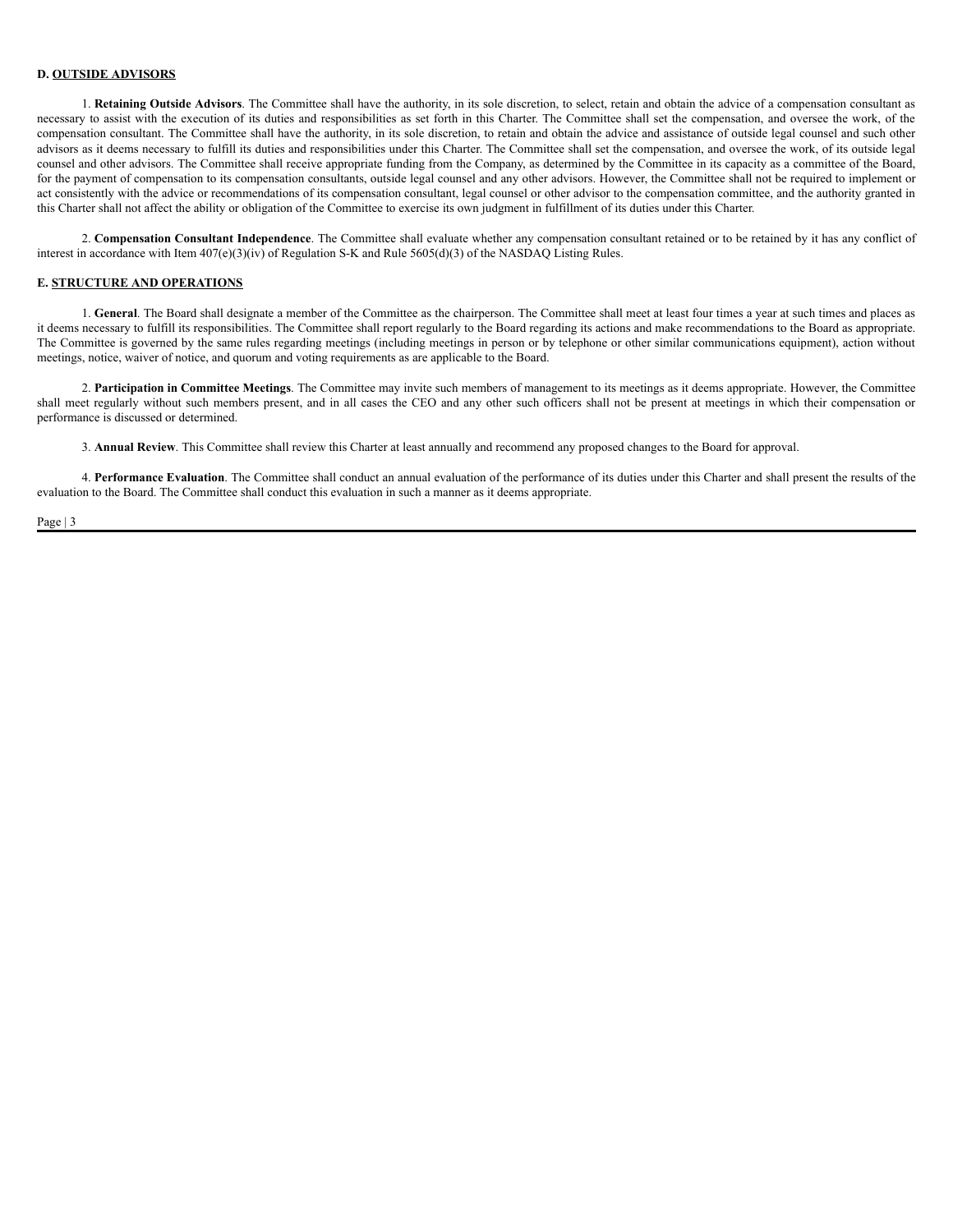### **CERTIFICATION PURSUANT TO RULE 13a-14(a) OF THE SECURITIES EXCHANGE ACT OF 1934**

I, Scott L. Mathis, certify that:

- 1. I have reviewed this quarterly report on Form 10-Q of Gaucho Group Holdings, Inc.;
- 2. Based on my knowledge, this report does not contain any untrue statement of a material fact or omit to state a material fact necessary to make the statements made, in light of the circumstances under which such statements were made, not misleading with respect to the period covered by this report;
- 3. Based on my knowledge, the financial statements, and other financial information included in this report, fairly present in all material respects the financial condition, results of operations and cash flows of the registrant as of, and for, the periods presented in this report;
- The registrant's other certifying officer and I are responsible for establishing and maintaining disclosure controls and procedures (as defined in Exchange Act Rules 13a- $15(e)$  and  $15d-15(e)$  and internal control over financial reporting (as defined in Exchange Act Rules  $13a-15(f)$  and  $15d-15(f)$ ) for the registrant and have:
	- (a) Designed such disclosure controls and procedures, or caused such disclosure controls and procedures to be designed under our supervision, to ensure that material information relating to the registrant, including its consolidated subsidiaries, is made known to us by others within those entities, particularly during the period in which this report is being prepared:
	- (b) Designed such internal control over financial reporting, or caused such internal control over financial reporting to be designed under our supervision, to provide reasonable assurance regarding the reliability of financial reporting and the preparation of financial statements for external purposes in accordance with generally accepted accounting principles;
	- (c) Evaluated the effectiveness of the registrant's disclosure controls and procedures and presented in this report our conclusions about the effectiveness of the disclosure controls and procedures, as of the end of the period covered by this report based on such evaluation; and
	- (d) Disclosed in this report any change in the registrant's internal control over financial reporting that occurred during the registrant's most recent fiscal quarter (the registrant's fourth fiscal quarter in the case of an annual report) that has materially affected, or is reasonably likely to materially affect, the registrant's internal control over financial reporting; and
- 5. The registrant's other certifying officer and I have disclosed, based on our most recent evaluation of internal control over financial reporting, to the registrant's auditors and the audit committee of the registrant's board of directors (or persons performing the equivalent functions):
	- (a) All significant deficiencies and material weaknesses in the design or operation of internal control over financial reporting which are reasonably likely to adversely affect the registrant's ability to record, process, summarize and report financial information; and
	- (b) Any fraud, whether or not material, that involves management or other employees who have a significant role in the registrant's internal control over financial reporting.

May 16, 2022 */s/ Scott L. Mathis*

Name: Scott L. Mathis Title: Chief Executive Officer (Principal Executive Officer)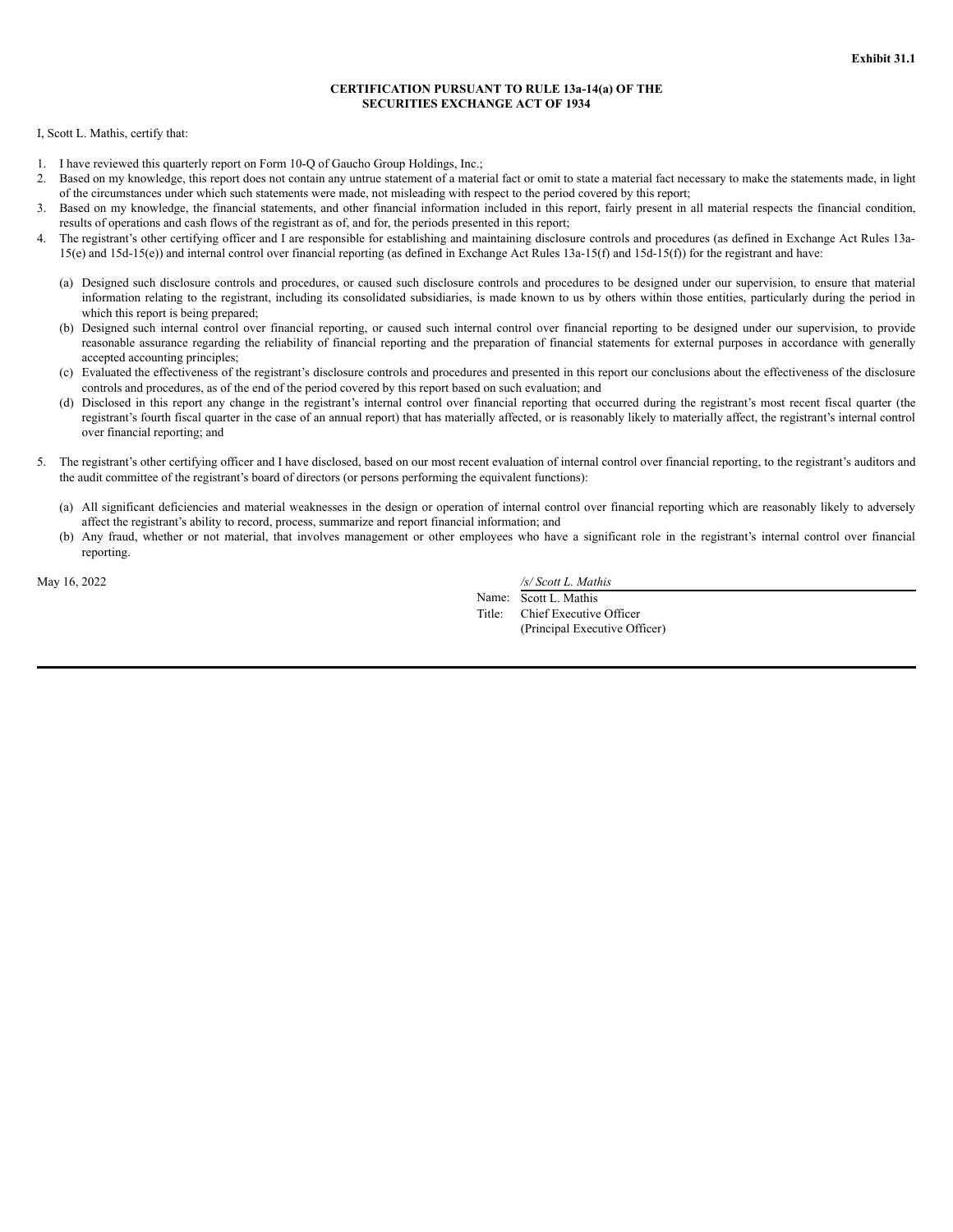### **CERTIFICATION PURSUANT TO RULE 13a-14(a) OF THE SECURITIES EXCHANGE ACT OF 1934**

I, Maria Echevarria, certify that:

- 1. I have reviewed this quarterly report on Form 10-Q of Gaucho Group Holdings, Inc.;
- 2. Based on my knowledge, this report does not contain any untrue statement of a material fact or omit to state a material fact necessary to make the statements made, in light of the circumstances under which such statements were made, not misleading with respect to the period covered by this report;
- 3. Based on my knowledge, the financial statements, and other financial information included in this report, fairly present in all material respects the financial condition, results of operations and cash flows of the registrant as of, and for, the periods presented in this report;
- The registrant's other certifying officer and I are responsible for establishing and maintaining disclosure controls and procedures (as defined in Exchange Act Rules 13a- $15(e)$  and  $15d-15(e)$  and internal control over financial reporting (as defined in Exchange Act Rules  $13a-15(f)$  and  $15d-15(f)$ ) for the registrant and have:
	- (a) Designed such disclosure controls and procedures, or caused such disclosure controls and procedures to be designed under our supervision, to ensure that material information relating to the registrant, including its consolidated subsidiaries, is made known to us by others within those entities, particularly during the period in which this report is being prepared:
	- (b) Designed such internal control over financial reporting, or caused such internal control over financial reporting to be designed under our supervision, to provide reasonable assurance regarding the reliability of financial reporting and the preparation of financial statements for external purposes in accordance with generally accepted accounting principles;
	- (c) Evaluated the effectiveness of the registrant's disclosure controls and procedures and presented in this report our conclusions about the effectiveness of the disclosure controls and procedures, as of the end of the period covered by this report based on such evaluation; and
	- (d) Disclosed in this report any change in the registrant's internal control over financial reporting that occurred during the registrant's most recent fiscal quarter (the registrant's fourth fiscal quarter in the case of an annual report) that has materially affected, or is reasonably likely to materially affect, the registrant's internal control over financial reporting; and
- 5. The registrant's other certifying officer and I have disclosed, based on our most recent evaluation of internal control over financial reporting, to the registrant's auditors and the audit committee of the registrant's board of directors (or persons performing the equivalent functions):
	- (a) All significant deficiencies and material weaknesses in the design or operation of internal control over financial reporting which are reasonably likely to adversely affect the registrant's ability to record, process, summarize and report financial information; and
	- (b) Any fraud, whether or not material, that involves management or other employees who have a significant role in the registrant's internal control over financial reporting.

May 16, 2022 */s/ Maria Echevarria*

Name: Maria I. Echevarria Title: Chief Financial Officer (Principal Accounting Officer)